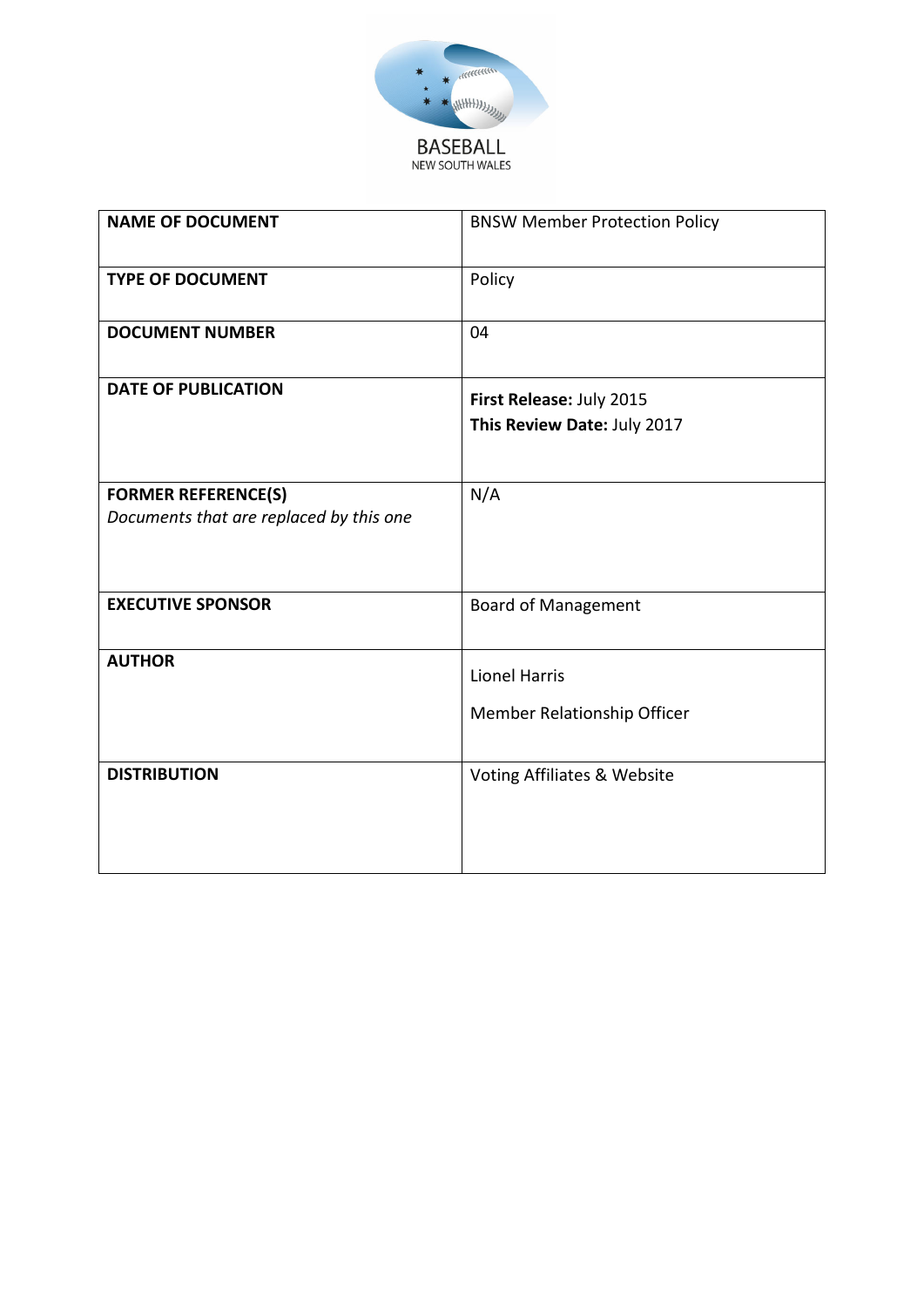

# **MEMBER PROTECTION POLICY**

# **NEW SOUTH WALES BASEBALL LEAGUE INC**

**("Baseball NSW" or "BNSW")**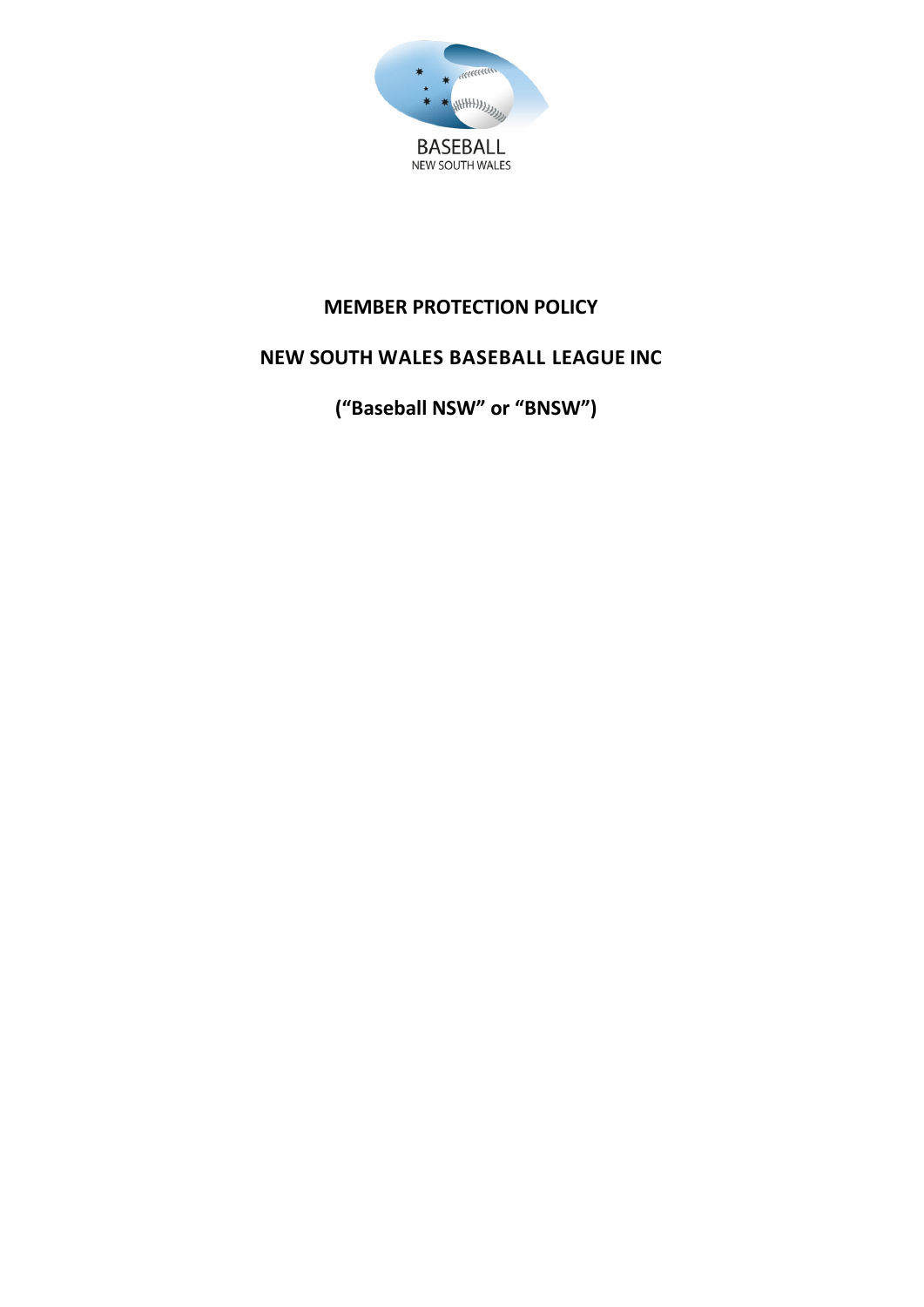

# **CONTENTS**

# **PART A – STATE MEMBER PROTECTION POLICY**

- 1. Introduction
- 2. Purpose of Policy
- 3. Who is bound by this Policy?
- 4. Responsibilities of the Organisation
- 5. Individual Responsibilities

# **6. Position Statements**

- 6.1 Child Protection
- 6.2 Taking of Images of Children
- 6.3 Anti-Discrimination & Harassment
- 6.4 Sexual Relationships
- 6.5 Pregnancy
- 6.6 Gender Identity
- 6.7 Responsible serviced and consumption of alcohol
- 6.8 Smoke-free environment
- 6.9 Cyber Bullying
- 6.10 Social Networking sites
- 6.11 Anti Racism?
- 6.12 Disability Inclusion
- 6.13 You can play to?

# 7. **Complaints Procedures**

- 7.1 Handling Complaints
- 7.2 Improper Complaints & Victimisation
- 7.3 Mediation
- 7.4 Tribunals

# **8. What is a Breach of this Policy?**

# **9. Disciplinary Measures**

- 9.1 Individuals
- 9.2 Organisations
- 9.3 Factors to Consider
- **10. Dictionary**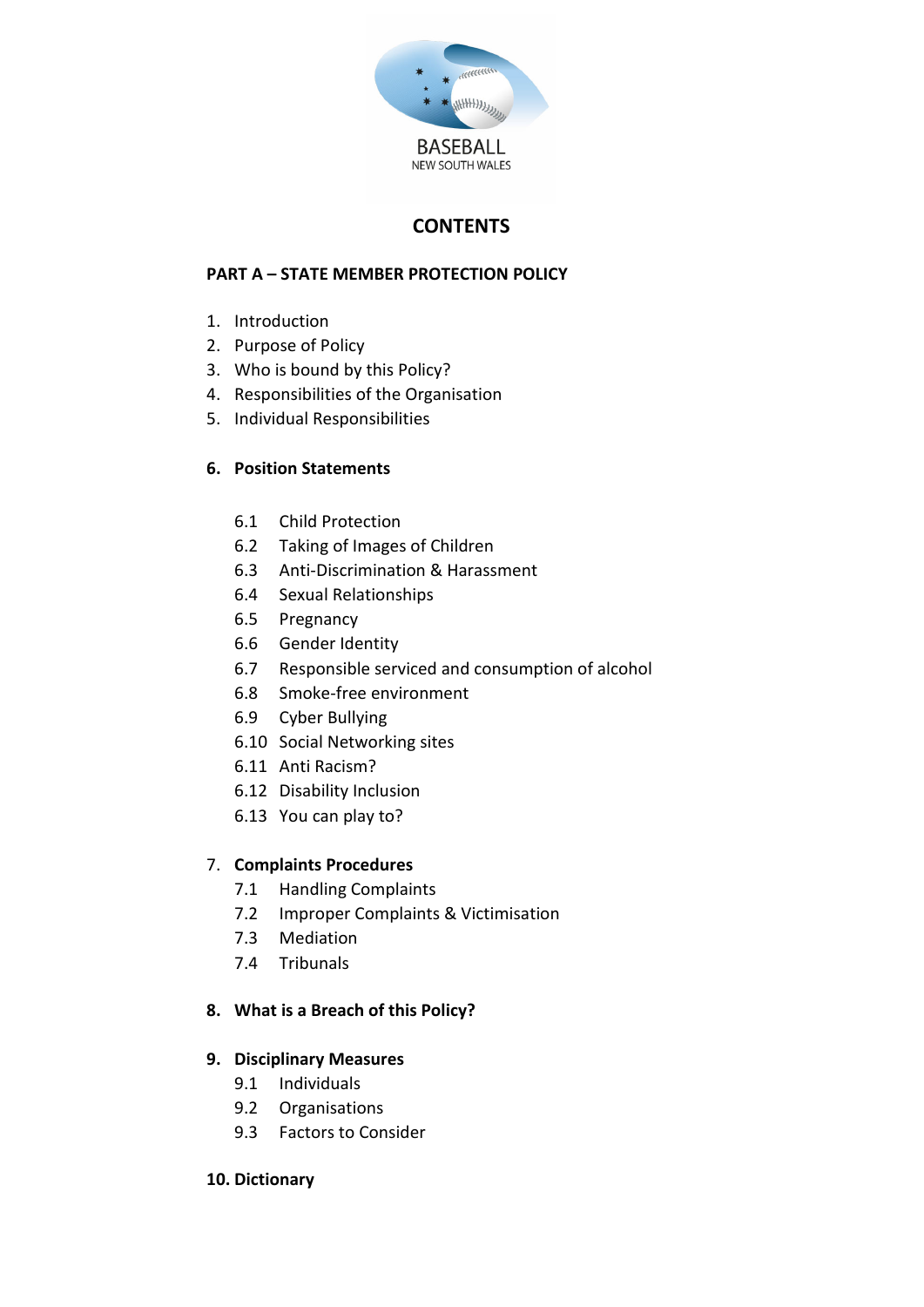

# **PART B – ATTACHMENTS: CODES OF BEHAVIOUR**

- B1. Players code of Conduct
- B2. Coach Code of Conduct
- B3. Official Code of Conduct
- B4. Administrator Code of Conduct
- B5. Parent Code of Conduct

### **PART B – ATTACHMENTS: DUTY STATEMENTS**

- B6. Manager / Head Coach
- B7. Assistant coach
- B8. Development Coach
- B9. Executive Officer

# **PART C – ATTACHMENTS: EMPLOYMENT SCREENING / WORKING WITH CHILDREN CHECK REQUIREMENTS**

- C1. Employment screening Requirements
- C2. Member Protection Declaration
- C3. Working with Children Check Requirements

### **PART D – ATTACHMENTS: COMPLAINT HANDLING PROCEDURES**

- D1. Complaints Procedure
- D2. Mediation
- D3. Investigation Procedure
- D4. Tribunal Procedure and Appeal process

# **PART E – ATTACHMENTS: REPORTING REQUIREMENTS AND DOCUMENTS**

- E1. Record of Informal Complaint
- E2. Record of Formal Complaint
- E3. Procedure for handling allegations of child abuse
- E4. Confidential record of child abuse allegation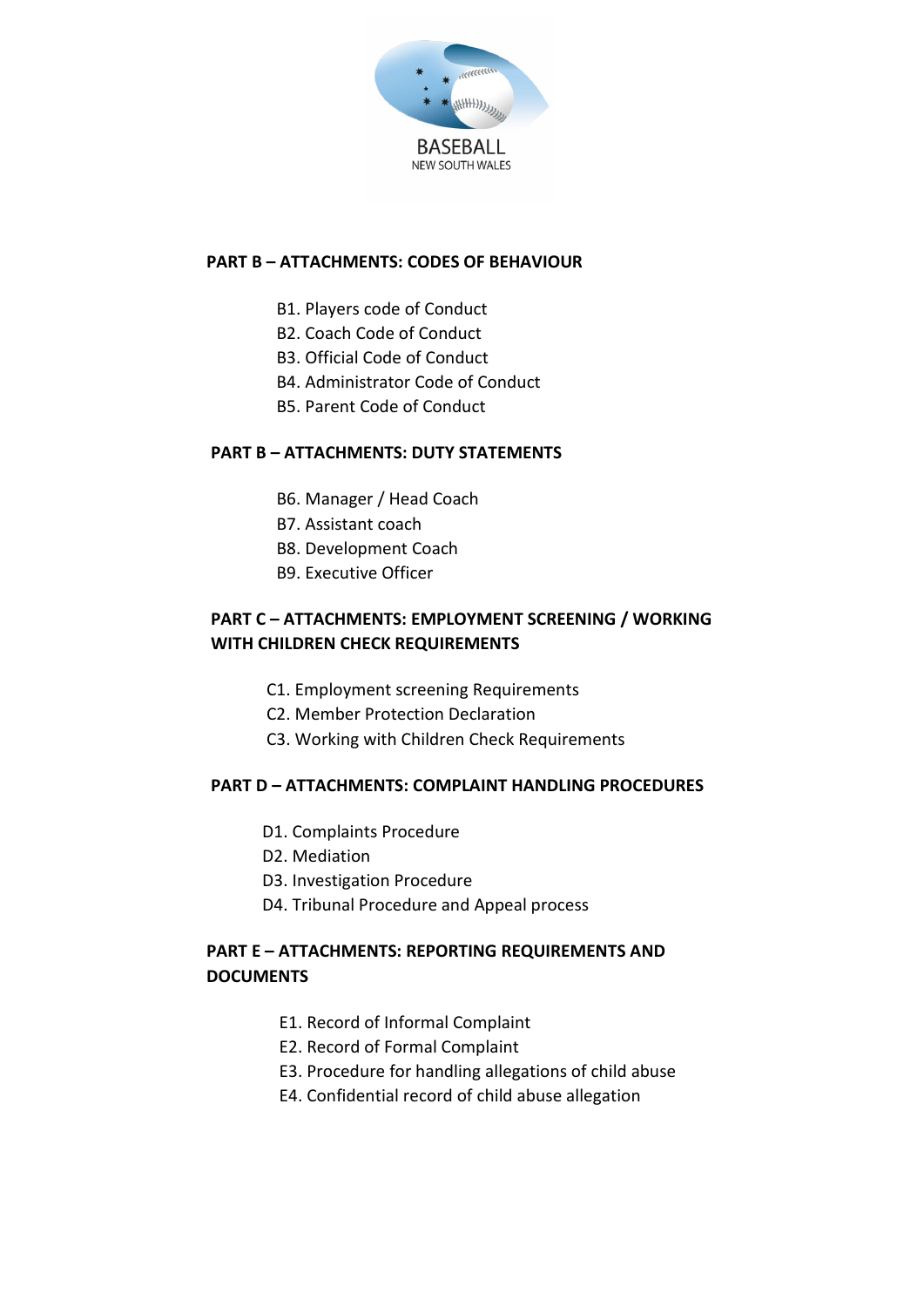

# **PREFACE**

Baseball New South Wales (BNSW) is committed to good governance, the growth of opportunities and continued improvement of the environment for all participants in the sport.

This Member Protection Policy has been developed under the guidance of the Australian Sports Commission to set out the rights and responsibilities of these participating in the sport of Baseball.

BNSW is committed to providing a safe environment for children; an environment which is free from harassment and abuse for all participants. BNSW fosters and promotes respectful and positive behaviour and values and it expects that its participants, officials and spectators will take up this view.

This Policy is an essential part of BNSW proactive and preventative approach to tackling inappropriate behaviour in and around the sport.

We are personally committed and BNSW are committed to ensuring that everyone associated with the sport of baseball complies with this policy.

Mark Marino, Chief Executive Officer Baseball New South Wales

Date: July 31st 2017

#### **Review history of Baseball New South Wales State Member Protection Policy**

| Version | Date reviewed    | Date endorsed    | • Content reviewed/ purpose                                                                                                                                                                                              |
|---------|------------------|------------------|--------------------------------------------------------------------------------------------------------------------------------------------------------------------------------------------------------------------------|
|         | July 2015        | <b>July 2016</b> | Original Policy posted to website                                                                                                                                                                                        |
|         | August 2016      |                  | Complete Policy<br>$\bullet$                                                                                                                                                                                             |
| 3       | September 2016   |                  | To align BNSW MPP V3 Sept 16 with<br>BAMPP Oct 15 version 10<br>Incorporated BNSW By-Laws sections<br>$\bullet$<br>15.4 Tribunal Procedure & Rights of<br>Appeal procedure section 16.0<br>• Footer amendments all pages |
| 4       | <b>July 2017</b> |                  | All highlights removed                                                                                                                                                                                                   |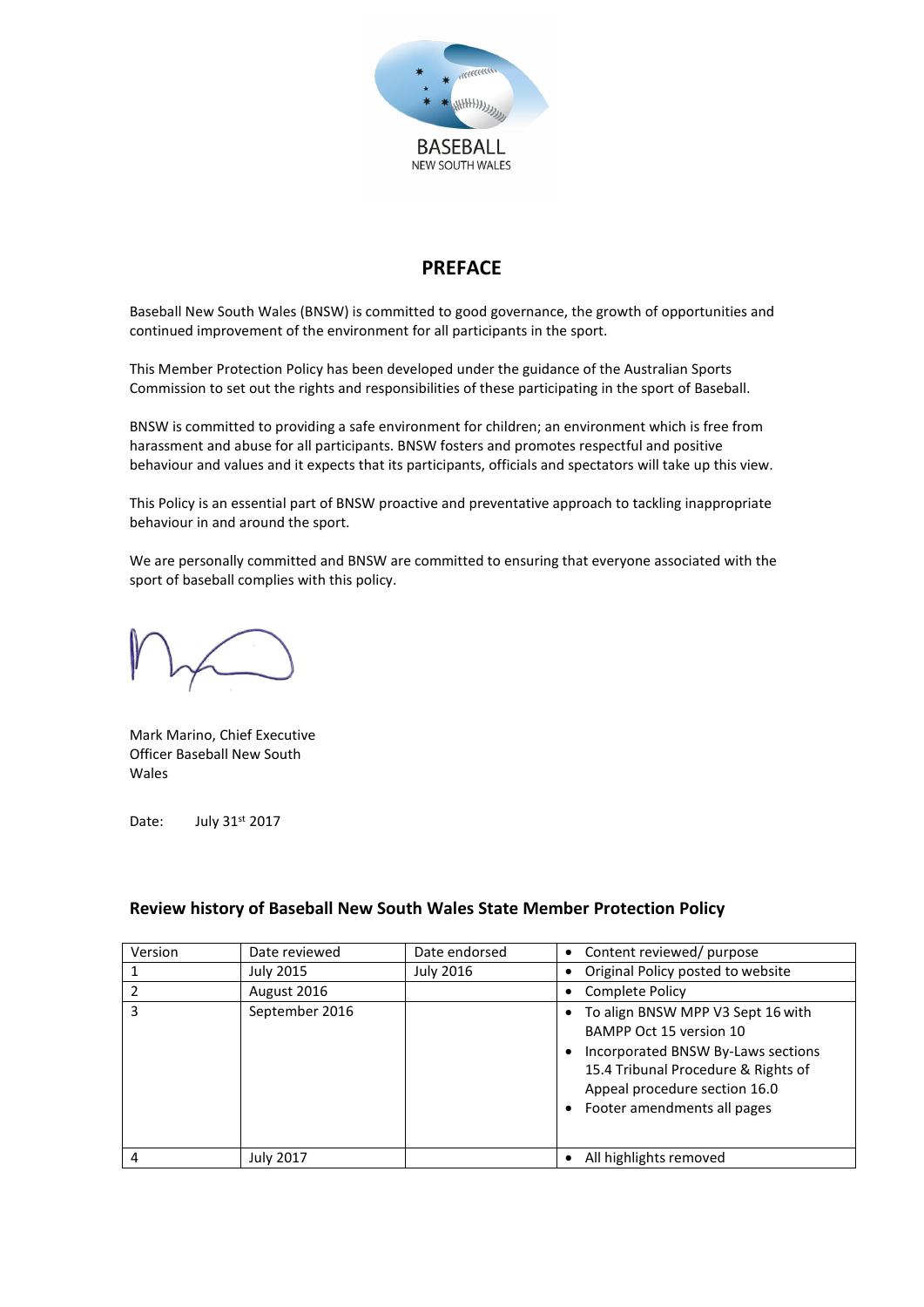

### **PART A: STATE MEMBER PROTECTION POLICY**

#### **1. Introduction**

BNSW is committed to good governance, the growth of opportunities and continued improvement of the environment for all participants in the sport.

#### **2. Purpose of this policy**

This State Member Protection Policy ('policy') aims to assist BNSW to uphold its core values and create a safe, fair and inclusive environment for everyone associated with our sport. It sets out our commitment to ensure that every person bound by this policy is treated with respect and dignity and protected from discrimination, harassment and abuse. It also seeks to ensure that everyone involved in our sport is aware of their key legal and ethical rights and responsibilities as well as the standards of behaviour expected of them.

The attachments to this policy describe the practical steps we will take to eliminate discrimination, harassment, child abuse and other forms of inappropriate behaviour from our sport. As part of this commitment, the policy allows BNSW to take disciplinary action against any person or organisation bound by this policy if they breach the policy.

This policy has been endorsed and adopted by the Board of Baseball NSW and has been incorporated into our By-Laws. The policy starts on 1<sup>st</sup> November 2015 and will operate until replaced.

The Current policy and its attachments can be obtained from our website at BaseballNSW.co.au under Policies.

This Policy is supported by Member Protection Policies that have been adopted and implemented by our member associations and affiliated clubs.

#### **3. Who is bound by this policy**

This State policy applies to as many persons as possible who are involved with the activities of BNSW, whether they are in a paid or unpaid/voluntary capacity at a State, Association and Club Level.

- **3.1** Persons appointed or elected to State boards, committees and sub-committees;
- **3.2** Employees of Baseball New South Wales (BNSW);
- **3.3** Members of the BNSW Executive;
- **3.4** Support personnel appointed or elected to State teams and squads (e.g. managers, physiotherapists, psychologists, masseurs, sport trainers and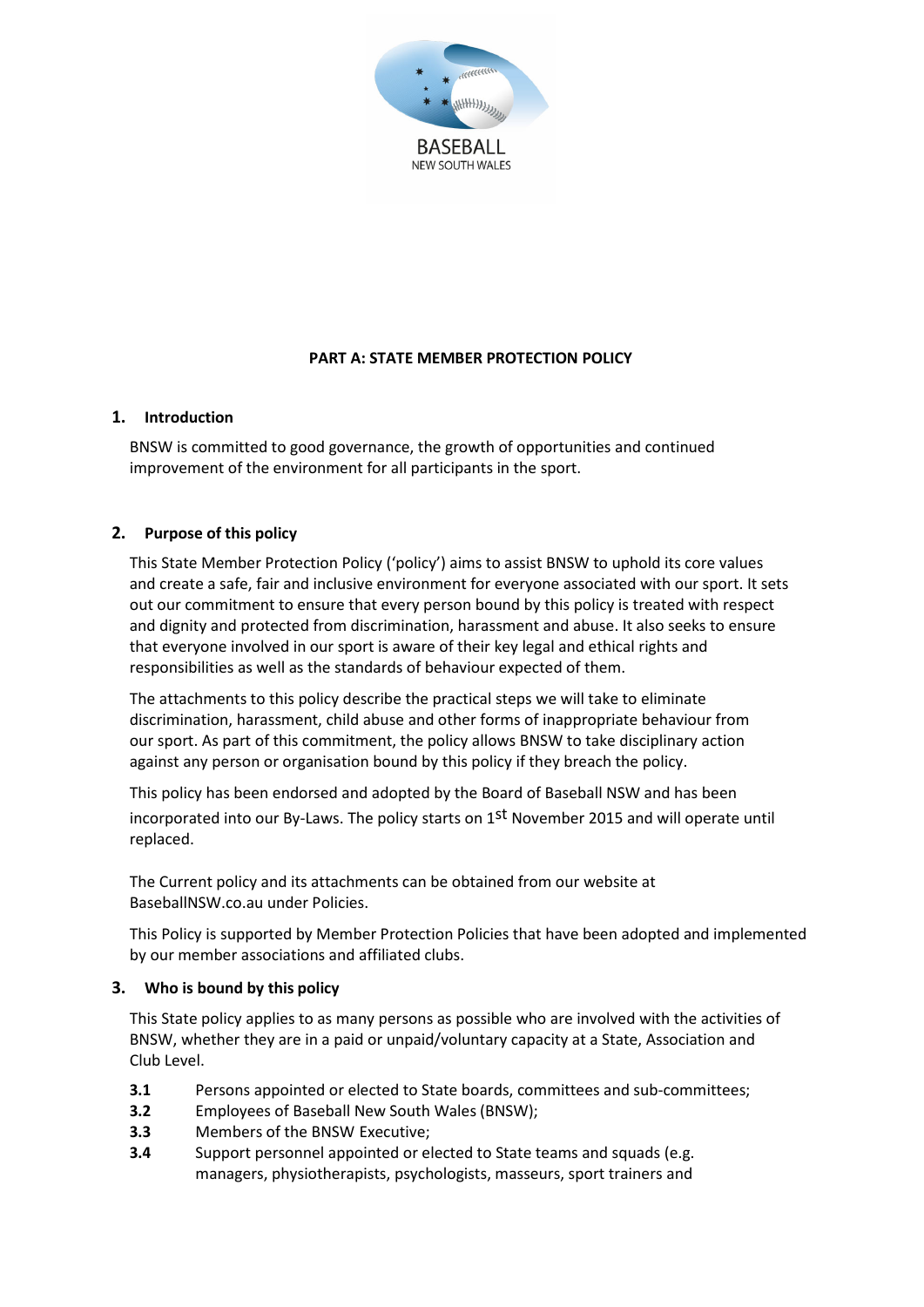

others);

- **3.5** State coaches and assistant coaches;
- **3.6** State representative athletes;
- **3.7** State umpires and other officials involved in the regulation of the sport;
- **3.8** Members, including life members of Baseball NSW;
- **3.9** Athletes, coaches, officials and other personnel participating in events and activities, including camps and training sessions, held or sanctioned by Baseball New South Wales(BNSW);
- **3.10** any other people to whom the policy may apply.

This policy will continue to apply to a person even after he or she has stopped their association employment with BNSW, if disciplinary action against that person has begun.

This policy also applies to the following associations:

- **3.11** Member associations;
- **3.12** Affiliated clubs and associated organisations.
- **3.13** any other associations, such as Coaches Association, Players Association, and Officials Association, etc

#### **4. Organisational responsibilities**

#### **BNSW as well as all member affiliated Associations and clubs must:**

- **4.1** adopt, implement and comply with this policy;
- **4.2** ensure that this policy is enforceable
- **4.3** publish, distribute and promote this policy and the consequences of any breaches of the policy;
- **4.4** promote and model appropriate standards of behaviour at all times;
- **4.5** deal with any complaints made under this policy in an appropriate manner;
- **4.6** deal with any breaches of this policy in an appropriate manner
- **4.7** recognise and enforce any penalty imposed under this policy;
- **4.8** ensure that a copy of this policy is available or accessible to all people and associations towhich this policy applies;
- **4.9** use appropriately trained people to receive and manage complaints and allegations of inappropriate behaviour. (such as Member Protection Information Officers and Complaints Officers who have completed the Australian Sports Commission courses);
- **4.10** Monitor and review this policy at least annually.

### **5. Individual Responsibilities**

#### **Individuals bound by this policy are responsiblefor:**

- **5.1** making themselves aware of the policy
- **5.2** complying with all relevant provisions of the policy, including any codes of conduct and the steps for making a complaint or reporting possible child abuse set out in thispolicy,
- **5.3** consent to the screening requirements set out in this policy, and any state/territory working with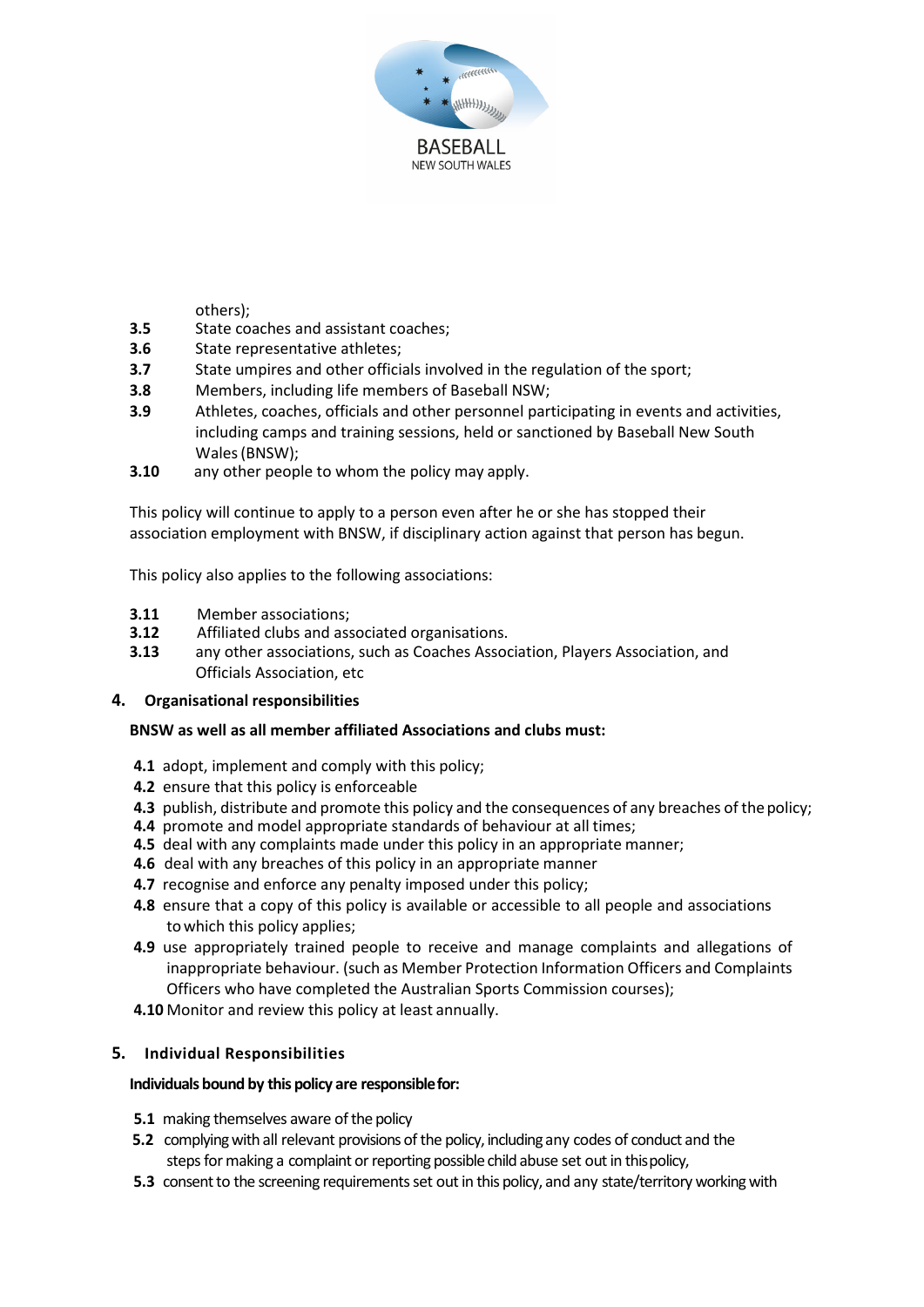

children checks if the person holds or applies for a role that involves regular unsupervised contact with a child or young person under the age of a8 or where required byLaw;

- **5.4** place the safety and welfare of children above other considerations;
- **5.5** are accountable for their behaviour; and
- **5.6** complying with anydecisions and/or disciplinary measures imposed under this policy.

#### **6. Position Statements**

#### **6.1 Child Protection**

BNSW is committed to the safety and well-being of all children and young people who participate in our sport

or access our services. We support the rights of the child and will act without at all times to ensure that a child-safe environment is maintained.

We acknowledge the valuable contributions made by our staff and volunteers and encourage their active participation in providing a safe, fair and inclusive environment for all participants.

### **6.1.1 Identify and analyse risk of harm**

We will develop and implement a risk management strategy, which includes a review of existing child protection practices, to determine how child-safe our organisation is and to identify any additional steps we can take to minimise and prevent risk of harm to children because of the action of an employee, volunteer or another person.

### **6.1.2 Develop codes of behaviour**

We will develop and promote a code of behaviour that sets out the conduct we expect of adults when they deal and interact with children involved in our sport, especially those in our care. We will also implement a code of behaviour to promote appropriate conduct between children.

The code(s) will clearly describe professional boundaries, ethical behaviour and unacceptable behaviour. (See attachments Part B of this policy).

#### **6.1.3 Choose Suitable Employees and Volunteers**

We will take all reasonable steps to ensure that our organisation engages suitable and appropriate people to work with children, especially those in positions that involve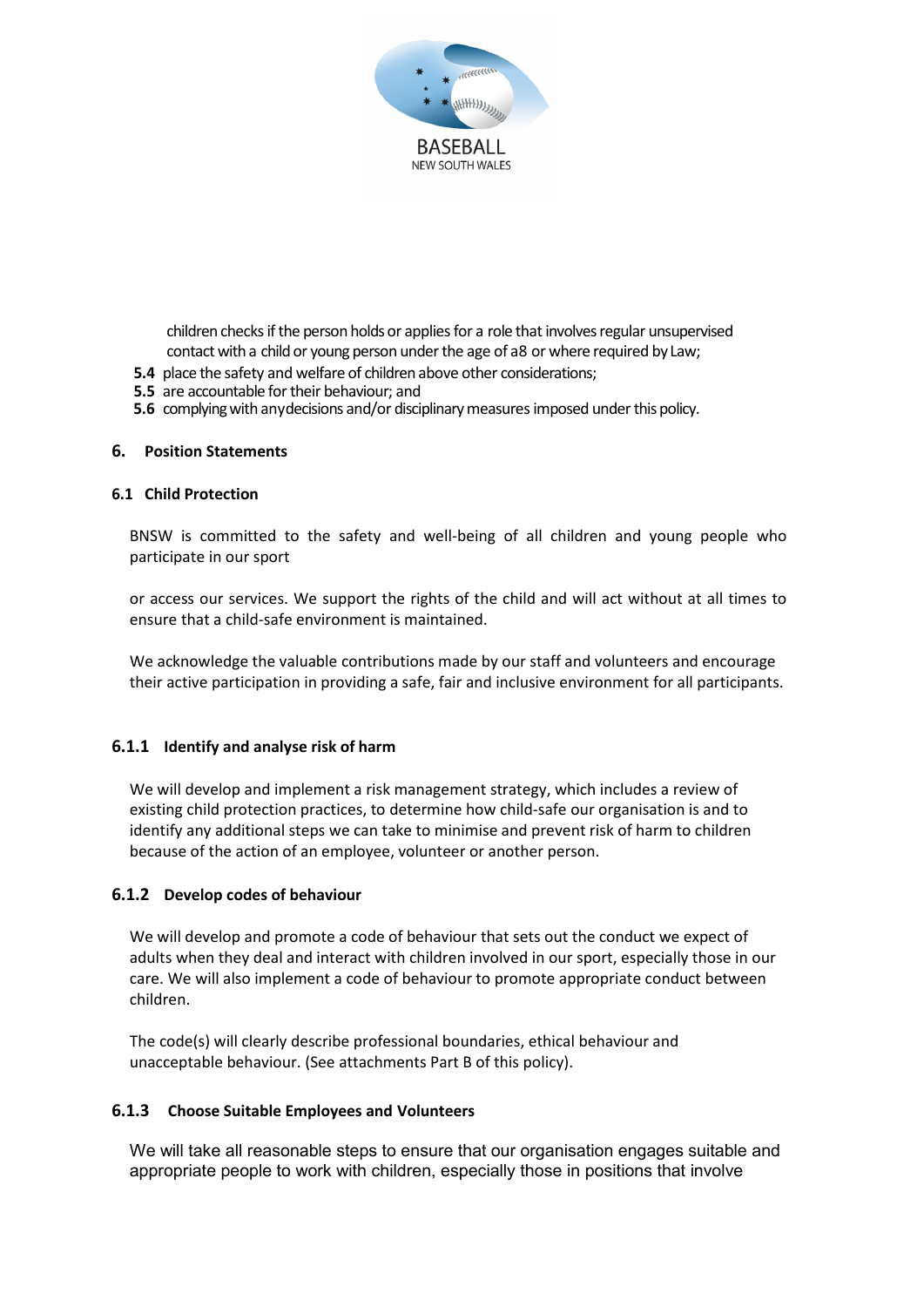

regular unsupervised contact with children. This will include using a range of screening measures.

We will ensure that Working with Children Checks is conducted for all employees and volunteers who work with children, where law requires an assessment. If a criminal history report is obtained as part of their screening process, we will handle this information confidentially and in accordance with the relevant legal requirements. (Refer to attachment in part C of this document)

### **6.1.4 Support, Train, Supervise and Enhance Performance**

We will ensure that all our employees and volunteers who work with children have ongoing supervision, support and training. Our Goal is developing their skills and capacity and to enhance their performance so we can maintain a child-safe environment in our sport.

#### **6.1.5 Empower and Promote the Participation of**

We will encourage children and young people in be involved in developing and maintaining a child-safe environment in our sport.

#### **6.1.6 Report and Respond Appropriately to Suspected Abuse and Neglect**

We will ensure that our employees and volunteers are able to identify and respond appropriately to children at risk of harm and they are aware of their responsibilities under state laws to make a report if they suspect on reasonable grounds that a child has been or is being abused or neglected. (Refer to the attachment in Part E of this Policy).

Further, if any person believes that another person or organisation bound by this policy is acting inappropriately towards a child or is in breach of this policy, he or she may make an internal complaint to us. (Refer to the attachment in Part D of this policy).

#### **6.2 Taking Images of Children**

There is a risk that Images of children may be used inappropriately or illegally. BNSW requires that individuals and associations, wherever possible, obtain permission from a child's parent/guardian before taking an image of a child that is not their own. They should also make sure the parent/guardian understands how the image will be used.

To respect people's privacy, we do not allow camera phones, videos and cameras to be used inside changing areas, showers and toilets which we control or are used in connection with our sport.

When using a photo of a child, we will not name or identify the child or publish personal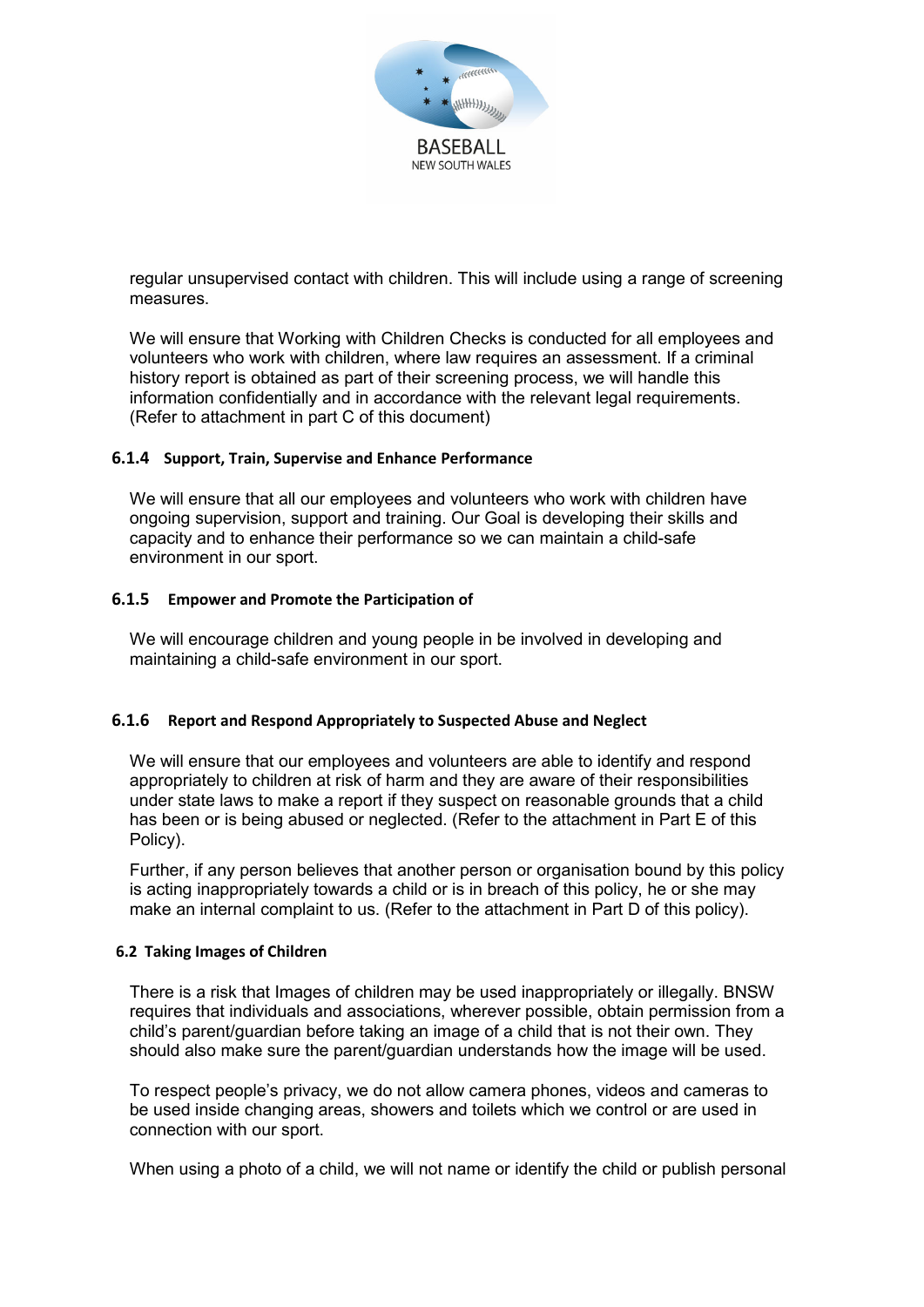

information, such as residential address, email address or telephone number, without the consent of the parent/guardian. We will not provide information about a child's hobbies, interests, school or the like, as paedophiles or other persons to "groom" a child can use this.

We will only use images of children that are relevant to our sport and we will ensure that they are suitably clothed in a manner that promotes participation in the sport. We will seek permission from the parents/guardians of the children before using the images. We require our member associations and clubs to do likewise.

[Click here to view the Baseball Australia Taking Images of Children Policy](http://www.baseball.com.au/Portals/27/Policies/ImagesOfChildren.pdf)

#### **6.3 Anti-Discrimination and Harassment**

BNSW is committed to providing an environment in which people are treated fairly and equitably and that is, as far as practicable, free from all forms of discrimination and harassment.

We recognise that people may not be able to enjoy themselves or perform at their best if they are treated unfairly, discriminated against or harassed.

### **6.3.1 Discrimination**

Unlawful discrimination involves the less favourable treatment of a person on the basis of one or more of the personal characteristics protected by state or federal antidiscrimination laws.

The personal characteristics protected by anti-discrimination laws include attributes such as race, age, disability, gender and race. The full list of protected personal characteristics is in the "Definitions" set out in the Dictionary of Terms.

Discrimination can be either direct or indirect.

- **Direct** discrimination occurs if a person treats, or proposes to treat, a person with a protected personal characteristic unfavourably because of that personal characteristic.
- **Indirect** discrimination occurs if a person imposes, or proposes to impose, a requirement, condition or practice that will disadvantage a person with a protected personal characteristic and that requirement, condition or practice is not reasonable.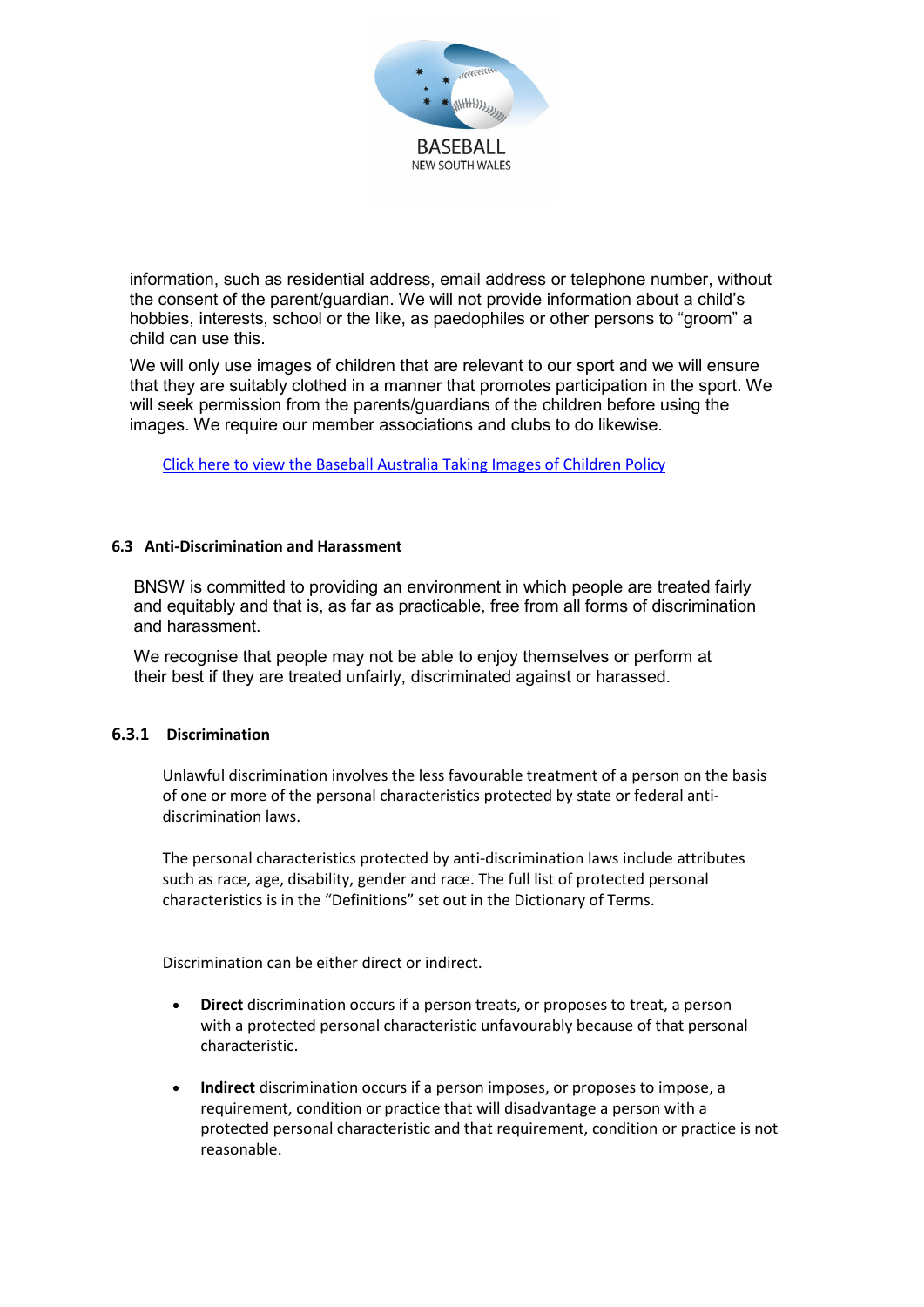

For the purposes of determining discrimination, the offender's awareness and motive are irrelevant.

### **6.3.2 Harassment**

Harassment is any unwelcome conduct, verbal or physical, that intimidates, offends or humiliates another person and which happens because a person has a certain personal characteristic protected by State or Federal anti-discrimination legislation.

The offensive behavior does not have to take place a number of times; a single incident can constitute harassment.

Sexual harassment is one type of harassment. Sexual harassment is unwelcome conduct, remarks or innuendo of a sexual nature. It covers a wide range of behaviours and can be verbal, written, visual or physical. Sexual harassment is not limited to members of the opposite sex.

### **6.3.3 Prohibition against discrimination and harassment**

We prohibit all forms of harassment, discrimination and bullying based on the personal characteristics listed in the "Definitions" set out in our Dictionary of Terms see clause 10. In most circumstances, this behaviour is against the law.

If any person feels they are being harassed or discriminated against by another person or organisation bound by this policy, they may make an internal complaint. In some circumstances, they may also be able to make a complaint to an external organisation. (Refer to the attachments in Part D of this policy.)

### **6.4 Intimate relationships**

BNSW understands that consensual intimate relationships (including, but not limited to sexual relationships) between coaches or officials and adult athletes may take place legally. However, this policy will help ensure that the expectations of coaches or officials are clear and, to ensure that if an intimate relationship does exist or develop between a coach or official and an adult athlete, that relationship will be managed in an appropriate manner.

Coaches and officials are required to conduct themselves in a professional and appropriatemanner in all interactions with athletes. In particular, they must ensure that they treat athletes in a respectful and fair manner, and that they do not engage in sexual harassment, bullying, favouritism or exploitation.

We take the position that consensual intimate relationships between coaches or officials and the adult athletes they coach should be avoided as they can have harmful effects on the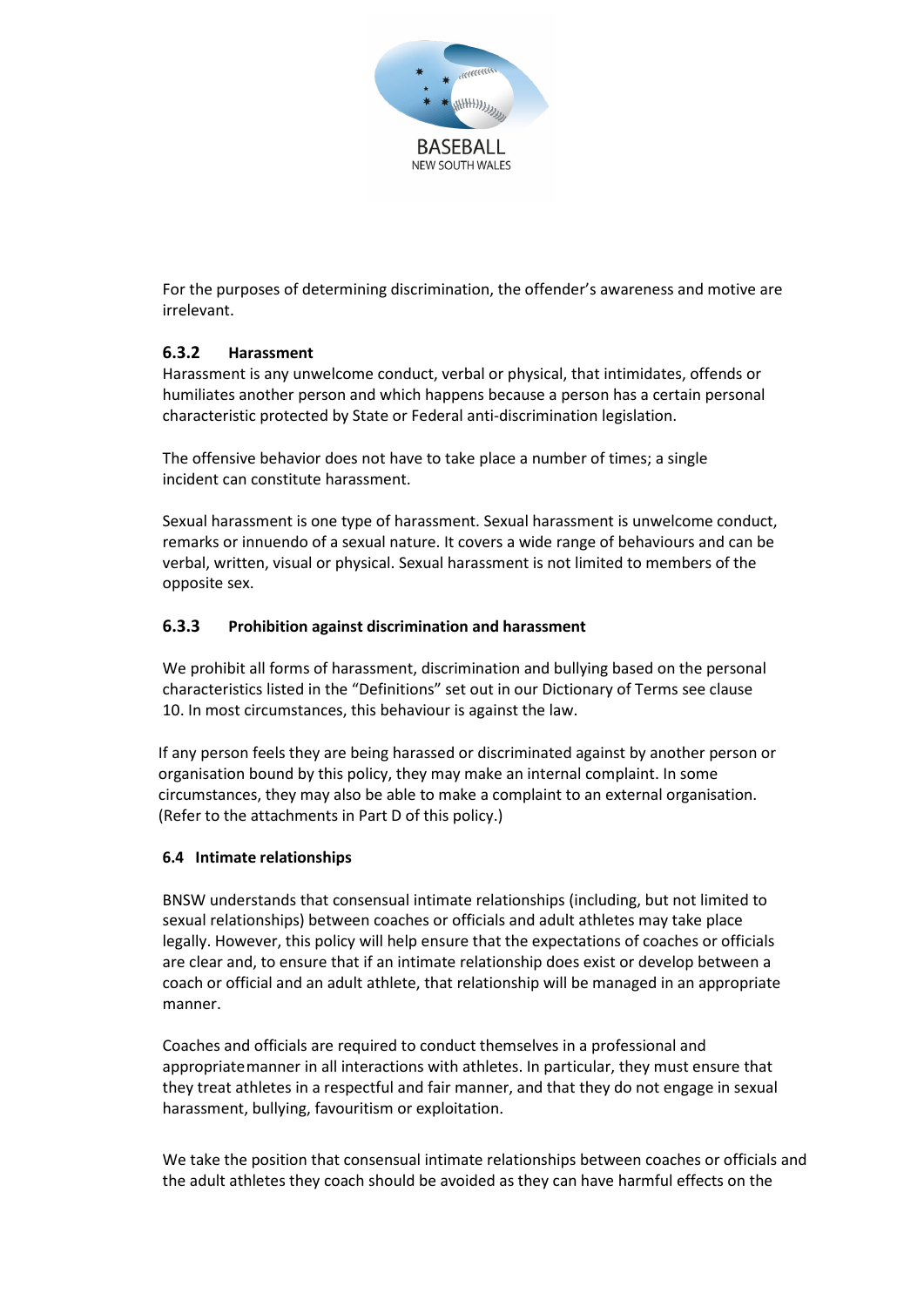

athlete involved, on other athletes and coaches and on the sport's public image. These relationships can also be perceived to be exploitative due to the differences in authority, power, maturity, status, influence and dependence between the coach or official and the athlete.

We recommend that if an athlete attempts to initiate an intimate relationship with a coach orofficial, the coach or official should discourage the athlete's approach and explain to the athlete why such a relationship is not appropriate.

If a consensual intimate relationship does exist or develop between an adult athlete and a coach or official, the coach or official is expected to ensure that the relationship is appropriate and that it does not compromise impartiality, professional standards or the relationship of trust the coach or official has with the athlete and/or other athletes.

In assessing the appropriateness of an intimate relationship between a coach and official and an adult athlete, relevant factors include, but are not limited to:

- The relative age and social maturity of the athlete;
- Any potential vulnerability of the athlete;
- Any financial and/or emotional dependence of the athlete on the coach or official;
- The ability of the coach or official to influence the progress, outcomes or progression ofthe athlete's performance and/or career;
- The extent of power imbalance between the athlete and coach or official; and The likelihood of the relationship having an adverse impact on the athlete and/or other athletes.

It will often be difficult for a coach or official involved in an intimate relationship with an adult athlete to make an objective assessment of its appropriateness and accordingly they are encouraged to seek advice from the Member Protection Information Officer, Complaints Manager or other official to ensure that they have not involved themselves in inappropriate or unprofessional conduct.

If it is determined that an intimate relationship between a coach or official and an adult athlete is inappropriate or unprofessional, we may take disciplinary action against the coach or official up to and including dismissal. Action may also be taken to stop the coaching relationship with the athlete. This could include a transfer, a request for resignation or dismissal from coaching duties.

If a coach, official or athlete believes they are being, or have been, harassed they are encouraged to seek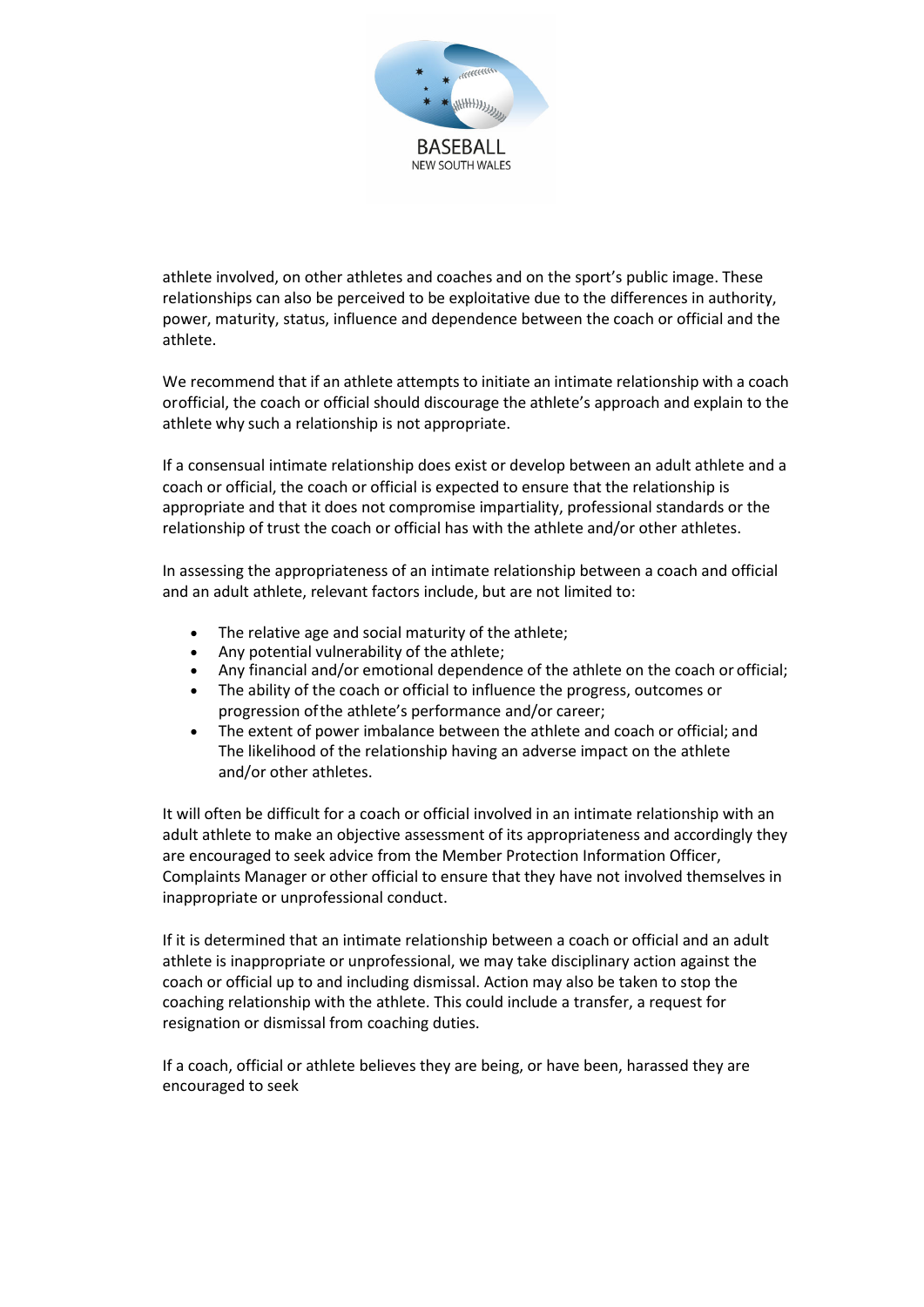

information and support from the Member Protection Information Officer, Complaints Manager or other official Our complaints procedure is outlined in Part D of this policy.

### **6.5 Pregnancy**

BNSW is committed to treating pregnant women fairly and to removing any unreasonable barriers to their full participation in our sport. Wewill not tolerate any discrimination or harassment against pregnant women.

BNSW will take reasonable care to ensure the continuing safety, health and wellbeing of pregnant women. We will advise pregnant women that there may be risks involved with their continuing participation in sport, and we will encourage them to obtain medical advice about those risks.

Pregnant women should be aware that their own health and wellbeing, and that of their unborn child, is of utmost importance in their decision-making about the extent they choose to participate in our sport.

We encourage all pregnant women to talk with their medical advisers, make themselves aware of the facts about pregnancy in sport and ensure that they make informed decisions about their participation in our sport. Pregnant women should make these decisions themselves, in consultation with their medical advisers. We will only require pregnant women to sign a disclaimer in relation to their participation in our sport whilst they are pregnant if all other participants are required to sign one in similar circumstances. We will not require women to undertake a pregnancy test.

If a pregnant woman believes she is being, or has been, harassed or discriminated against by another person or organisation bound by this Policy, she may make a complaint. (Refer to the attachments in Part D of this policy.)

### **6.6 Gender Identity**

Gender identity means the gender-related identity, appearance or mannerisms or other gender- related characteristics of a person. This includes the way people express or present their gender and recognises that a person's gender identity may be an identity other than male or female. Some terms used to describe a person's gender identity include trans, transgender and gender diverse.

### **6.6.1 Gender identity discrimination and harassment**

Federal, state and territory anti-discrimination laws provide protection from discrimination against people on the basis of their gender identity. (See definition in Dictionary of terms).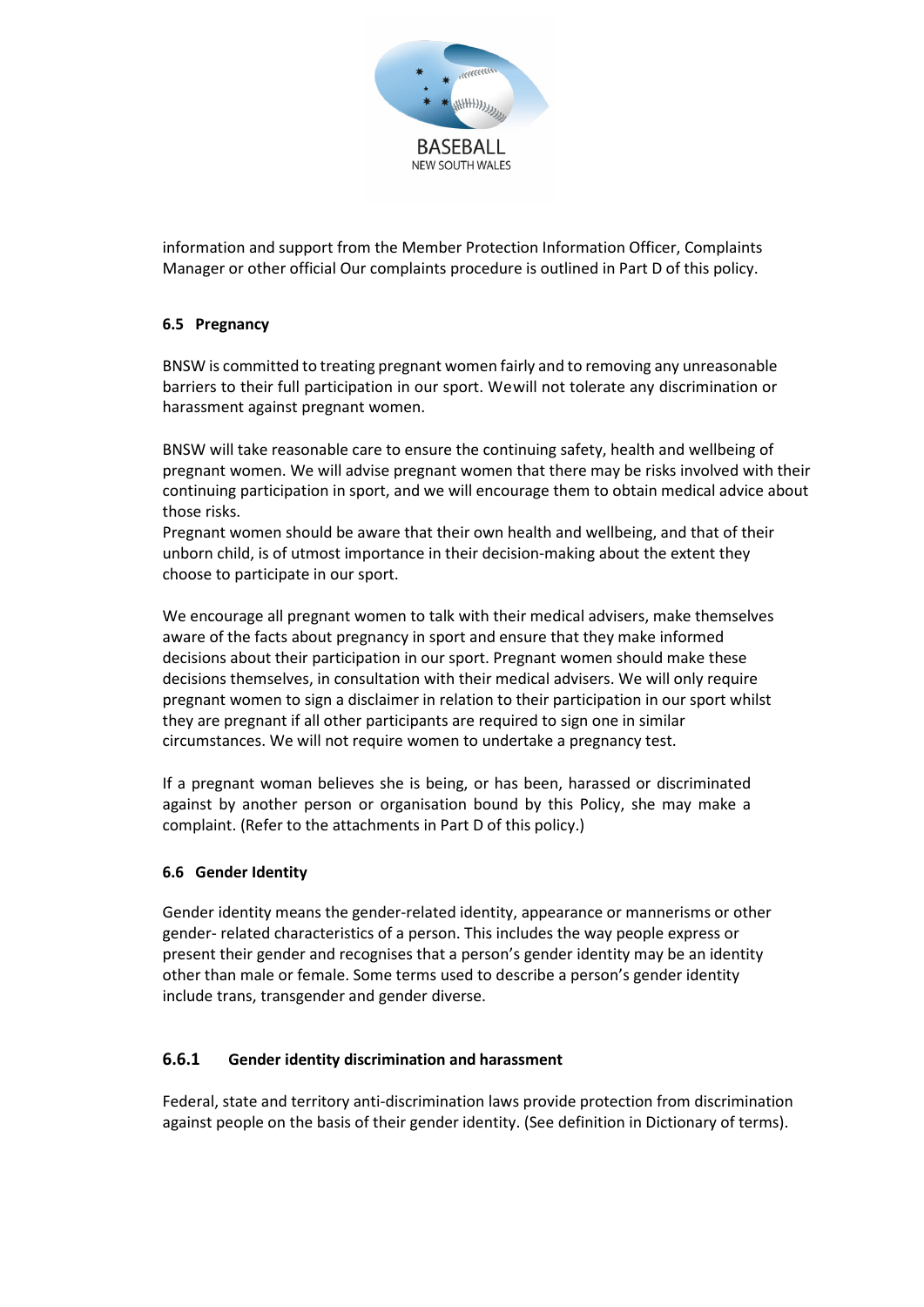

BNSW is committed to providing a safe, fair and inclusive sporting environment all where people can contribute and participate. We will not tolerate any unlawful discrimination or harassment of a person because of their gender identity.

All persons, regardless of gender identity, are entitled to be treated fairly and with dignity and respect at all times. We will not tolerate any unlawful discrimination or harassment of a person because of their gender identity. This includes discrimination or harassment of a person who is transgender or transsexual, who is assumed to be transgender or transsexual or has anassociation with someone who has or is assumed to be transgender or transsexual. (Refer to the attachments in Part D of this policy.)

We expect all people bound by this policy to act with sensitivity when a person is undergoing gender transition/affirmation.

If any person believes that they are being, or have been, harassed or discriminated againstby another person or organisation bound by this policy because of their gender identity, theymay make a complaint.

### **6.6.2 Participation in sport**

**BNSW** recognises that excluding people from participating in sporting events and activities because of their gender identity may have significant implications for their health, wellbeing and involvement in community life. We are committed to l supporting participation in our sport on the basis of the gender with which a person identifies.

If issues of performance advantage arise, we will consider whether the established discrimination exceptions for participation in sport are relevant in the circumstances. Discrimination is unlawful unless an exception applies.

**BNSW** is aware that the International Olympic Committee (IOC) has established criteria for selection and participation in the Olympic Games. Where a transgender person intends to compete at an elite level, we will encourage them to obtain advice about the IOC's criteria that may differ from the position we have taken.

Drug testing procedures and prohibitions also apply to people who identify as transgender. A person receiving treatment involving a Prohibited Substance or Method, as described on the World Anti-Doping Agency's Prohibited List, should apply for a standard Therapeutic Use Exemption.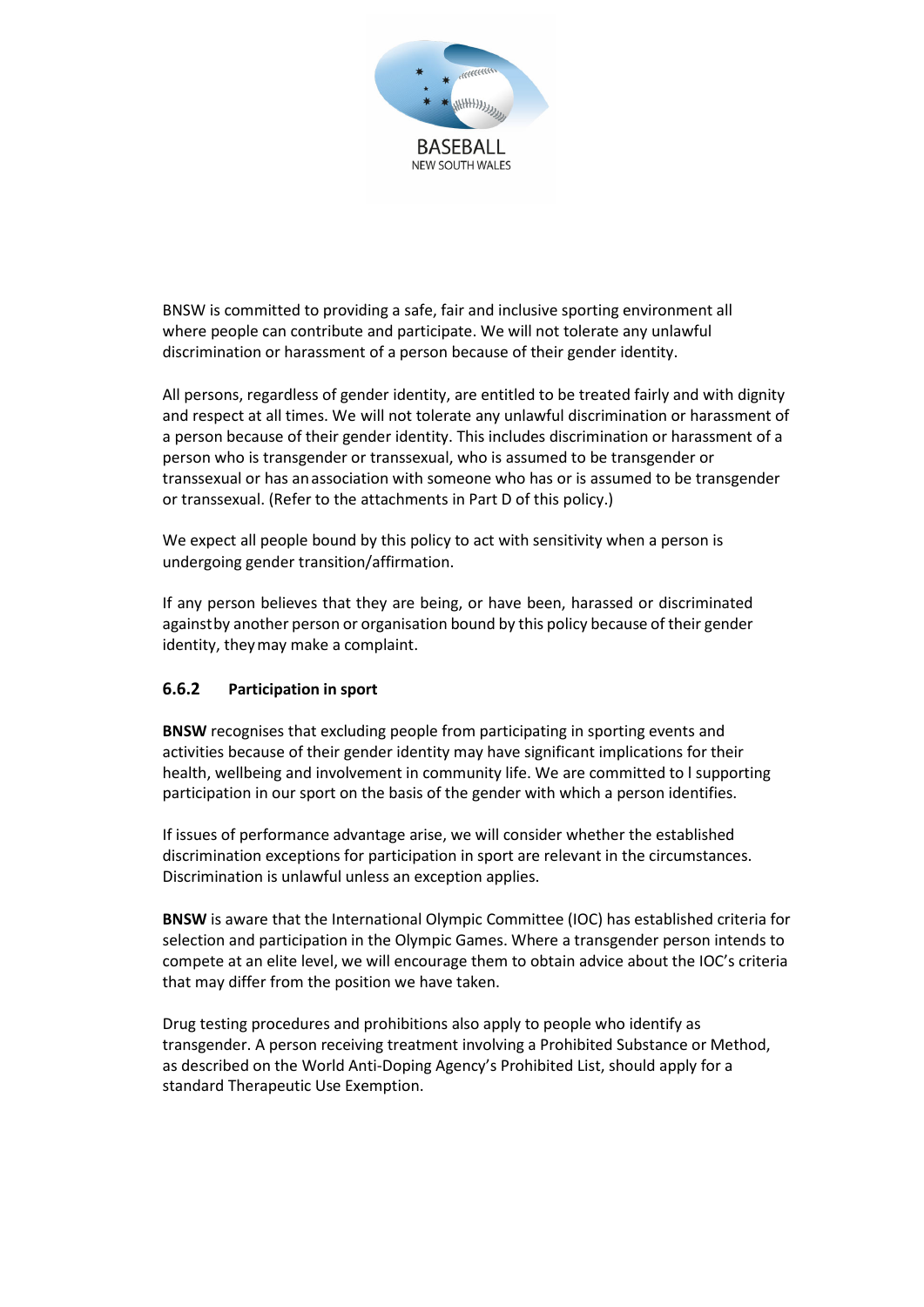

#### **6.6.3. Intersex status**

Federal anti-discrimination law, and some state and territory anti-discrimination laws, provide protection from discrimination against a person on the basis of their intersex status. (See Dictionary of terms).

**BNSW** is committed to providing a safe, fair and inclusive sporting environment where all peoplecan contribute and participate. We will not tolerate any unlawful discrimination or harassment of aperson because of their intersex status.

#### **6.7 Responsible service and consumption of alcohol**

BNSW is committed to conducting sporting and social events in a manner that promotes the responsible service and consumption of alcohol. We also recommend that state associations and member clubs follow strict guidelines regarding the service and consumption of alcohol.

In general, our policy is that:

- alcohol shall not be available or consumed at sporting events involving children andyoung people under the age of 18
- alcohol-free social events will be provided for young people and families
- food and low-alcohol and non-alcoholic drinks will be available at events we holdor endorse where alcohol is served
- a staff member is present at events we hold or endorse where alcohol is served toensure appropriate practices in respect of the consumption of alcohol are followed
- safe transport options will be promoted as part of any event we hold or endorsewhere alcohol is served.

#### **6.8 Smoke-free environment**

BNSW is committed to providing a safe and healthy environment at all sporting and social events that we hold or endorse.

In General, our policy is that:

- No smoking shall occur at or near sporting events involving children and youngpeople under the age of 18. This policy shall apply to coaches, players, trainers, officials and volunteers;
- Social events shall be smoke-free, with smoking permitted at designated outdoor smoking areas; and
- Coaches, officials, trainers, volunteers and players will refrain from smoking while theyare involved in an official capacity in our sport, both on and off the field.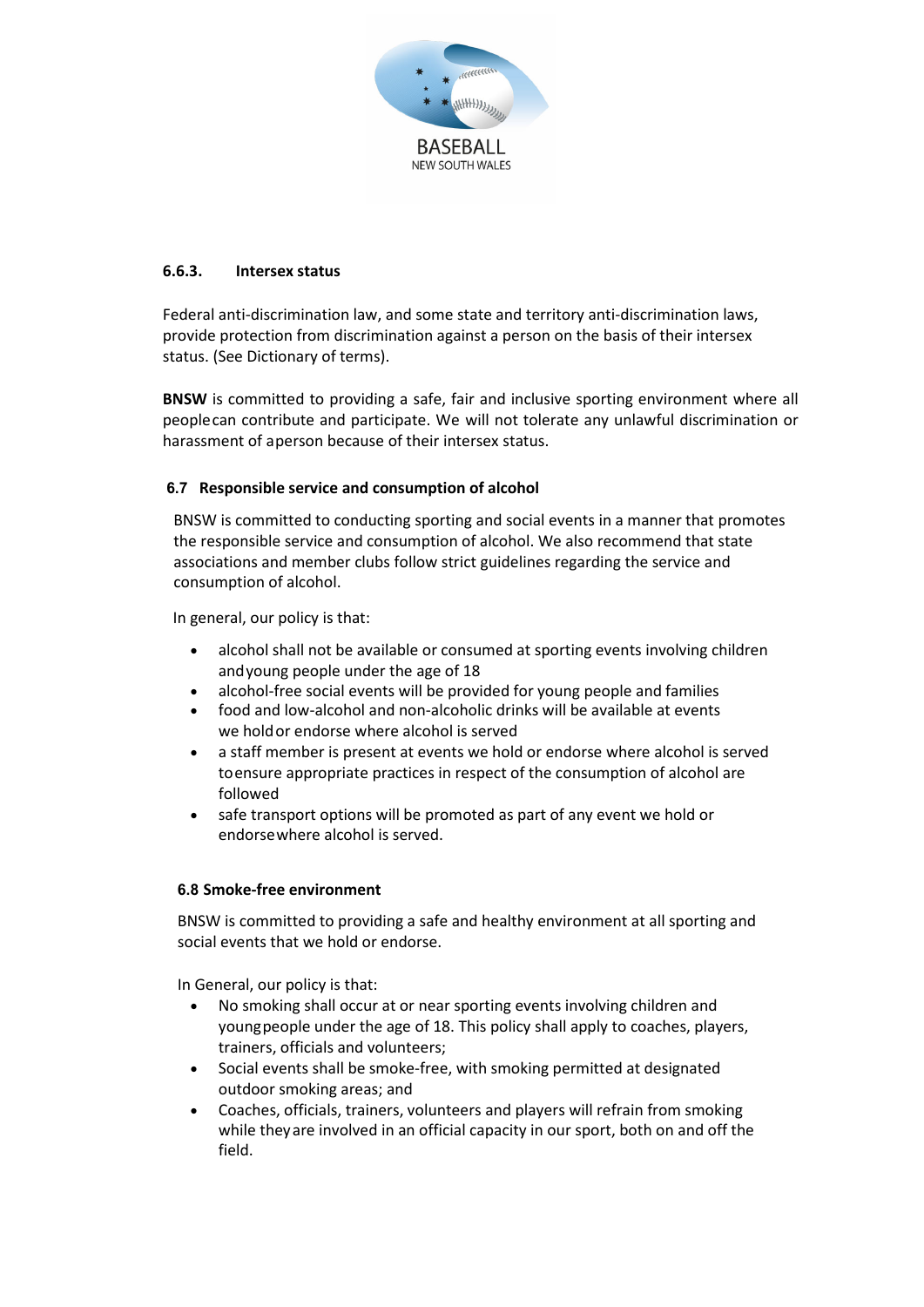

#### **6.9 Bullying**

**BNSW** is committed to providing an environment that is free from bullying. We understand that bullying has the potential to result in significant negative consequences for an individual's health and wellbeing, and we regard bullying in all forms as unacceptable in our sport.

Bullying is characterised by repeated, unreasonable behaviour directed at a person, or group of persons, that creates a risk to health and safety. Bullying behaviour is that which a reasonable person in the circumstances would expect to victimise, humiliate, undermine, threaten, degrade, offend or intimidate a person. Bullying behaviour can include actions of an individual or a group.

Whilst generally characterised by repeated behaviours, one-off instances can amount to bullying.

The following types of behaviour, where repeated or occurring as part of a pattern of behaviour, would be considered bullying:

- Verbal abuse including shouting, swearing, teasing, making belittling remarksor persistent unjustified criticism;
- Excluding or isolating a group or person;
- Spreading malicious rumours; or
- Psychological harassment such as intimidation.

Bullying includes cyber-bulling, which occurs through the use of technology. New technologies and communication tools, such as smart phones and social networking websites, have greatly increased the potential for people to be bullied though unwanted and inappropriatecomments.

BNSW will not tolerate abusive, discriminatory, intimidating or offensive statements being made online. Frustration at a referee, teammate, coach or sporting body should never be communicated on social networking websites. These issues should instead be addressed – in a written or verbal statement or a complaint – to the relevant controlling club, league, association, State body or Baseball Australia.

If any person believes they are being, or have been, bullied by another person or organisation bound by this policy, he or she may make a complaint. (Refer to the attachments in Part D of this policy.)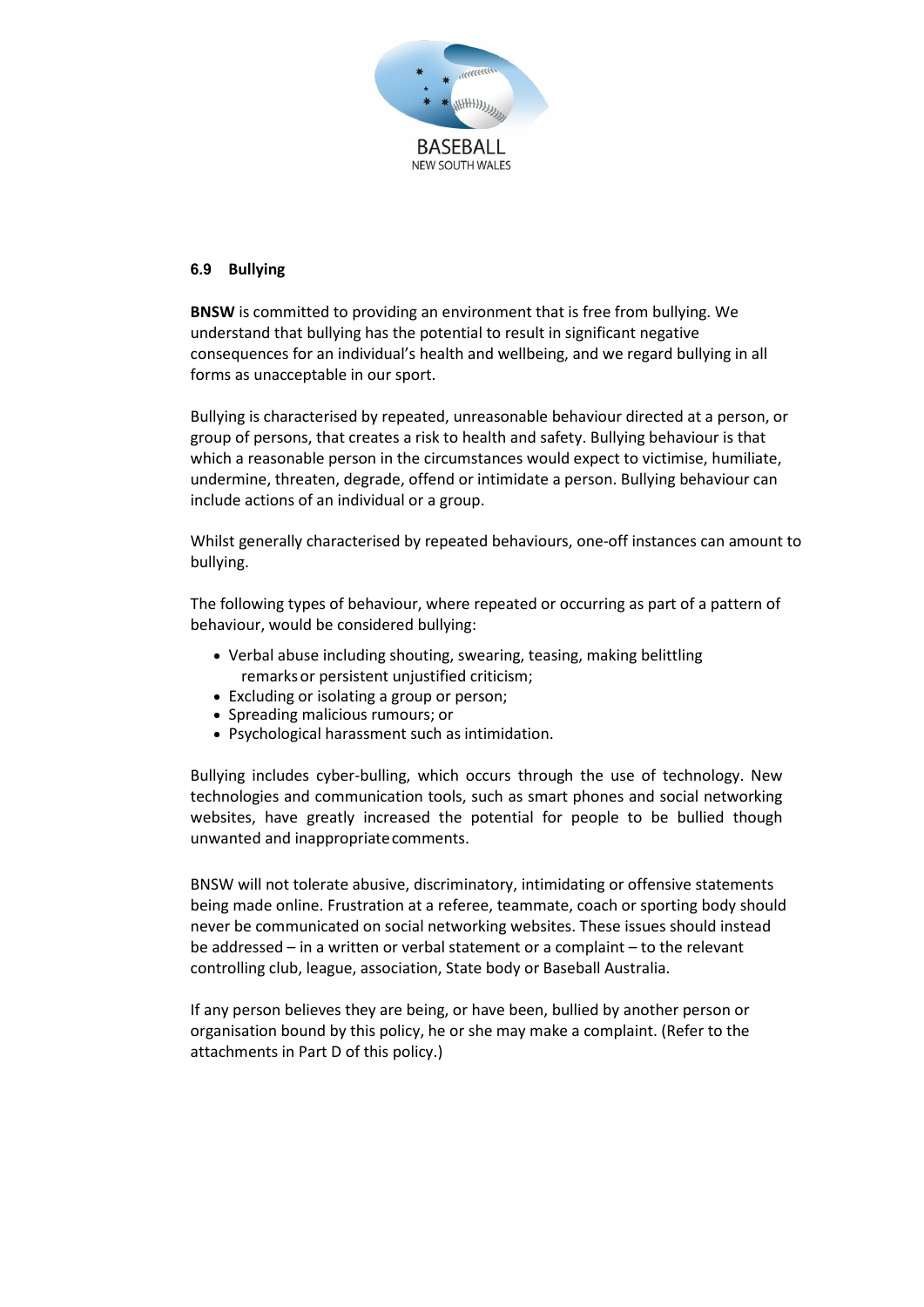

#### **6.10 Social networking**

**BNSW** acknowledges the enormous value of social networking to promote our sport and celebrate the achievements and success of the people involved in our sport.

Social networking refers to any interactive website or technology that enables people to communicate and/or share content via the Internet. This includes social networking websites such as Facebook and Twitter.

We expect all people bound by this policy to conduct themselves appropriately when using social networking sites to share information related to our sport.

In particular, social media activity including, but not limited to, postings, blogs, status updates, and tweets:

- •Must not contain material which is, or has the potential to be, offensive, aggressive, defamatory, threatening, discriminatory, obscene, profane, harassing, embarrassing, intimidating, sexually explicit, bullying, hateful, racist, sexist or otherwiseinappropriate;
- Must not contain material which is inaccurate, misleading or fraudulent;
- •Must not contain material which is in breach of laws, court orders, undertakingsor contracts;
- Should respect and maintain the privacy of others; and
- Should promote the sport in a positive way.

### **7 Complaints Procedures**

#### **7.1 Handling complaints**

**BNSW** aims to provide a simple, confidential and trustworthy procedure for resolving complaints based on the principles of procedural fairness.

Any person (a complainant) may report a complaint about a person, people or organisation bound by this policy (respondent) if they feel they have been harassed, bullied or discriminated against or there has been a breach of this policy.

In the first instance, complaints should be reported to the Member Protection Information Officer at the level it occurred.

If a complaint relates to behaviour or an incident that occurred at the:

- **State level,** or involves people operating at the state level, then the complaint shouldbe reported to and handled by the relevant state association in the first instance
- **Association level,** or involves people operating at the association level, then the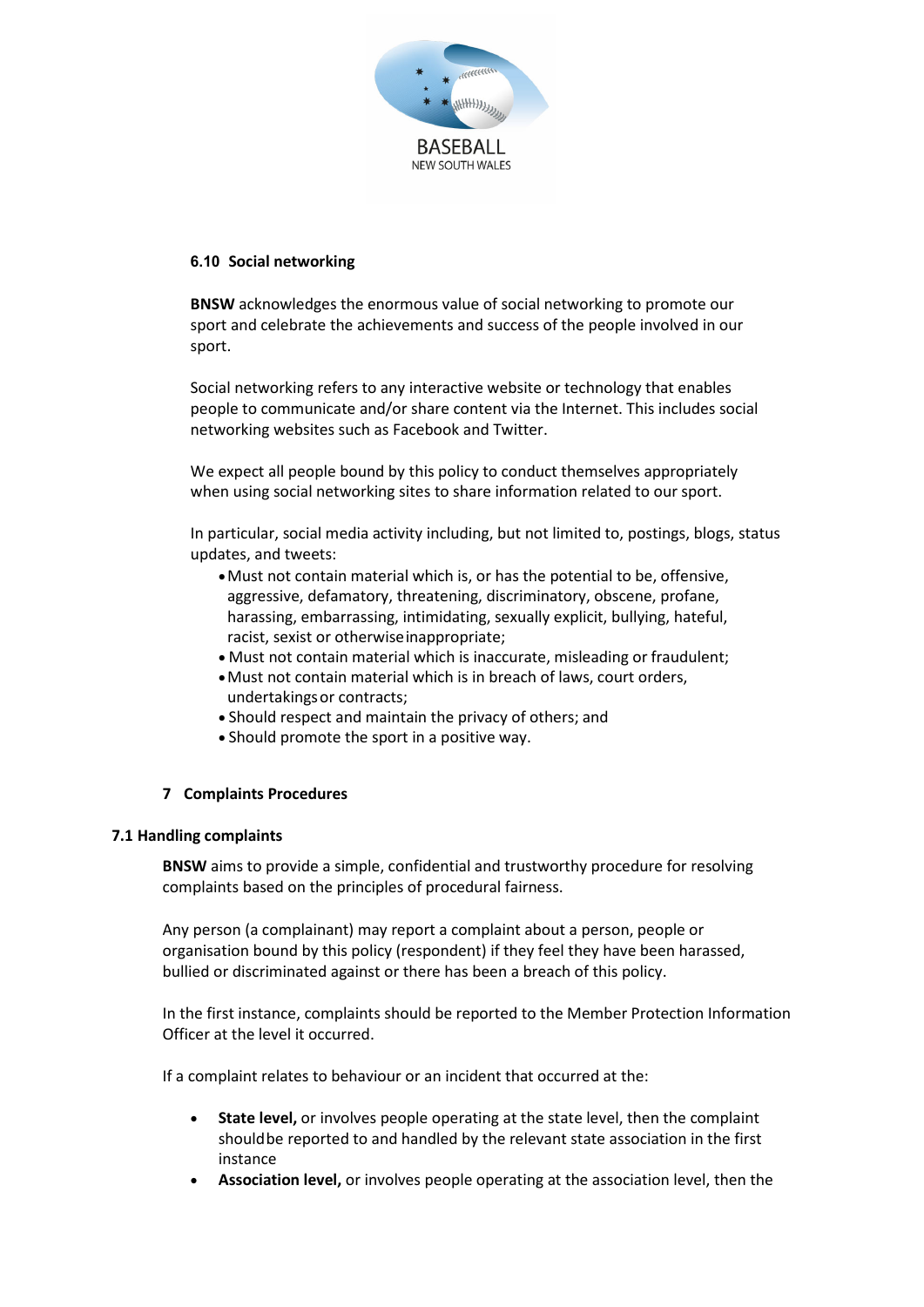

complaint should be reported to and handled by the relevant association in the first instance.

• **Club level,** or involves people operating at the club level, then the complaint shouldbe reported to and handled by the relevant club in the first instance

Only matters that relate to, or which occurred at, the National level, as well as serious cases referred from the State, Association and Club level, will be dealt with by BNSW.

A complaint may be handled informally or formally. The complainant may indicate his or her preferred option and the Member Protection Information Officer (MPIO) should consider whether that is an appropriate way to handle the particular complaint. For example, the law may require that the complaint/allegation be reported to an appropriate authority.

All complaints will be dealt with promptly, seriously, sensitively and confidentially. Our procedures for handling and resolving complaints are outlined in Attachment (D1).

Individuals and organisations may also seek to have their complaint handled by an external agency under anti-discrimination, child protection, criminal or other relevant legislation.

#### **7.2 Improper complaints and victimisation**

BNSW aims to ensure that our complaints procedure has integrity and is free of unfair repercussions or victimisation against the person making the complaint.

We will take all necessary steps to make sure that people involved in a complaint are not victimised. Disciplinary measures can be imposed on anyone who harasses or victimises another person for making a complaint or supporting another person's complaint.

If at any point in the complaint handling process the Member Protection Information Officer (MPIO) considers that a complainant has knowingly made an untrue complaint, or the complaint is malicious or inappropriately intended to cause distress to the respondent, the matter may be referred in writing to the Complaints Tribunal for review and appropriate action, including possible disciplinary action against the complainant.

#### **7.3 Mediation**

**BNSW** aims to resolve complaints quickly and fairly. Complaints may be resolved by agreement between the people involved with no need for disciplinary action.

Mediation is a confidential process that allows those involved in a complaint to discuss the issues or incident in question and come up with mutually agreed solutions. It may occur before or after the investigation of a complaint.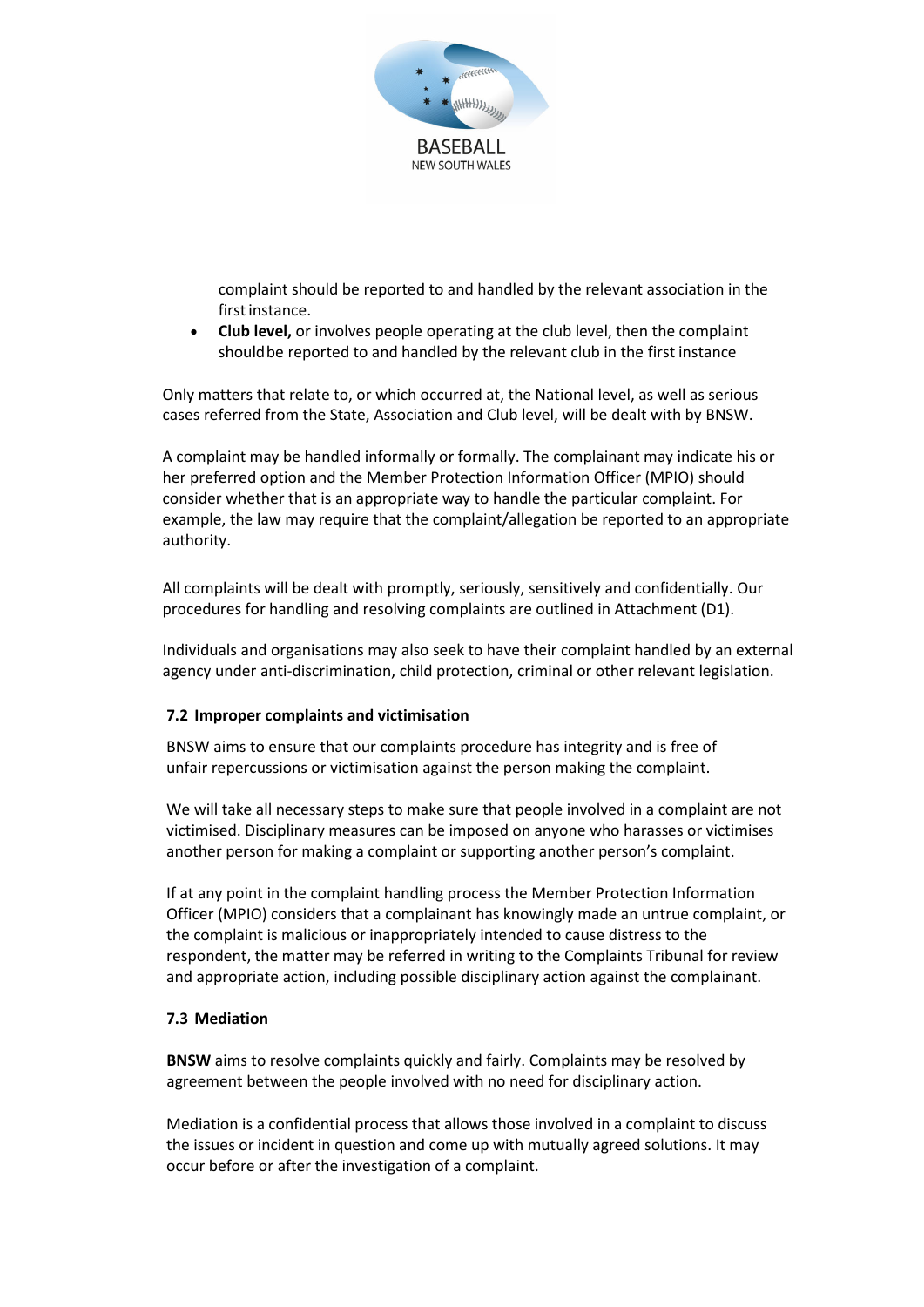

If a complainant wishes to resolve the complaint with the help of a mediator, the Member Protection

Information Officer or Complaints Officer will, in consultation with the complainant, arrange for an independent mediator where possible. We will not allow lawyers to negotiate on behalf of the complainant and/or the respondent.

More information on the mediation process is outlined in Attachment D2.

### **7.4 Complaints/ Appeals Tribunals**

In accordance with **BNSW** rules a Complaints Tribunal may be convened to hear a proceeding:

- referred to it by CEO or other designated official
- referred to it or escalated by a state association because of the serious nature of the complaint, because it was unable to be resolved at the state level or because the policy of the state association directs it to be
- for an alleged breach of this policy.

Our Tribunal procedure is outlined in Attachment D4.

A respondent may only lodge an appeal to the Appeal Tribunal in respect of a Tribunal decision. The decision of the Appeal Tribunal is final and binding on the people involved. Our appeals process is outlined in Attachment D4.

Every organisation bound by this policy will recognise and enforce any decision of a Tribunal or Appeal Tribunal under this policy.

#### **8.0 What is a breach of this policy?**

It is a breach of this policy for any person or organisation bound by this policy to do anything contrary to this policy, including but not limited to

- **8.1** breaching the codes of behaviour (see Part B of this policy)
- **8.2** bringing the sport and/or BNSW into disrepute, or acting in a manner likely to bring the sport and/or BNSW into disrepute
- **8.3** failing to follow BNSW policies (including this policy) and our procedures forthe protection, safety and well-being of children
- **8.4** discriminating against, harassing or bullying (including cyber-bullying) any person
- **8.5** victimising another person for making or supporting a complaint
- **8.6** engaging in a sexually inappropriate relationship with a person that he or she supervises, or has influence, authority or power over
- **8.7** verbally or physically assaulting another person, intimidating another person or creatinga hostile environment within the sport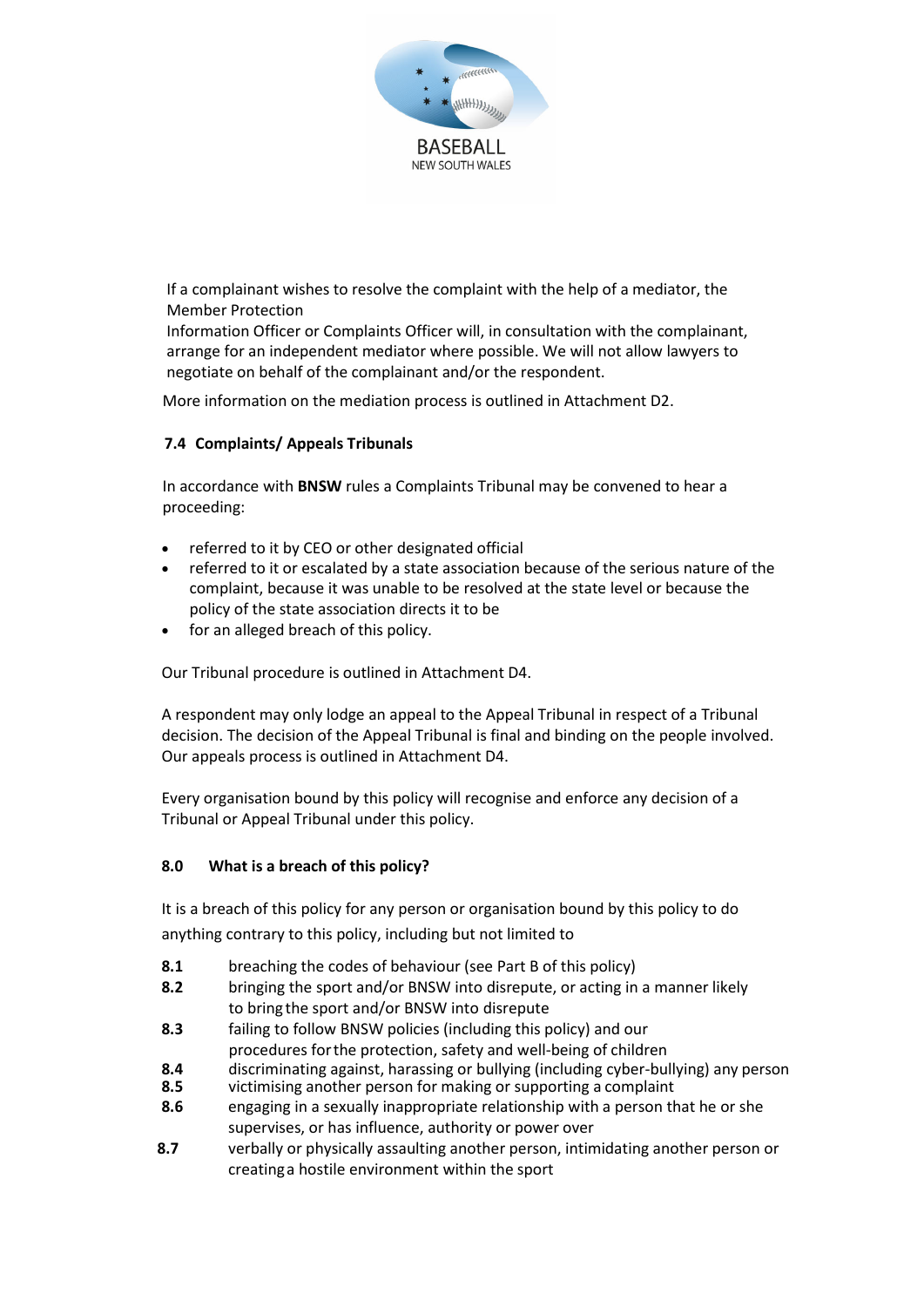

- **8.8** disclosing to any unauthorised person or organisation any BNSW information that is of a private, confidential or privileged nature
- **8.9** making a complaint that they know to be untrue, vexatious, malicious orimproper
- **8.10** failing to comply with a penalty imposed after a finding that the individual or organisation has breached this policy
- **8.11** failing to comply with a direction given to the individual or organisation as part ofa disciplinary process.

#### **9.0 Disciplinary Measures**

**BNSW** may impose disciplinary measures on an individual or organisation for a breach of this policy. Any disciplinary measure imposed will be:

- fair and reasonable
- applied consistent with any contractual and employment rules and requirements
- be based on the evidence and information presented and the seriousness ofthe breach
- be determined in accordance with our Constitution, By-laws, this policy and/or the rules of the sport.

### **9.1 Individual**

Subject to contractual and employment requirements, if a finding is made by a Tribunal that an individual has breached this policy, one or more of the following forms of discipline may be imposed.

- 9.1.1 A direction that the individual make a verbal and/or written apology;
- 9.1.2 A written warning;<br>9.1.3 A direction that the
- A direction that the individual attend counselling to address their behaviour;
- 9.1.4 A withdrawal of any awards, scholarships, placing's, records, achievements bestowedin any tournaments, activities or events held or sanctioned by BNSW;
- 9.1.5 A demotion or transfer of the individual to another location, role or activity;
- 9.1.6 A suspension of the individual's membership or participation or engagement in a role or activity;
- 9.1.7 Termination of the individual's membership, appointment or engagement;
- 9.1.8 A recommendation that BNSW terminate the individual's membership, appointment or engagement;
- 9.1.9 In the case of a coach or official, a direction that the relevant organisation deregisterthe accreditation of the coach or official for a period of time or permanently;
- 9.1.10 a fine;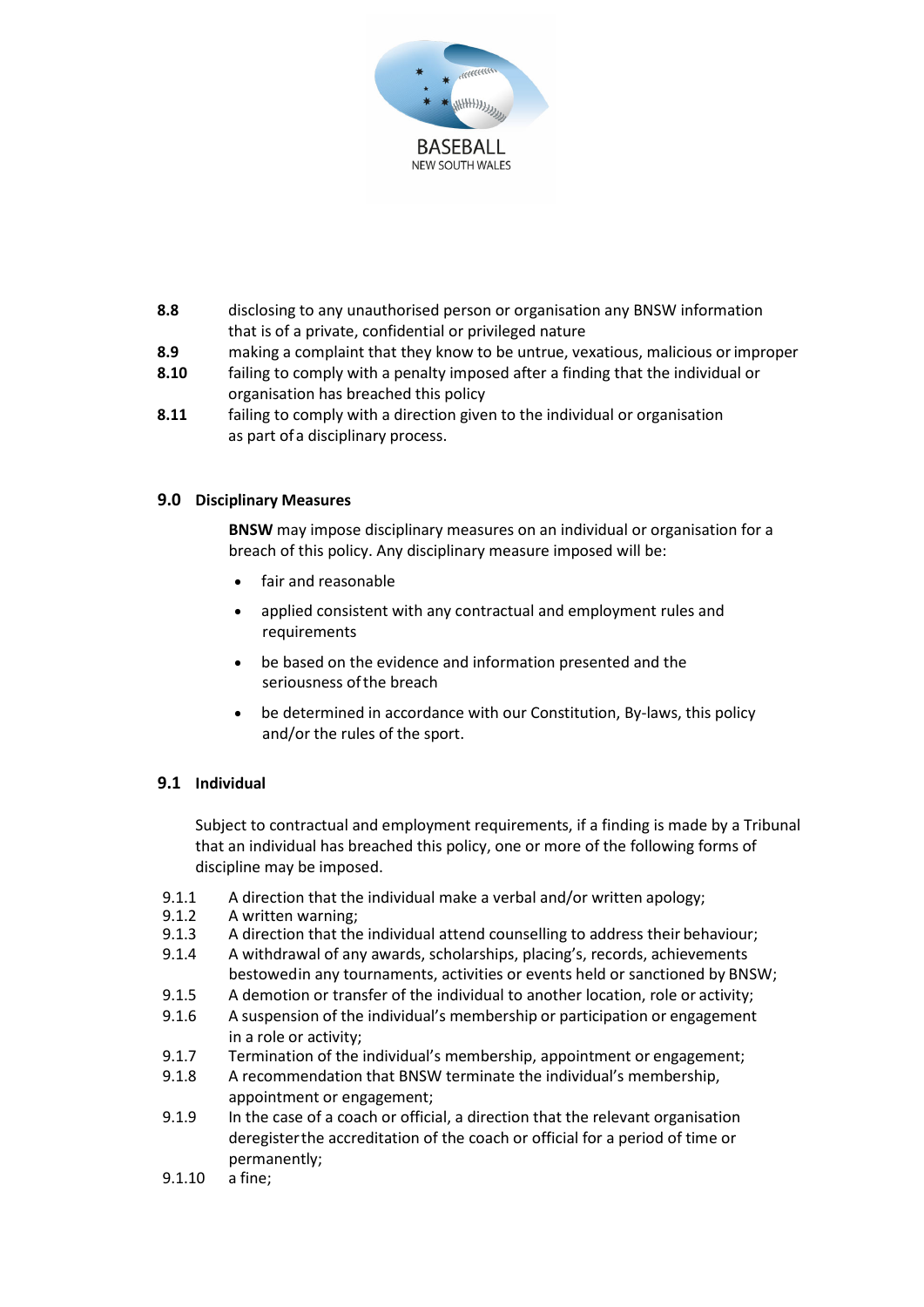

9.1.11 any other form of discipline that the designated official/committee considers appropriate.

### **9.2 Organisation**

If a finding is made that a Baseball NSW member or affiliated organisation has breached its own or this Member Protection Policy, one or more of the following forms of discipline may be imposed by the relevant official/committee/Tribunal

- 9.2.1 A written warning;
- 9.2.2 A fine;
- 9.2.3 A direction that any rights, privileges and benefits provided to that organisation bythe national body or other peak association be suspended for a specified period;
- 9.2.4 A direction that any funding granted or given to it by Baseball Australia or BNSW or a peak association cease from a specified date;
- 9.2.5 A direction that BNSW and peak associations cease to sanction events held by orunder the auspices of that organisation;
- 9.2.6 A recommendation to the national body and/or the association that its membership ofthe national body or peak association be suspended or terminated in accordance with the relevant constitution or rules;
- 9.2.7 Any other form of discipline that the national body or peak organisation considers reasonable and appropriate.

### **9.3 Factors to consider**

The form of discipline to be imposed on an individual or organisation will depend on factors, such as:

- the nature and seriousness of the breach
- if the person knew, or should have known, that the behaviour was a breach ofthe policy
- the person's level of contrition
- the effect of the proposed disciplinary measures on the person, including any personal, professional or financial consequences
- if there have been any relevant prior warnings or disciplinary action
- the ability to enforce disciplinary measures if the person is a parent or spectator(even if they are bound by the policy)
- any other mitigating circumstances.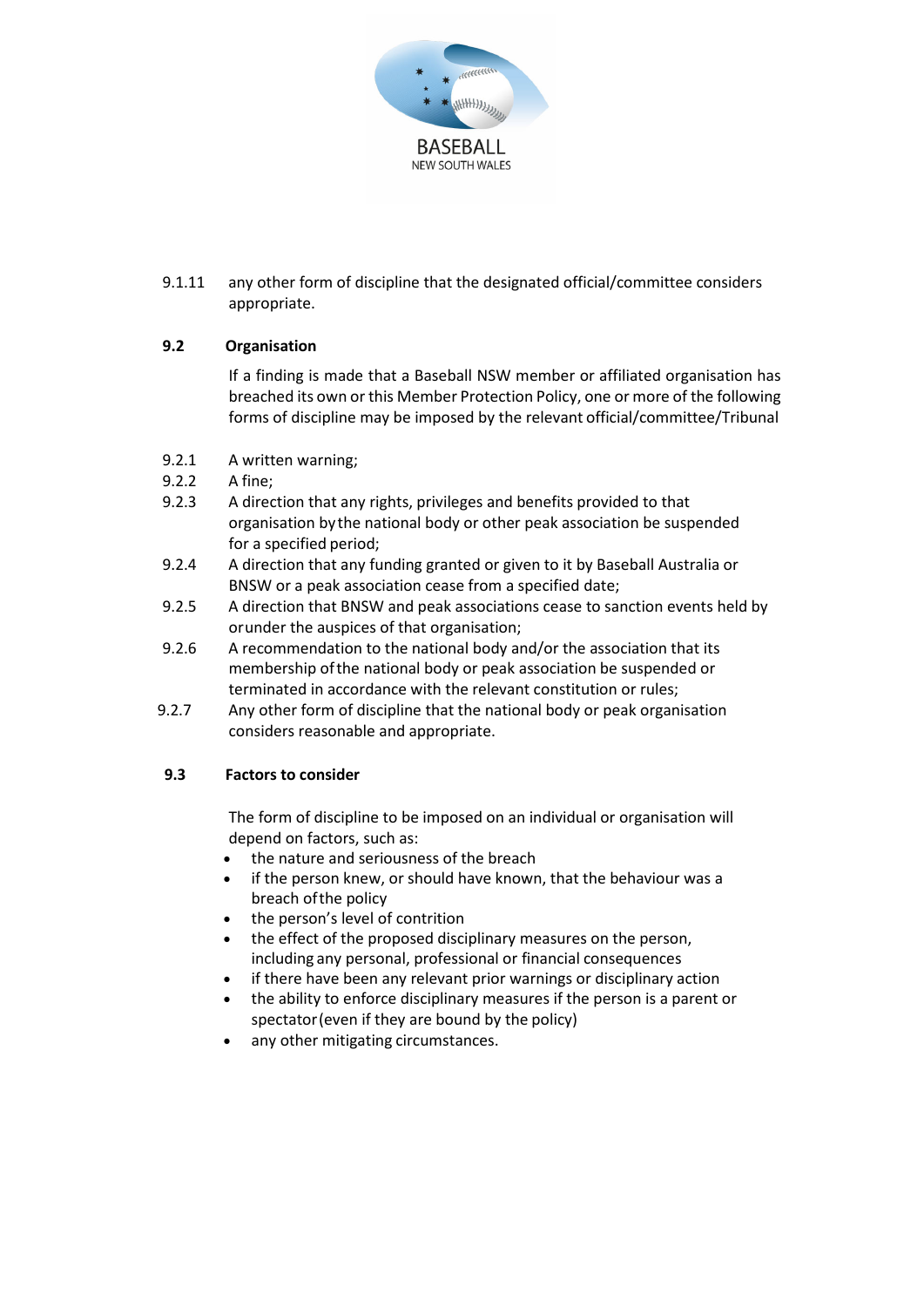

#### **10. Dictionary**

#### **Dictionary of terms**

This Dictionary sets out the meaning of words used in this policy and its attachments, without limiting the ordinary and natural meaning of the words. Further detail or definitions that are specific to different states and territories can be sourced from the relevant child protection authorities or equal opportunity and anti-discrimination commissions.

**Abuse** is the violation of an individual's human or civil rights through the act or actions of another person or persons. Types of abuse include physical abuse, psychological or emotional abuse, sexual abuse, constraints and restrictive practices, financial abuse, legal or civil abuse and systemic abuse.

**Affiliated club means** an independent entity recognised under BNSW's Constitution to administer the sport of baseball in its particular location.

**Child** means a person who is under the age of 18*.*

**Child abuse** involves conduct, which puts a child at risk of harm and may include:

- **Physical abuse,** which occurs when a child has suffered, or is at risk of suffering, non-accidental physical trauma or injury. This may include, but is not limited to, hitting, shaking or other physical harm; giving a child alcohol or drugs; or trainingthat exceeds the child's development or maturity.
- **Sexual abuse**, which occurs when an adult, other child, or adolescent uses their power or authority to involve a child in a sexual activity or any otherinappropriate conduct of a sexual nature (e.g. sexual intercourse, masturbation, oral sex, pornography, including child pornography, or inappropriate touching or conversations).
- **Emotional abuse**, which occurs when a child's social, emotional, cognitive or intellectual development is impaired or threatened. Emotional abuse can include, butis not limited to, emotional deprivation due to persistent rejection or criticism, hostility, teasing/bullying, humiliation, taunting, sarcasm, yelling, name-calling or placing unrealistic expectations on a child.
- **Neglect,** which occurs when a child's basic necessities of life are not met and their health and development are affected. Basic needs include food, water, shelter, adequate clothing, personal hygiene, timely provision of medical treatment and adequate supervision.

**Complaint** means a complaint made under clause 7 of this policy

**Complainant** means a person making a complaint.

**Complaint Handler/manager** means a person appointed under this policy to investigate a Complaint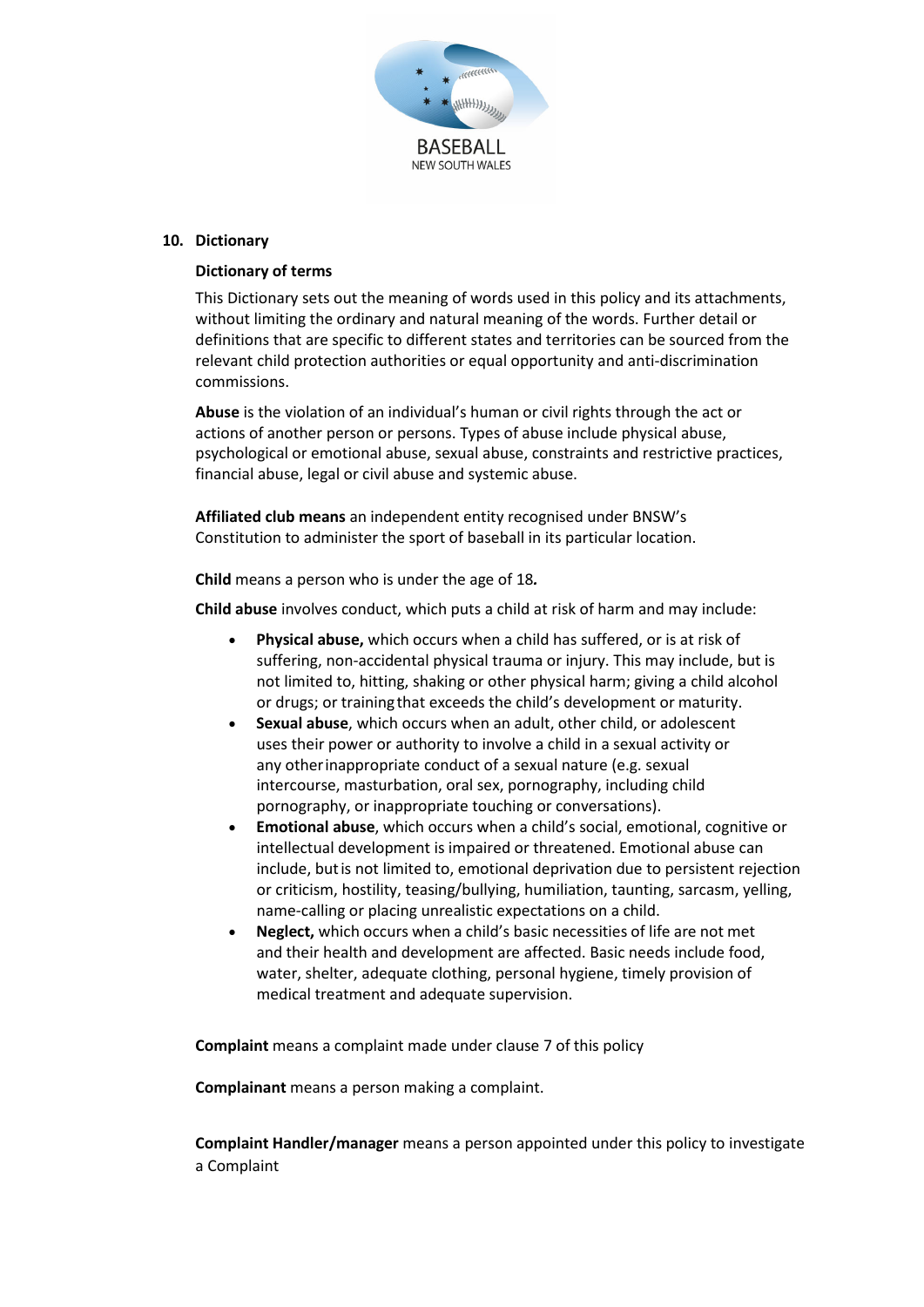

**Discrimination** occurs when someone is treated unfairly or less favourably than another person in the same or similar circumstances because of a particular personal characteristic. This is known as direct discrimination. Indirect discrimination occurs when a rule, policy or practice disadvantages one group of people in comparison with others, even though it appears to treat all people the same.

In Australia, it is against the law to discriminate against someone because of their:

- Age
- Sex or gender
- Gender identity
- Intersex status
- Race, colour, descent, national or ethnic origin, nationality, ethnoreligious origin, immigration
- Disability, mental and physical impairment
- Family/carer responsibilities, status as a parent or carer
- Marital status
- Pregnancy, potential pregnancy, breastfeeding
- Sexual orientation and gender identity
- Physical features
- Irrelevant medical record
- Irrelevant criminal record, spent convictions
- Political beliefs or activities
- Religion, religious beliefs or activities
- National extraction or social origin
- Lawful sexual activity
- Profession, trade, occupation or calling
- Member of association or organisation of employees or employers, industrial activity, trade union activity
- Defense service
- Personal association with someone who has, or is assumed to have, any of theabove characteristics

Examples of discrimination are available on the Play by the Rules website[: www.playbytherules.net.au/legal-stuff/discrimination](http://www.playbytherules.net.au/legal-stuff/discrimination)

Some exceptions to state, territory and federal anti-discrimination law apply, including exceptions for sporting activities, such as:

- Holding a competitive sporting activity for a specific age or age group (e.g. onlythose who are under the age of 15 years);
- Excluding people on the basis of their 'excluding people on the basis of their sex and/or gender identity status from participation in a competitive sporting activitywhere the strength, stamina or physique of competitors is relevant to the specific activity (note that this does not apply to activity by children who are under the age of 12 years); and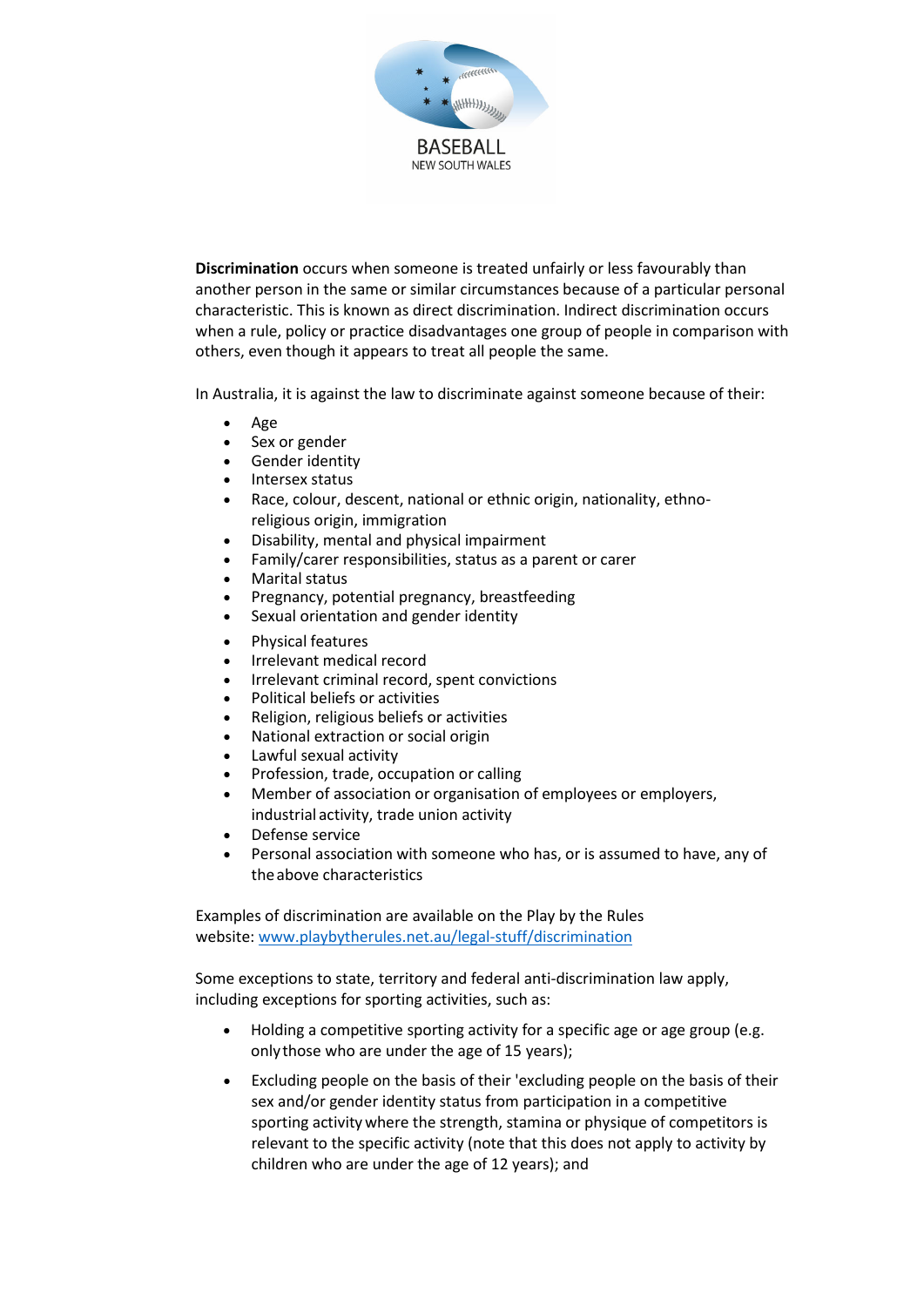

• Not selecting a participant if the person's disability means he or she is not reasonably capable of performing the actions reasonably required for that particular sporting activity.

**Harassment** is any type of unwelcome behaviour, which has the effect of offending, humiliating or intimidating the person harassed. Unlawful harassment can target a person because of their race, sex, pregnancy, marital status, sexual orientation or some other personal characteristic protected by law (see the list under "Discrimination"**).**

Public acts of racial hatred which are reasonably likely to offend, insult, humiliate or intimidate are also prohibited. This applies to spectators, participants or any other person who engages in such an act in public. Some states and territories also prohibit public acts that vilify people on other grounds such as homosexuality, gender identity, HIV/AIDS, religion and disability (see also "Vilification"). .

**Mediator** means an impartial person appointed to help those people involved in a complaint to talk through the issues and resolve the matter on mutually agreeable terms.

**Member** means a member for the time being of BNSW under BNSW's Constitution

**Member Protection Information Officer** means a person appointed by us to be the first point of contact for a person reporting an issue or a complaint under, or a breach of, this policy

**Procedural fairness** requires that:

- The respondent knows the full details of what is being said against him orher and they have the opportunity to respond;
- No person may judge their own case; and
- The decision-maker(s) must be unbiased, fair and just.

(NB This replaces Natural Justice)

**Police check** means a national criminal history record check conducted as a preemployment, pre-engagement or current employment background check on a person.

**Policy, policy and this policy** means this Member Protection Policy**.**

**Respondent** means the person whose behaviour is the subject of thecomplaint.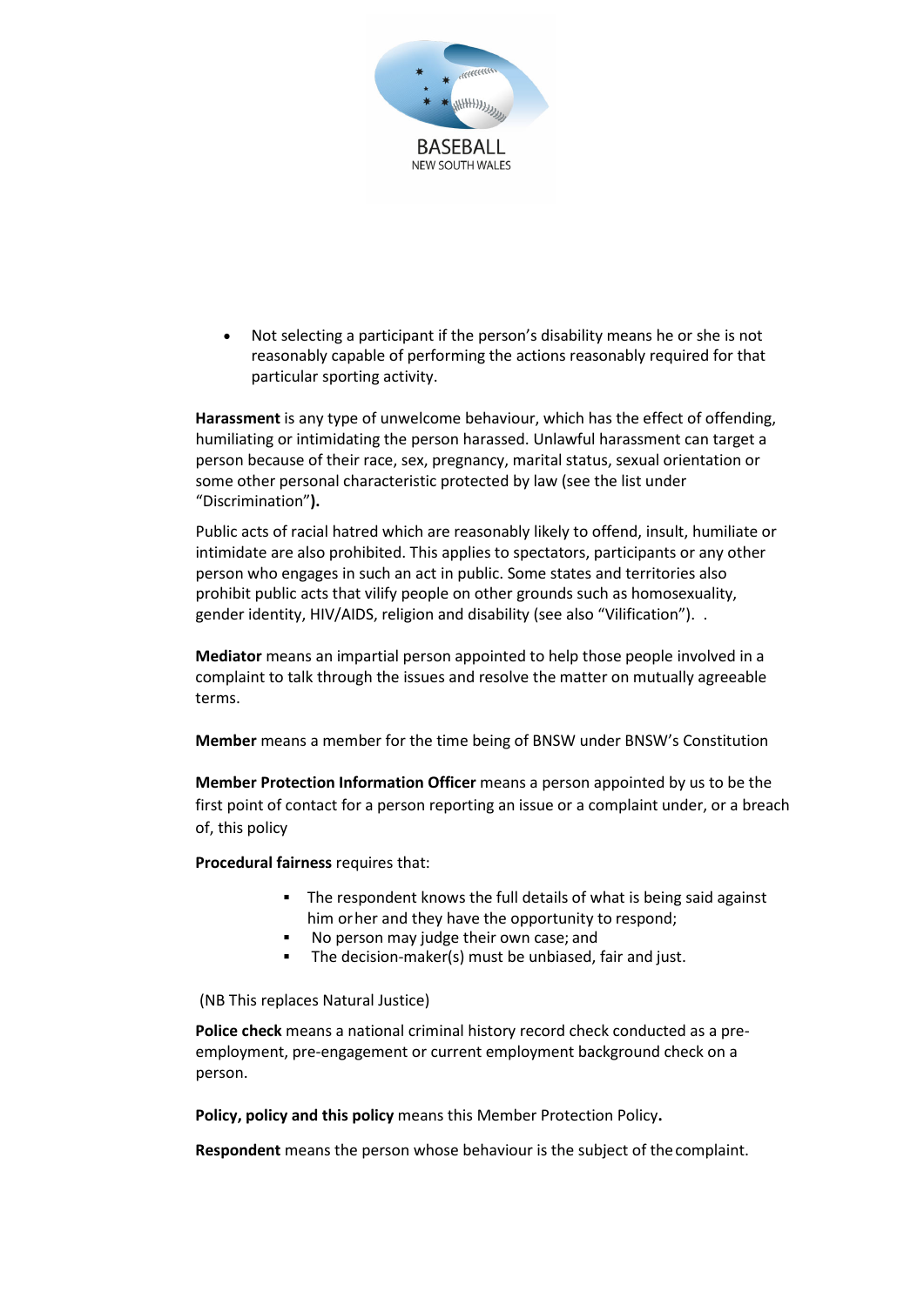

**Role-specific codes of conduct (or behaviour)** means standards of conduct requiredof people holding certain roles in our organisation (e.g. coaches, officials, umpires).

**Sexual harassment** means unwelcome behaviour of a sexual nature which could reasonably be expected to make a person feel, humiliated, intimidated or offended. Sexual harassment can take many different forms and may include unwanted physical contact, verbal comments, jokes, propositions, display of pornographic or offensive material or other behaviour that creates a sexually hostile environment. Sexual harassment does not have to be intentional.

**Sexual offence** means a criminal offence involving sexual activity or acts of indecency. Because of differences under state and territory laws, this can include but not limited to:

- Rape
- Indecent assault
- Sexual assault
- Assault with intent to have sexual intercourse
- Incest
- Sexual penetration of child under the age of 16
- Indecent act with child under the age of 16
- Sexual relationship with child under the age of 16
- Sexual offences against people with impaired mental functioning
- Abduction and detention
- Procuring sexual penetration by threats or fraud
- Procuring sexual penetration of child under the age of 16
- **Bestiality**
- Soliciting acts of sexual penetration or indecent acts
- Promoting or engaging in acts of child prostitution
- Obtaining benefits from child prostitution
- Possession of child pornography
- Publishing child pornography and indecent articles.

**Transgender** 'Transgender' is an umbrella term that refers to a person whose gender identity is different to their physical sex as recorded at birth. Transitioning refers to the process where a transgender person commences living as a member of another sex. This is

sometimes referred to as the person 'affirming' their gender because transitioning means they start living in what they identify as their true gender. For people who are transitioning/affirming their gender, having their identity fully recognised in all areas of life is a crucial part of the experience of living as their affirmed gender.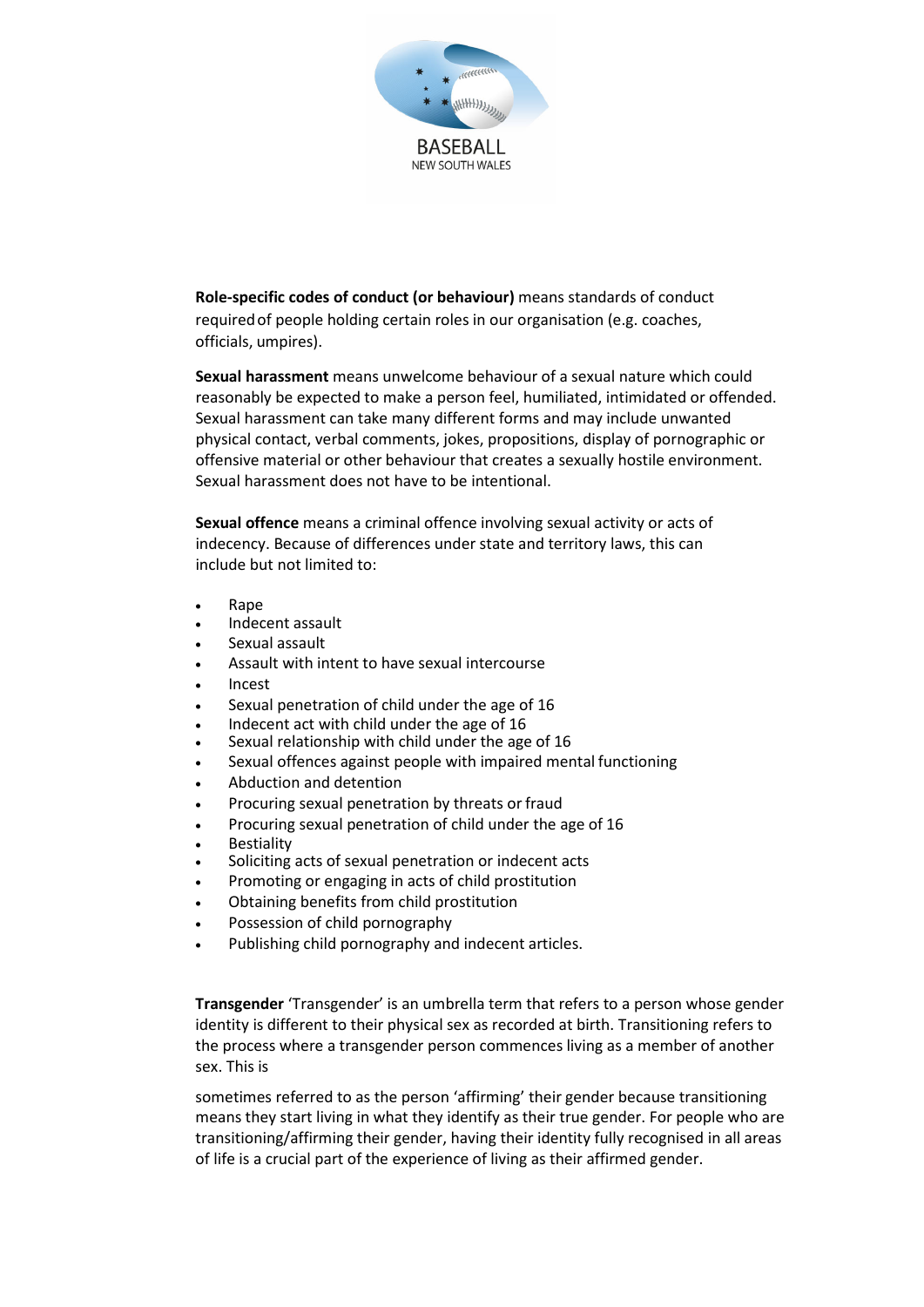

**Sexual orientation:** The term 'sexual orientation' refers to a person's emotional or sexual attraction to another person, including, amongst others, the following identities: heterosexual, gay, lesbian, bisexual, pansexual, asexual or same-sex attracted.

**Gender identity:** The term 'gender identity' refers to a person's deeply held internal and individual sense of gender.

**Gender expression:** The term 'gender expression' refers to the way in which a person externally expresses their gender or how others perceive them.

**Intersex:** The term 'intersex' refers to people who have genetic, hormonal or physical characteristics that are not exclusively 'male' or 'female'. A person who is intersex may identify as male, female, and intersex or as being of indeterminate sex.

**Victimization** means treating someone unfairly or unfavourably, or threatening to do so, because that person has, or intends to, pursue their right to make any complaint, including a complaint under government legislation (e.g. antidiscrimination legislation) or under this policy, or for supporting another person to make complaint.

**Vilification** means behaviour that occurs in public, which incites hatred towards, serious contempt for, or revulsion or severe ridicule of a person or group of people because that person or persons have a particular personal characteristic. Antidiscrimination laws in Australia make it unlawful to vilify a person or group of persons on the basis of race, religion, homosexuality, transgender status and HIV/AIDS status.

**NOTE**: Additional obligations may apply under relevant/applicable state or territory antidiscrimination laws.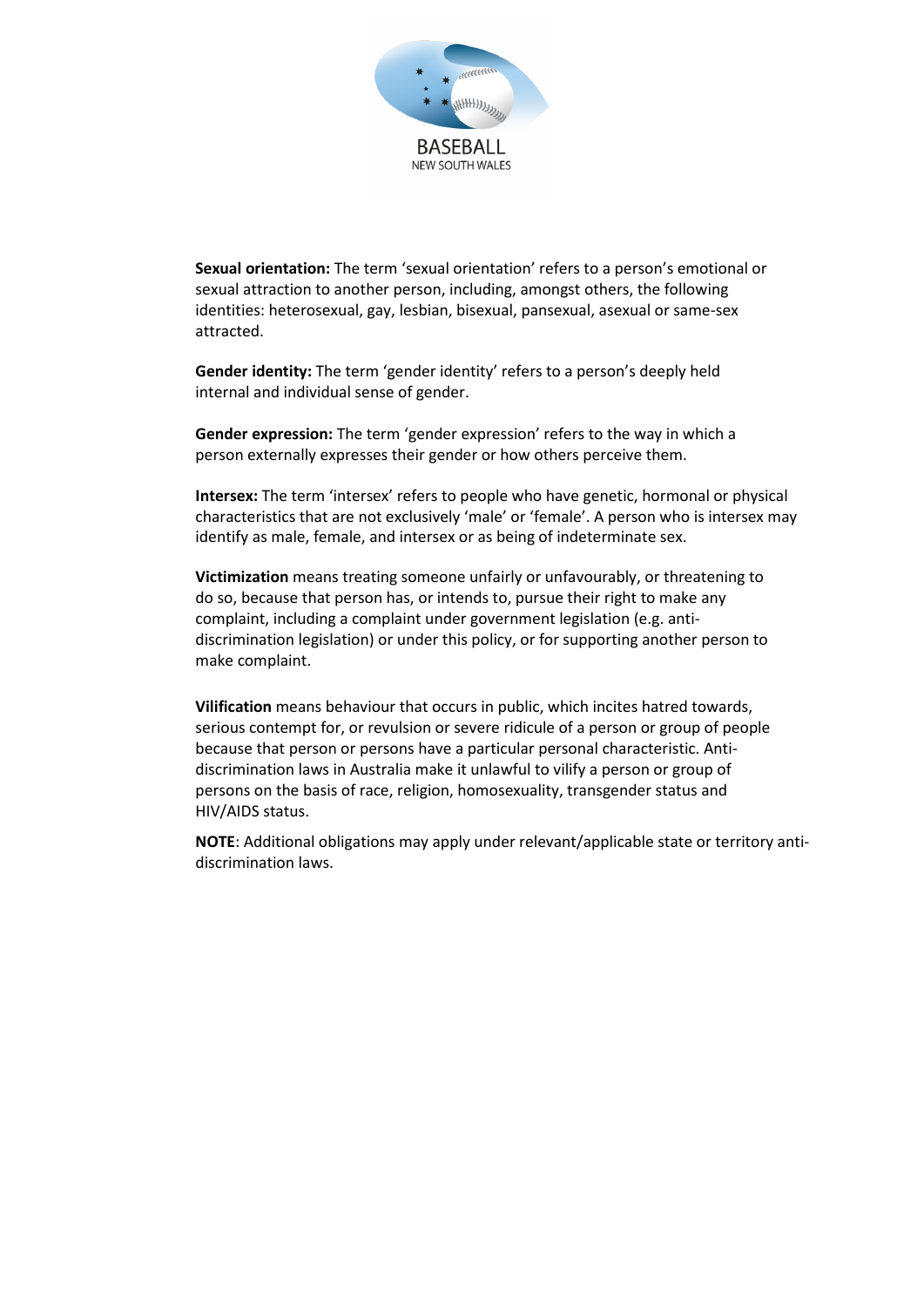

### **PART B – ATTACHMENTS: CODES OF BEHAVIOUR**

We seek to provide a safe, fair and inclusive environment for everyone involved in our organisation and in our sport.

To achieve this, we require certain standards of behaviour of players/athletes, coaches, officials, administrators, parents/guardians (of child participants) and spectators.

Our codes of behaviour are underpinned by the following core values.

- To act within the rules and spirit of our sport.
- To display respect and courtesy towards everyone involved in our sportand prevent discrimination and harassment.

• To prioritise the safety and well-being of children and young people involved in our sport.

• To encourage and support opportunities for participation in all aspects of our sport.

#### **PART B – ATTACHMENTS: CODES OF BEHAVIOUR**

B1 Players Code of Behaviour

B2 Coach Code of

Behaviour

B3 Official Code of

Behaviour

B4 Administrator Code of

Behaviour

B5 Parent Code of

Behaviour

**Note:** Codes of conduct are not binding on non-members, such as

parents/guardians and spectators, unless they have signed the code or another

document in which they agree to be bound by the code.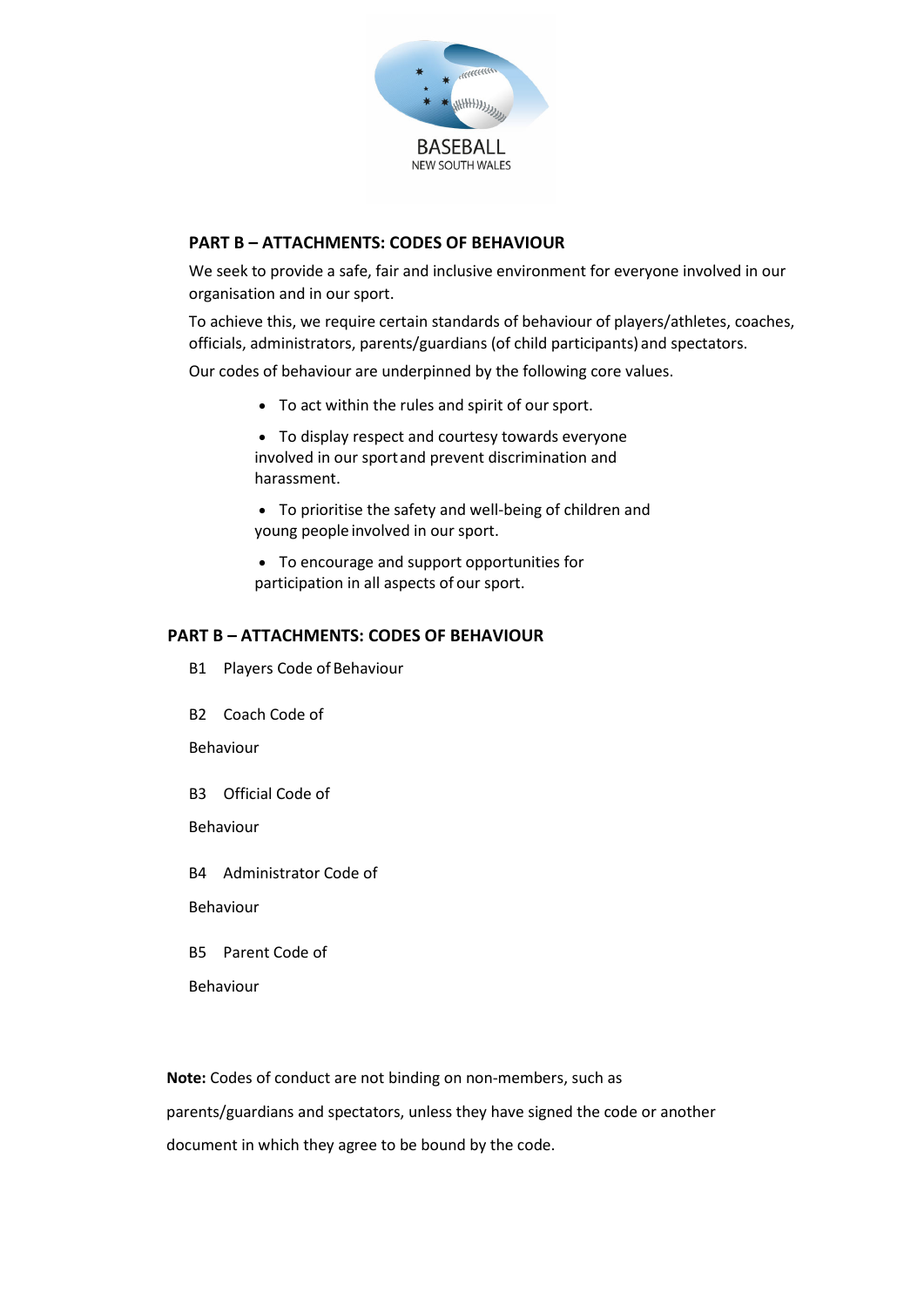

BNSW would encourage Member associations and individual clubs are encouraged to ask all parents, coaches, officials, administrators and others to sign an agreement to be bound by this or their association or club policy and/or any code of behaviour they adopt.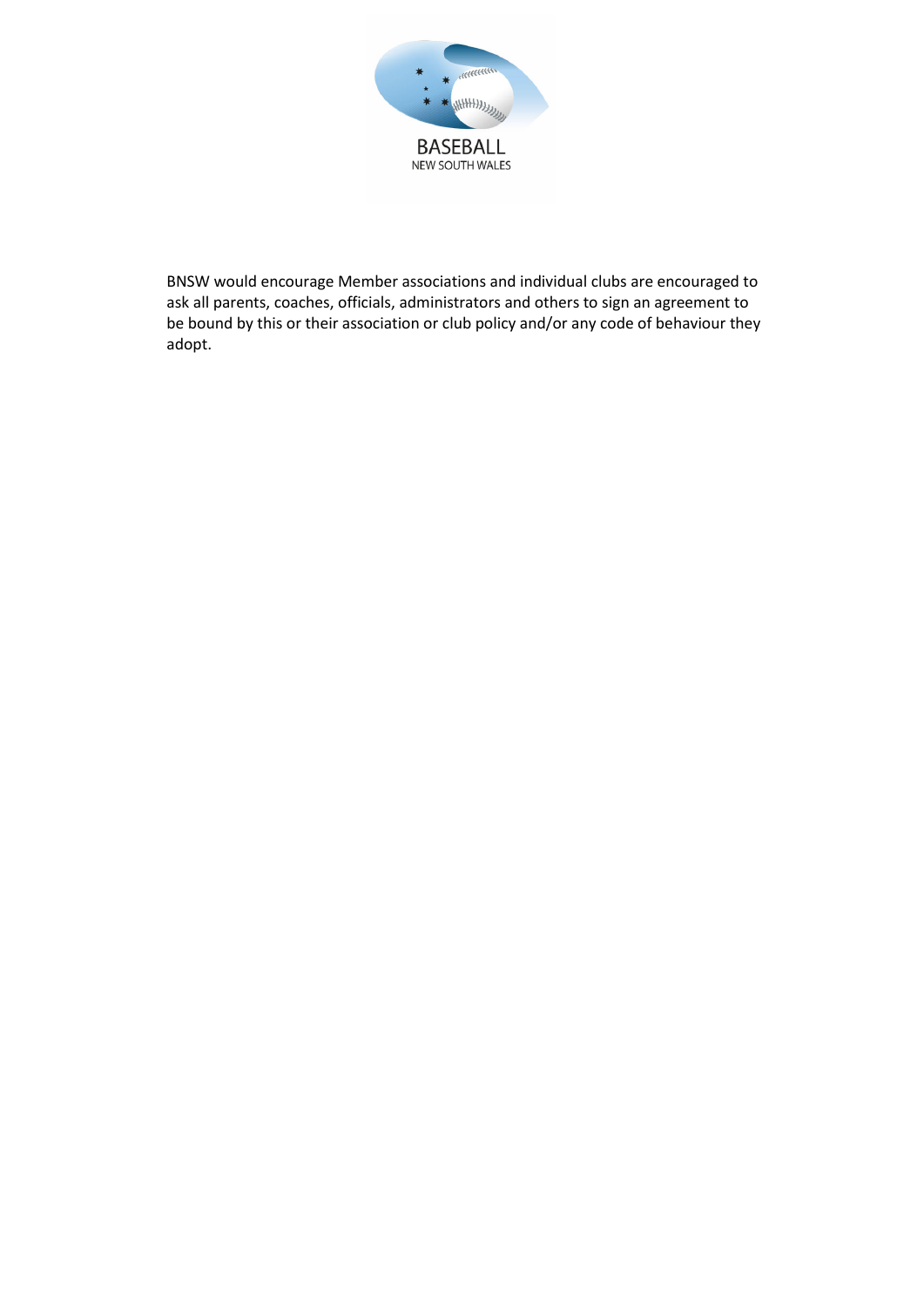

### **Attachment B1:**

### **PLAYER CODE OF BEHAVIOUR**

- $\Box$  I will always play by the rules
- $\Box$  I will never argue with an official. If I disagree with a decision, I will inform the captain, coach or manager during a break or after the competition I will control my temper.
- $\Box$  I understand that verbal abuse of officials and sledging other players and deliberately distracting or provoking an opponent are not acceptable or permitted behaviours in any sport
- $\Box$  I will work equally hard for myself and/or my team
- $\Box$  I will be a good sport and applaud all good plays whether they are made by my team or the opposition
- $\Box$  I will treat all players in my sport as I like to be treated. I will not bullyor take unfair advantage of another competitor I will cooperate with my coach, team mates and opponents
- $\Box$  I will display modesty in victory and graciousness in defeat
- $\Box$  I will participate for my own enjoyment and benefit, not just to please parents and coaches
- $\Box$  I will not arrive at the venue intoxicated or drink alcohol at junior matches
- $\Box$  I will respect the rights, dignity and worth of all participants regardless of their gender, ability, cultural background or religion
- $\Box$  I will thank the opposition and officials at the end of the game
- $\Box$  I will comply with all policies and procedures from BNSW, State, Association and my Club (BNSW Member Protection Policy –Version three updated September 2016)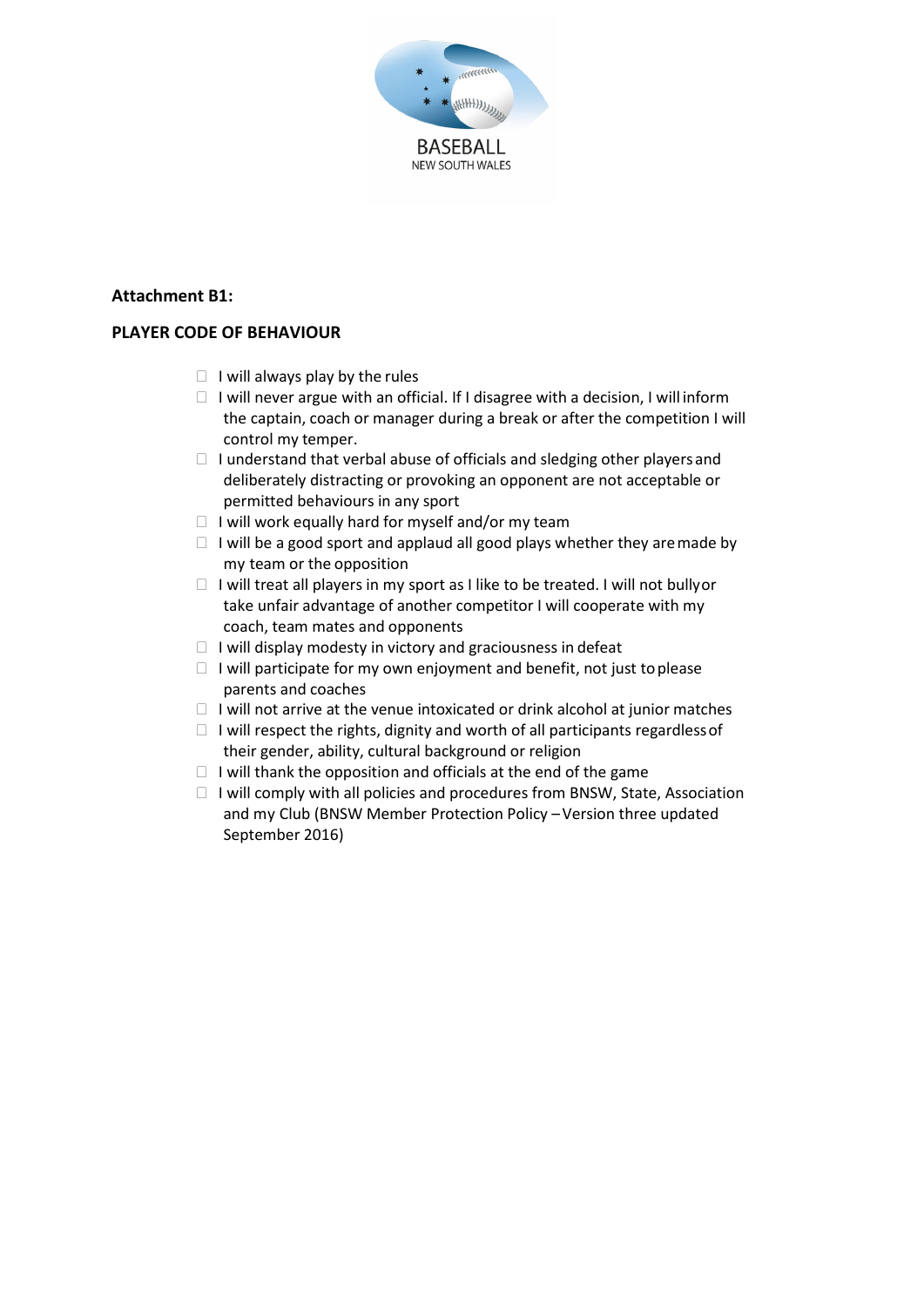

## **Attachment B2:**

# **COACH CODE OF BEHAVIOUR**

- $\Box$  I will remember that players participate for enjoyment and winning is only part of the fun
- $\Box$  I will never ridicule or yell at players for making a mistake or not winning
- $\Box$  I will be reasonable in my demands on players' time, energy and enthusiasm
- $\Box$  I will operate within the rules and spirit of the game and teach my playersto do the same I will ensure that the time players spend with me is a positive experience. All players are deserving of equal attention and opportunities
- $\Box$  I will avoid overplaying the talented players and understand that the average players need and deserve equal time I will not use bad language nor will I harass players, officials, spectators or other coaches
- $\Box$  I will ensure that equipment and facilities meet safety standards and are appropriate to the age and ability of all players I will display control, respect and professionalism to all involved with the sport including opponents, referees, coaches, officials, administrators, the media, parents and spectators. I will encourage my players to do the same.
- $\Box$  I will show concern and caution toward sick and injured players and follow the advice of a physician when determining whether an injured player is ready to recommence training or competition, I will obtain appropriate qualifications and keep up to date with the latest coaching practices and the principles of growth and development of young players
- $\Box$  I will not arrive at the venue intoxicated or drink alcohol at junior matches I will respect the rights, dignity and worth of all people involved in the game, regardless of their gender, ability or cultural background.
- $\Box$  I will adhere to all policies and procedure from BNSW, State, Association and my Club (BNSW Member Protection Policy – Version three Updated September 2016)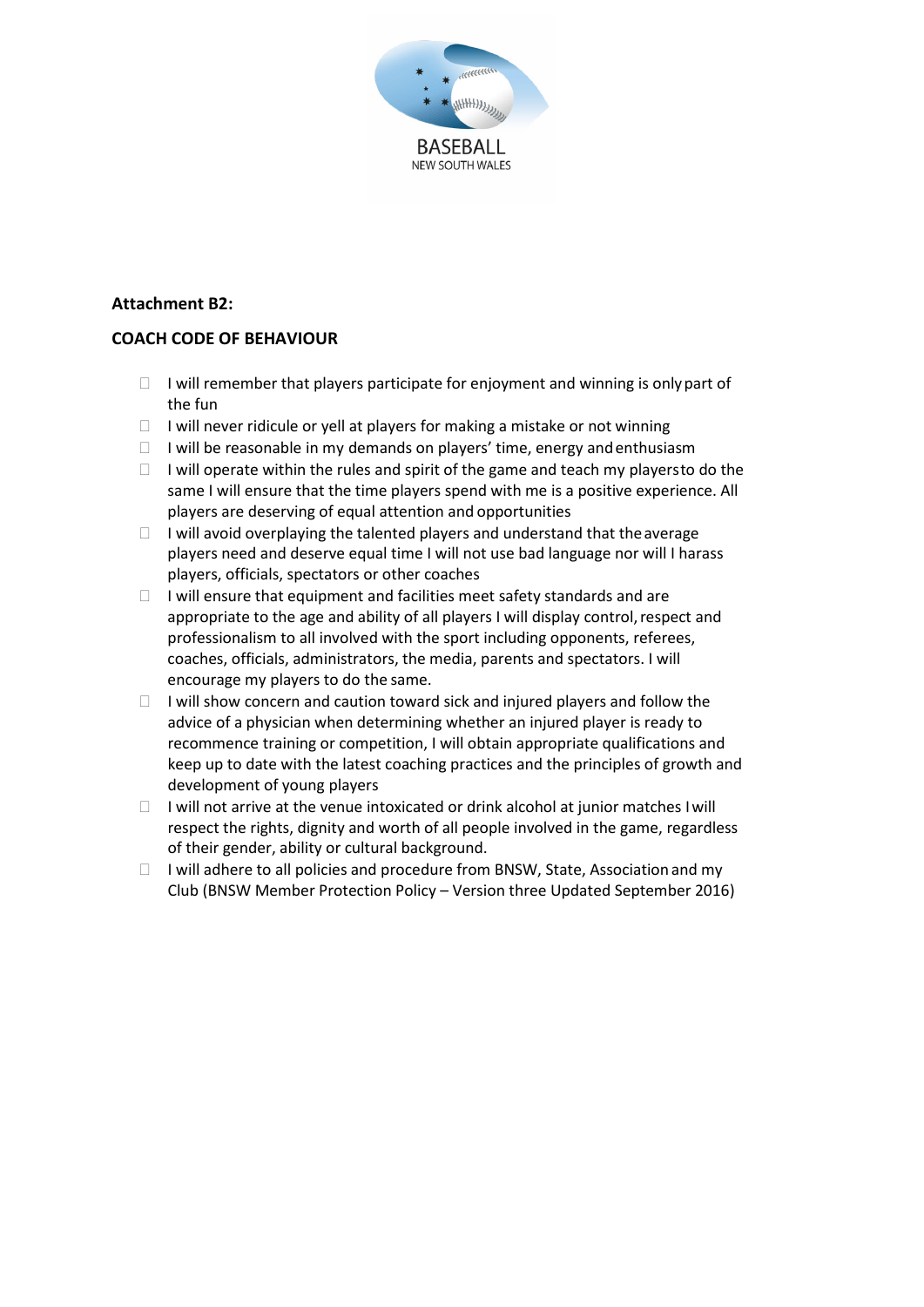

### **Attachment B3:**

### **OFFICIAL CODE OF BEHAVIOUR**

- $\Box$  I will place the safety and welfare of players above all else II will show concern and caution towards sick and injured players
- $\Box$  I will give all players a 'fair go' regardless of their gender, ability, cultural background or religion
- $\Box$  I will be impartial, consistent, objective and courteous when making decisions
- $\Box$  I will accept responsibility for my actions and decisions
- $\Box$  I will condemn unsporting behaviour and promote respect for the individuality of players
- $\Box$  I will avoid any situations which may lead to or be construed as a conflict of interest
- $\Box$  I will be a positive role model in behaviour and personal appearance and ensure my comments are positive and supportive
- $\Box$  I will be a good sport as I understand that actions speak louder than words
- $\Box$  I will always respect, remain loyal to and support other officials
- $\Box$  I will keep up to date with the latest 'Rules of the Game', trends and principles of their application
- $\Box$  I will refrain from any form of personal abuse towards players or other officials
- $\Box$  I will refrain from any form of sexual harassment towards players orother officials
- $\Box$  I will not arrive at the venue intoxicated or drink alcohol at junior games
- $\Box$  I will respect the rights, dignity and worth of all people involved in the game, regardless of their gender, ability or cultural background.
- $\Box$  I will adhere to all polices and procedures of BNSW, State, Association and my Club (BNSW Member Protection Policy – Version three Updated September 2016)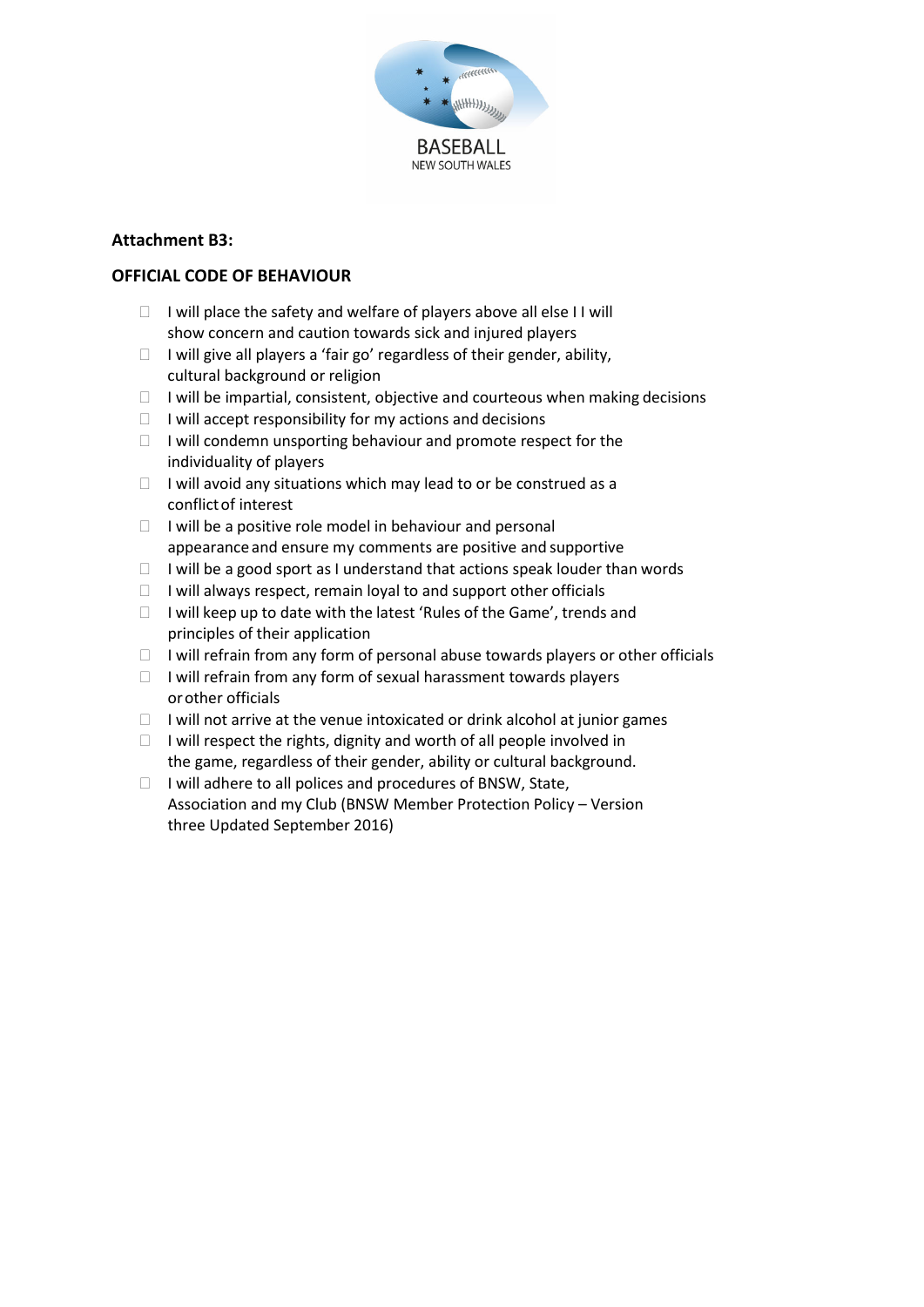

### **Attachment B4:**

### **ADMINISTRATOR CODE OF BEHAVIOUR**

- $\Box$  I will provide opportunities for players to be involved in planning,leadership, evaluation and decision-making related to their activity
- $\Box$  I will create pathways for players to participate not just as a player but alsoas a coach, referee, administrator etc
- $\Box$  I will ensure that rules, equipment, length of games and training schedulesare modified to suit the age, ability and maturity level of player
- $\Box$  I will ensure quality supervision and instruction for players
- $\Box$  I will remember that players participate for their enjoyment and benefit. Iwill not over emphasise awards
- $\Box$  I will help coaches and officials highlight appropriate behaviour and skill development, and help to improve the standards of coaching and officiating
- $\Box$  I will ensure that everyone involved in sport emphasises fair play, andnot winning at all costs
- $\Box$  I will distribute a code of conduct to players, coaches, officials andparents and encourage them to follow it
- $\Box$  I will not arrive at the venue intoxicated or drink alcohol at junior matches
- $\Box$  I will not allow the unlawful supply of alcohol at training, games or club functions
- $\Box$  I will not use bad language, nor will I harass players, coaches, officialsor spectators
- $\Box$  I will respect the rights, dignity and worth of all people involved in the game, regardless of their gender, ability or cultural background
- $\Box$  I will promote adherence to all policies and procedures of BNSW, State, Association and my Club. BNSW Member Protection Policy – Versionthree Updated September 2016)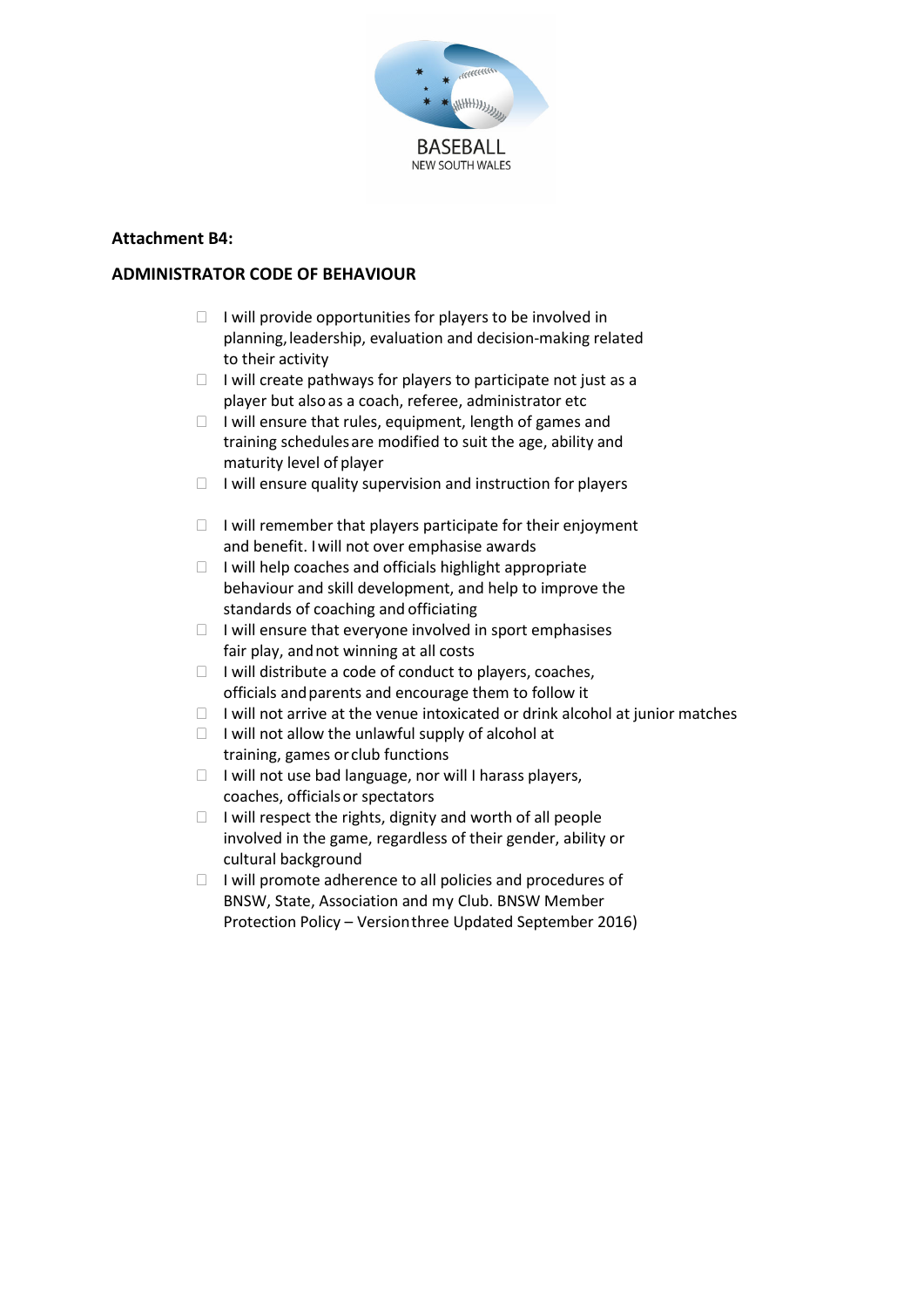

### **Attachment B5:**

### **PARENT CODE OF BEHAVIOUR**

- $\Box$  I won't pressure my child in any way I know that this is their game not mine
- $\Box$  I will not use bad language, nor will I harass players, coaches, officialsor other spectators
- $\Box$  I will encourage my child to play within the rules and respect officials'and coaches' decisions – no matter what
- $\Box$  I will teach my child to respect the efforts of their opponents
- $\Box$  I will remember that children learn best by example so I will applaudgood plays/performances by both my child's team and theiropponents
- $\Box$  I will give positive comments that motivate and encourage continued effort
- $\Box$  I will focus on my child's efforts and performance not the score
- $\Box$  I will thank the coaches, officials and other volunteers who give their timeto conduct the event for my child
- $\Box$  I will help when asked by a coach or official
- $\Box$  I won't criticise or ridicule my child's performance after the game
- $\Box$  I will not arrive at the venue intoxicated or drink alcohol at junior matches
- $\Box$  I will respect the rights, dignity and worth of all people involved in the game, regardless of their gender, ability or cultural background.
- □ **Note:** Codes of conduct are not binding on non-members, such as parents/guardians and spectators, unless they have signed the codeor another document in which they agree to be bound by the code.
- $\Box$  BNSW would encourage Member associations and individual clubs are encouraged to ask all parents, coaches, officials, administrators and othersto sign an agreement to be bound by this or their association or club policy and/or any code of behaviour they adopt.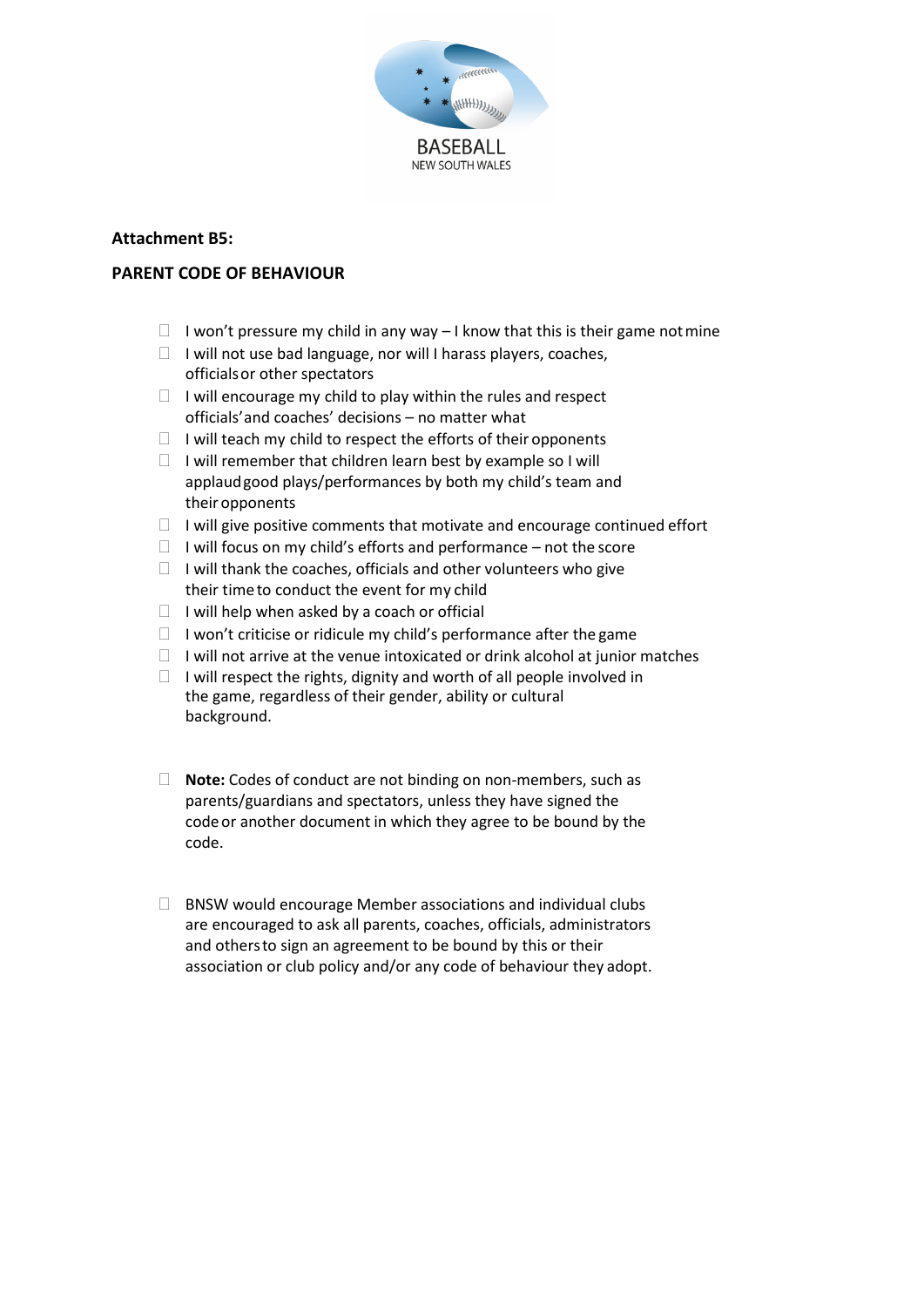

# **PART C: EMPLOYMENT SCREENING / WORKING WITH CHILDREN CHECK REQUIREMENTS**

We are committed to providing a safe environment for children. As part of this, we will recruit staff and volunteers who do not pose a risk to children.

Employment screening and Working with Children Checks can involve criminal history checks, signed declarations, referee checks and other appropriate checks that assess a person's suitability to work with children and young people.

Working with Children Check laws are currently in place in New South Wales, Queensland, Western Australia, Victoria, the Northern Territory, the Australian Capital Territory, and South Australia. Working with Children Check laws are currently being introduced in Tasmania.

BNSW including our state associations and clubs, will meet the requirements of the relevant state or territory Working with Children Check laws.

Individuals travelling with children and young people to another state or territory in a work-related capacity must comply with the screening requirements of that particular state or territory.

#### **ATTACHMENTS**

- Attachment C1: Screening requirements (for New South Wales)
- Attachment C2: Member Protection Declaration
- Attachment C3: Working with Children Check requirements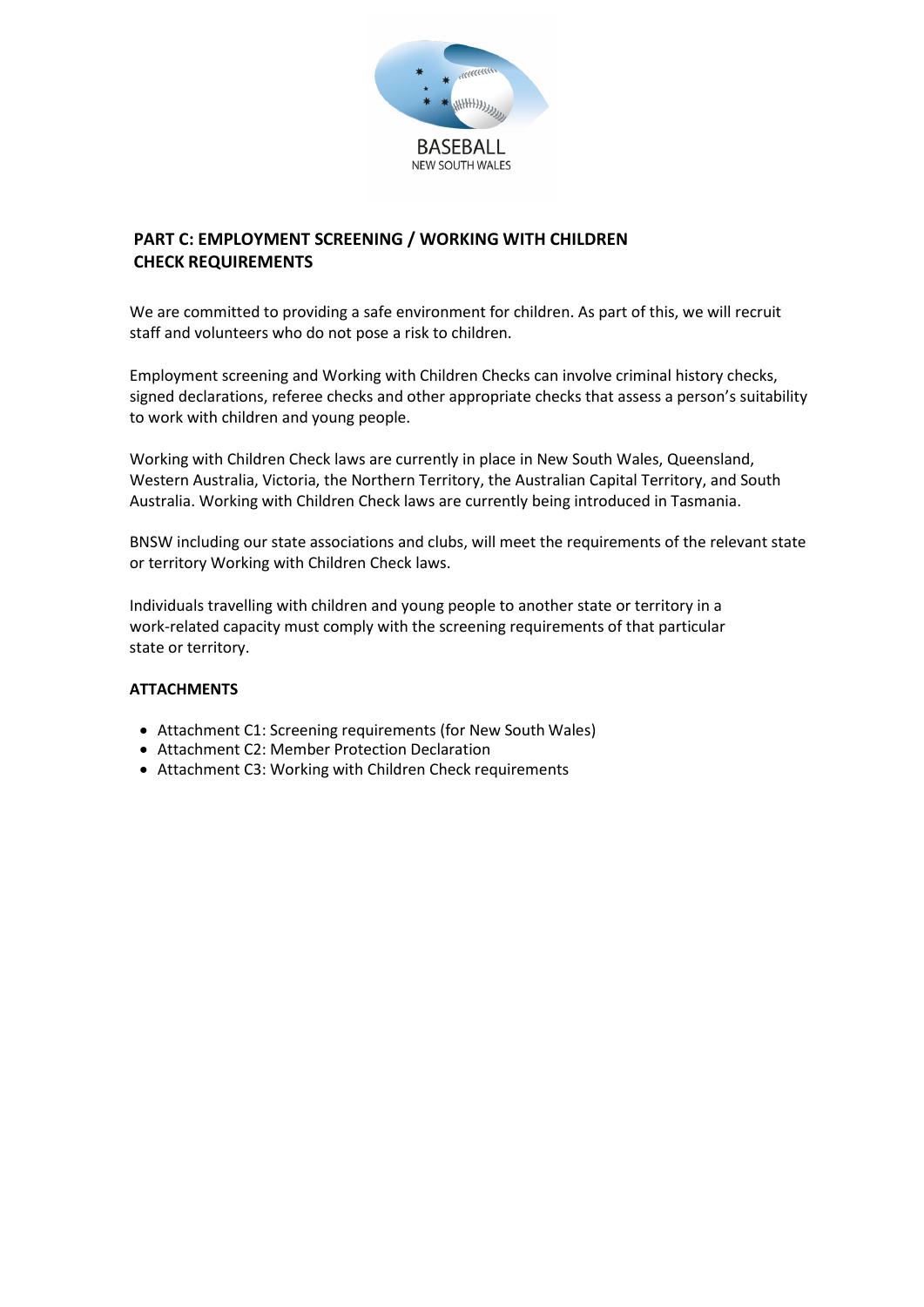

### **ATTACHMENTS**

## **C1 Screening requirements (for New South Wales)**

*Working with Children Checks aim to create a child-safe environment and to protect children and young people involved in our sport from physical and sexual harm.*

They assess the suitability of people to work with children and young people and can involve:

- criminal history checks;
- signed declarations;
- referee checks; and
- other relevant background checks to assess a person's suitability to work with children and young people.

Working with Children Check requirements vary across Australia. [Fact Sheets](http://www.playbytherules.net.au/legal-stuff/child-protection/child-protection-laws-explained/screening) for each state and territory are available on the Play by the Rules website: [www.playbytherules.net](http://www.playbytherules.net/)

Detailed information, including the forms required to complete a Working with Children Check, are available from the relevant agencies in each state and territory.

### **Australian Capital Territory**

Contact the Office of Regulatory Services

Website: [www.ors.act.gov.au/community/working\\_with\\_vulnerable\\_people\\_wwvp](http://www.ors.act.gov.au/community/working_with_vulnerable_people_wwvp) Phone: 02 6207 3000

#### **New South Wales**

Contact the Office of the Children's Guardian Website: [www.kidsguardian.nsw.gov.au/](http://www.kidsguardian.nsw.gov.au/)check Phone: 02 9286 7276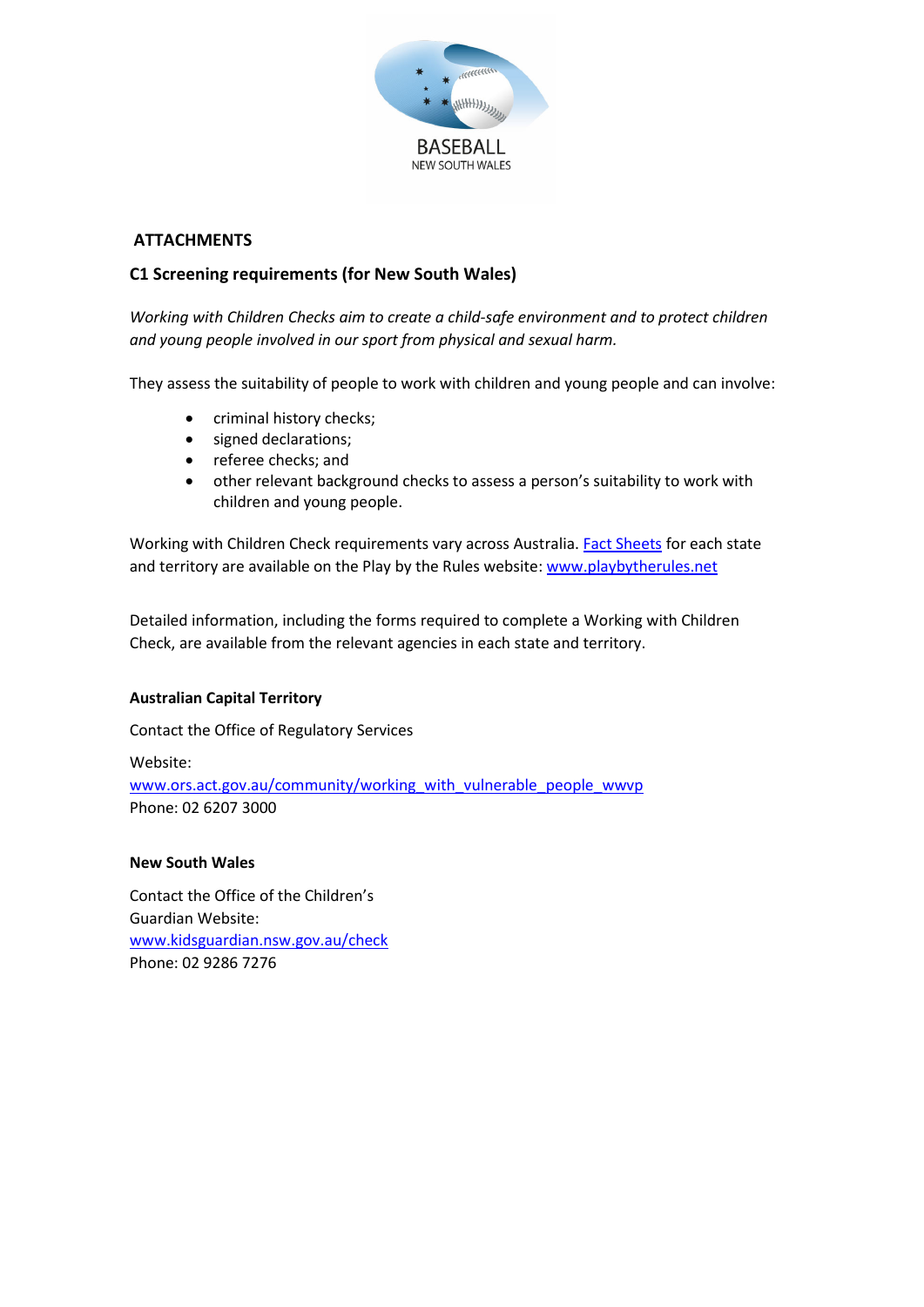

### **Attachment C2:**

### **MEMBER PROTECTION DECLARATION**

BNSW has a duty of care to all those associated with the sport at the State level and to the individuals and organisations to whom our Policy applies. As a requirement of our State Protection Policy, BNSW must enquire into the background of those who undertake any work, coaching or regular unsupervised contact with people under the age of 18 years.

I …………………………….. (name) of …………………………………….

**.………………………………….. (address) born ……/……/……………**

#### **Sincerely declare:**

- 1. I do not have any criminal charge pending before the courts.
- 2. I do not have any criminal convictions or findings of guilt for sexual offences, offences related to children, acts of violence or narcotics.
- 3. I have not had any disciplinary proceedings brought against me by an employer, sporting organisation or similar body involving child abuse, sexual misconductor harassment, other forms of harassment or acts of violence or narcotics.
- 4. To my knowledge there is no other matter that BNSW may consider to constitute arisk to its members, employees, volunteers, athletes or reputation by engaging me.
- 5. I will notify the CEO of the organisation(s) engaging me immediately upon becoming aware that any of the matters set out in clauses 1 to 4 above has changed.

Declared in the State/Territory of ………………………………….

**on ….../……./……….(date) Signature ………………………………….**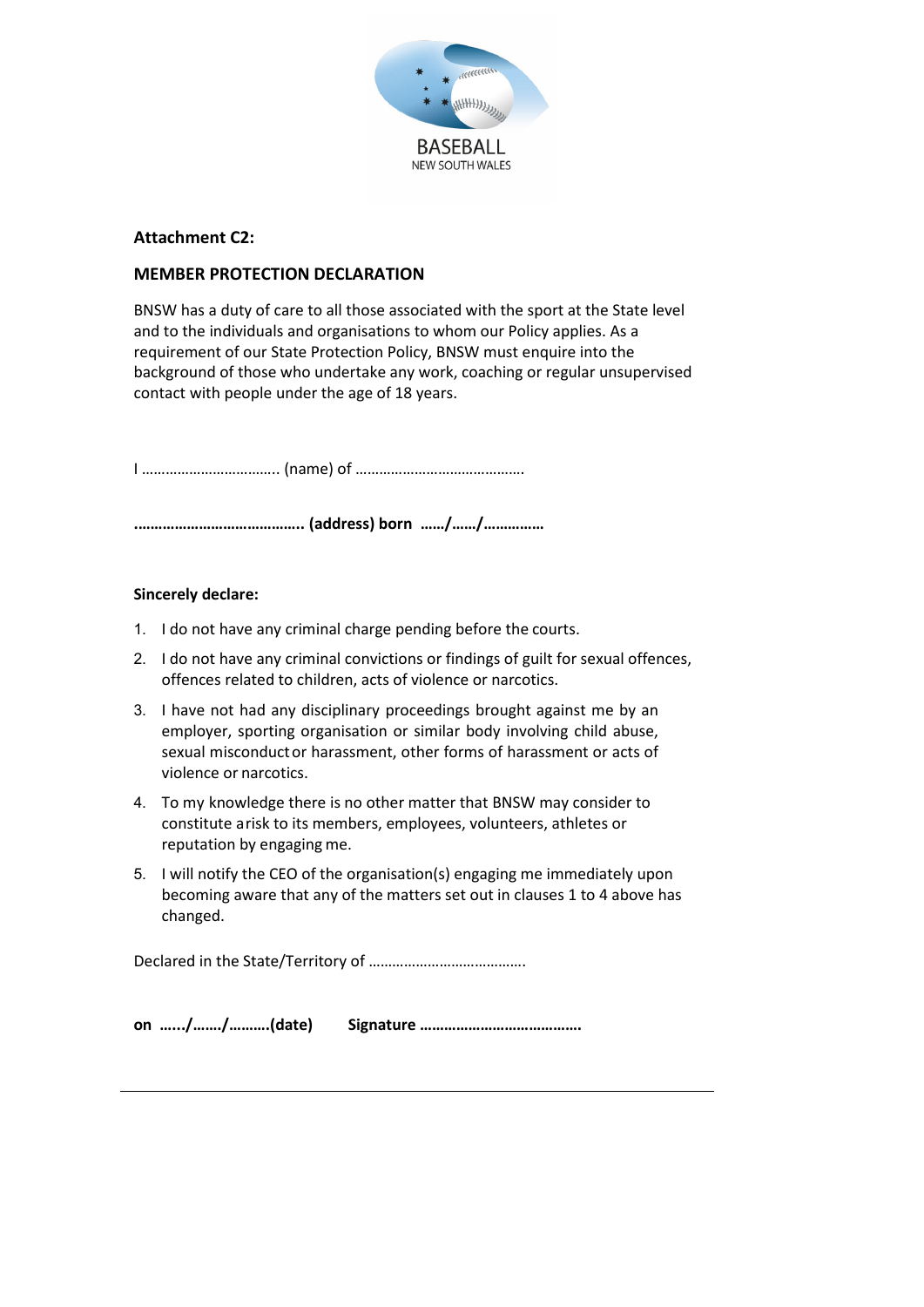

### **Parent/Guardian Consent (in respect of a person under the age of 18 years**)

I have read and understood the declaration provided by my child. I confirm and warrant that the contents of the declaration provided by my child are true and correct in every particular.

Name:……………………………………………….……

**Signature:………………………………………Date: ……. …………….**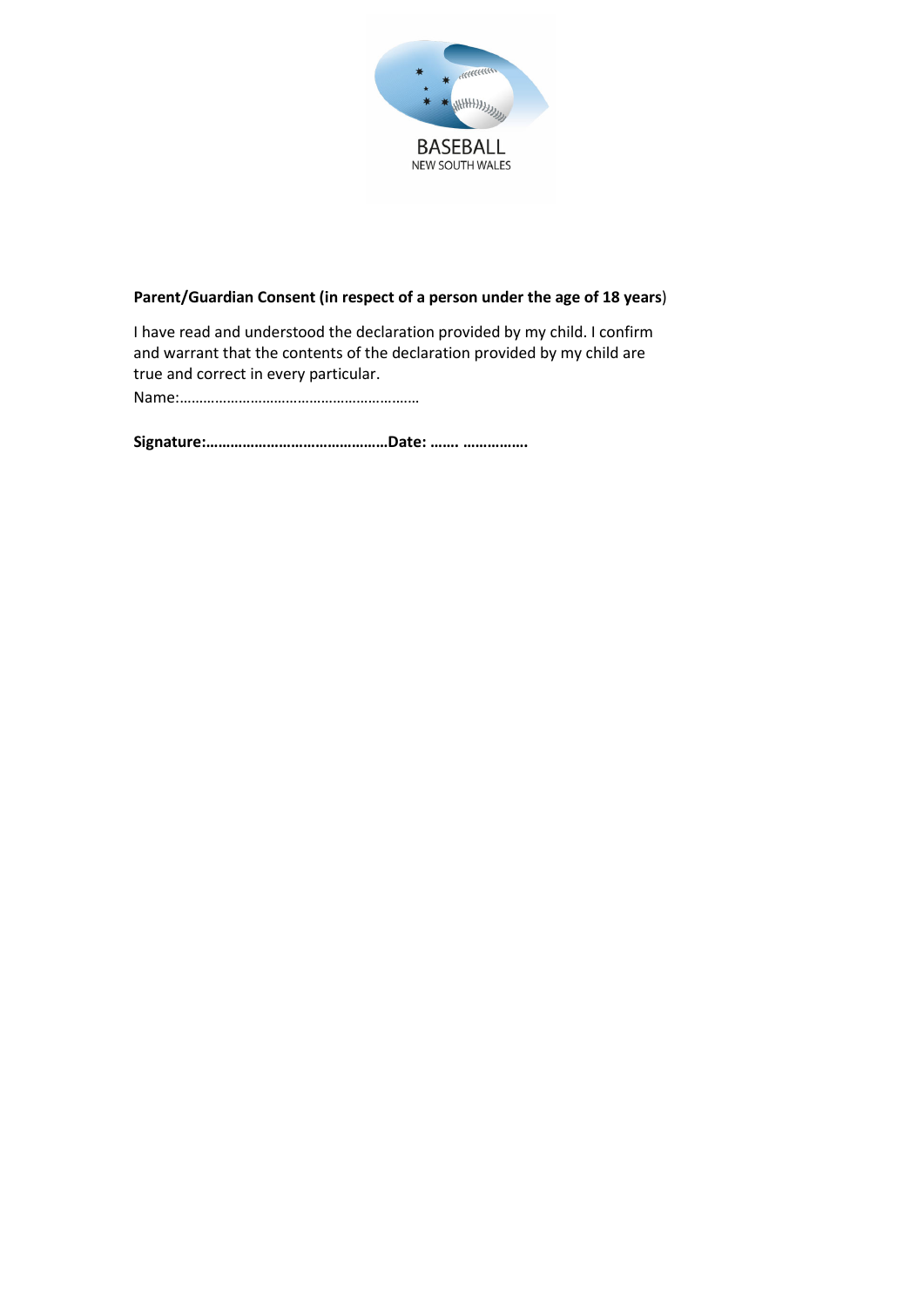

# **Attachment C2: WORKING WITH CHILDREN CHILD PROTECTION**

### **REQUIREMENTS**

### **1. NEW SOUTH WALES**

All organisations within NSW that employ people in child-related employment (in a paid or volunteer capacity) must meet the requirements of the Working with Children Check (WWCC). Child related employment is work which primarily involves direct unsupervised contact with children.

Working with Children Checks aim to create a child-safe environment and to protect children and young people involved in our sport from physical and sexual harm.

They assess the suitability of people to work with children and young people and can involve:

- criminal history checks
- referee checks, and
- other relevant background checks to assess a person's suitability to work with children and young people.

Detailed information, including the forms required to complete a Working with Children Check, are available by contacting:

The Commission for Children and Young People Website: [www.kids.nsw.gov.au](http://www.kids.nsw.gov.au/) Phone: 02 9286 7276

BNSW will ensure that each person required to submit a Working with Children Check will be advised of the relevant forms and information to complete them prior to the commencement of any duties that involve working with children.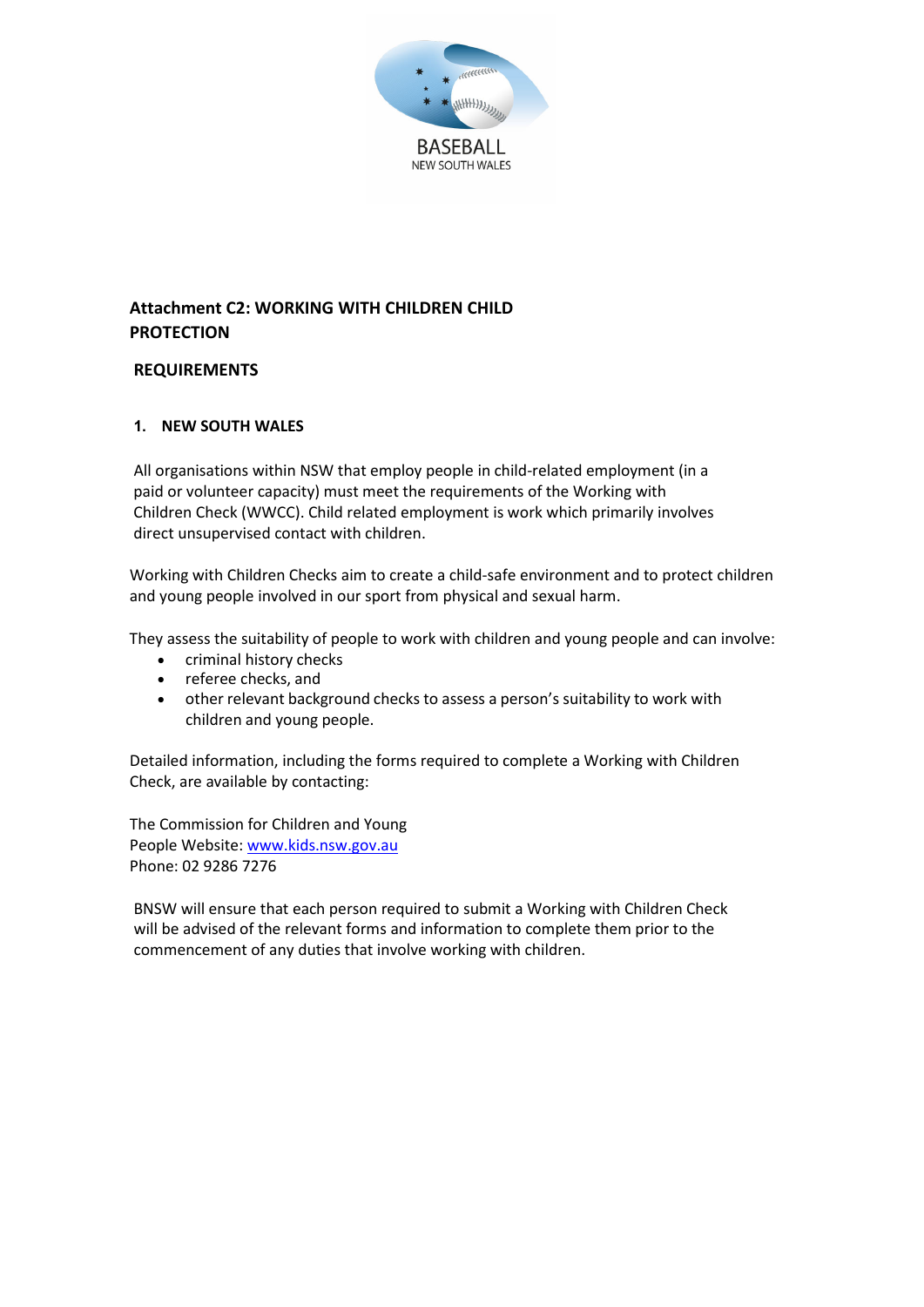

### **PART D: COMPLAINT HANDLING PROCEDURES**

Baseball NSW will deal with all complaints in a fair, timely and transparent manner. All complaints will be treated seriously.

We will provide individuals with an informal and informal process to resolve the matter, along with access to an external complaint handling body, based on the nature of the complaint and our rules and regulations.

We also provide an appeals process for those matters.

We will maintain confidentiality where possible and as provided in this policy and seek to ensure that no one is victimised for making, supporting or providing information about a complaint.

Baseball NSW will exercise its best efforts to respond or follow up on a complaint via either an MPIO or

CO:

- 1) within 3 working days of being notified of a complaint by phone;
- 2) within 3 working days of being notified of a complaint by email; or
- 3) within 5 working days of being notified of a complaint by post (letter).

#### **ATTACHMENTS**

- Attachment D1: Complaints procedure
- Attachment D2. Mediation
- Attachment D3. Investigation procedure
- Attachment D4. Tribunal procedure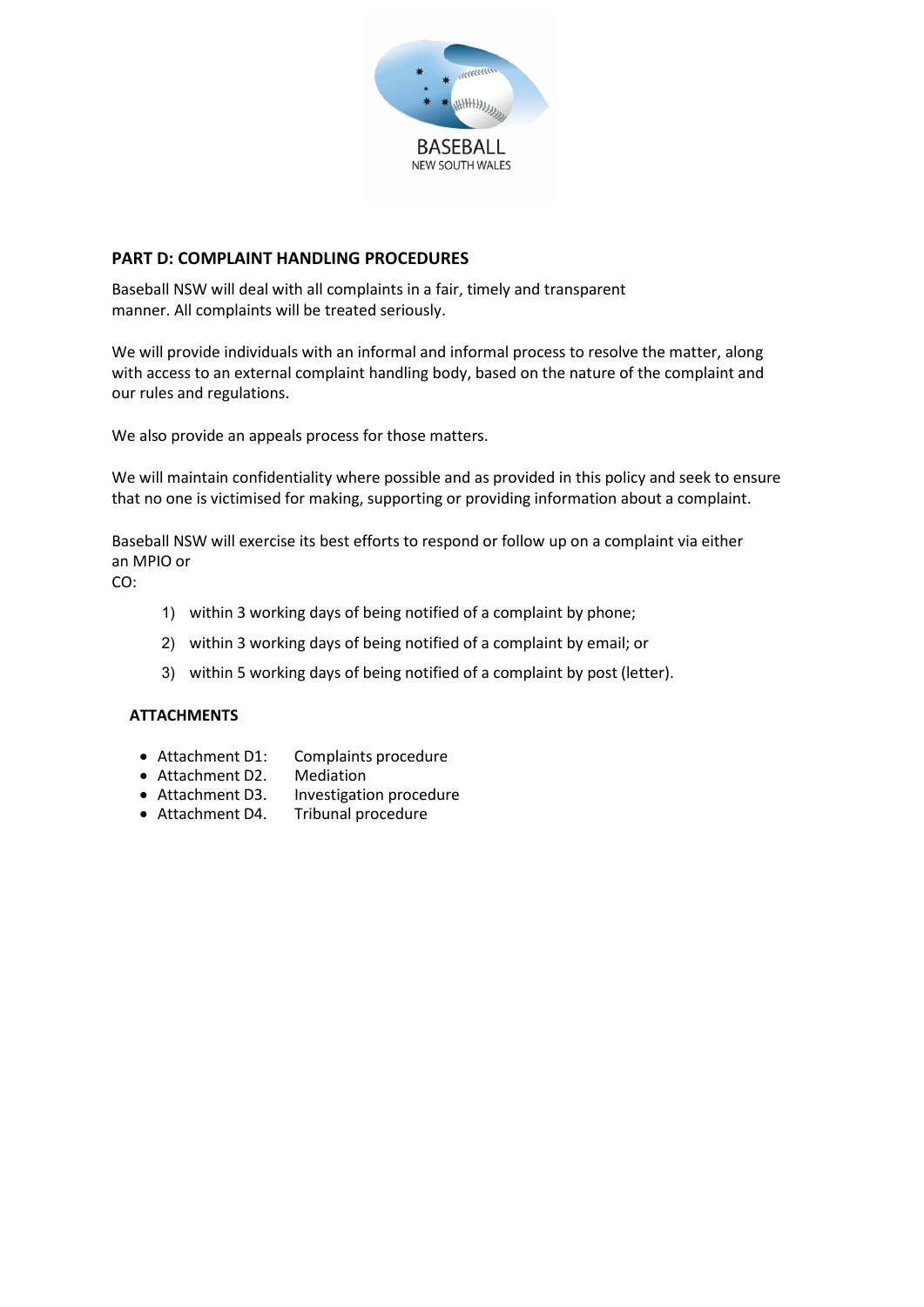

# **Attachment D1: COMPLAINTS PROCEDURE**

**BNSW** is committed to supporting people associated with our sport to make and resolve any complaints they may have in a fair, timely and effective way.

We will endeavour to deal with complaints on a confidential basis. We will not provide information about the complaint to another person without the complainant's consent, except if the law requires us disclose this information or it is necessary to properly deal with the complaint. To ensure fairness for everyone involved, we will provide the full details of the complaint to the person or people against whom the complaint has been made and ask for their response. As a result, it may be difficult for us to resolve complaints made anonymously.

We will provide informal and formal procedures to deal with complaints. Individuals and organisations can also make complaints to external organisations under anti-discrimination, child protection and other relevant laws.

#### **Informal approaches**

**Step 1:** Talk with the other person (if safe, reasonable and appropriate) If you feel confident and comfortable to do so, you can approach the other person to discuss the issues and try and resolve the problem directly.

**Step 2:** Contact a Member Protection Information Officer

We encourage you to talk with one of our Member Protection Information Officers (MPIOs) if:

- Step 1 (above) is not appropriate;
- You are not sure how to handle the problem by yourself;
- You want to talk confidentially with someone and find out what options are available to address your concern; or
- The concern continues after you approached the other person.

The MPIO will:

- Ask how you would like your concern to be resolved and if you need support<br>• Seek to provide different options for you to address your concern
- Seek to provide different options for you to address your concern
- Act as a support person, if you wish
- Refer you to an appropriate person (e.g. a mediator) to help you address your concern,if appropriate
- Inform the relevant government authorities and/or police, if required by law to do so
- Where possible and appropriate, maintain confidentiality.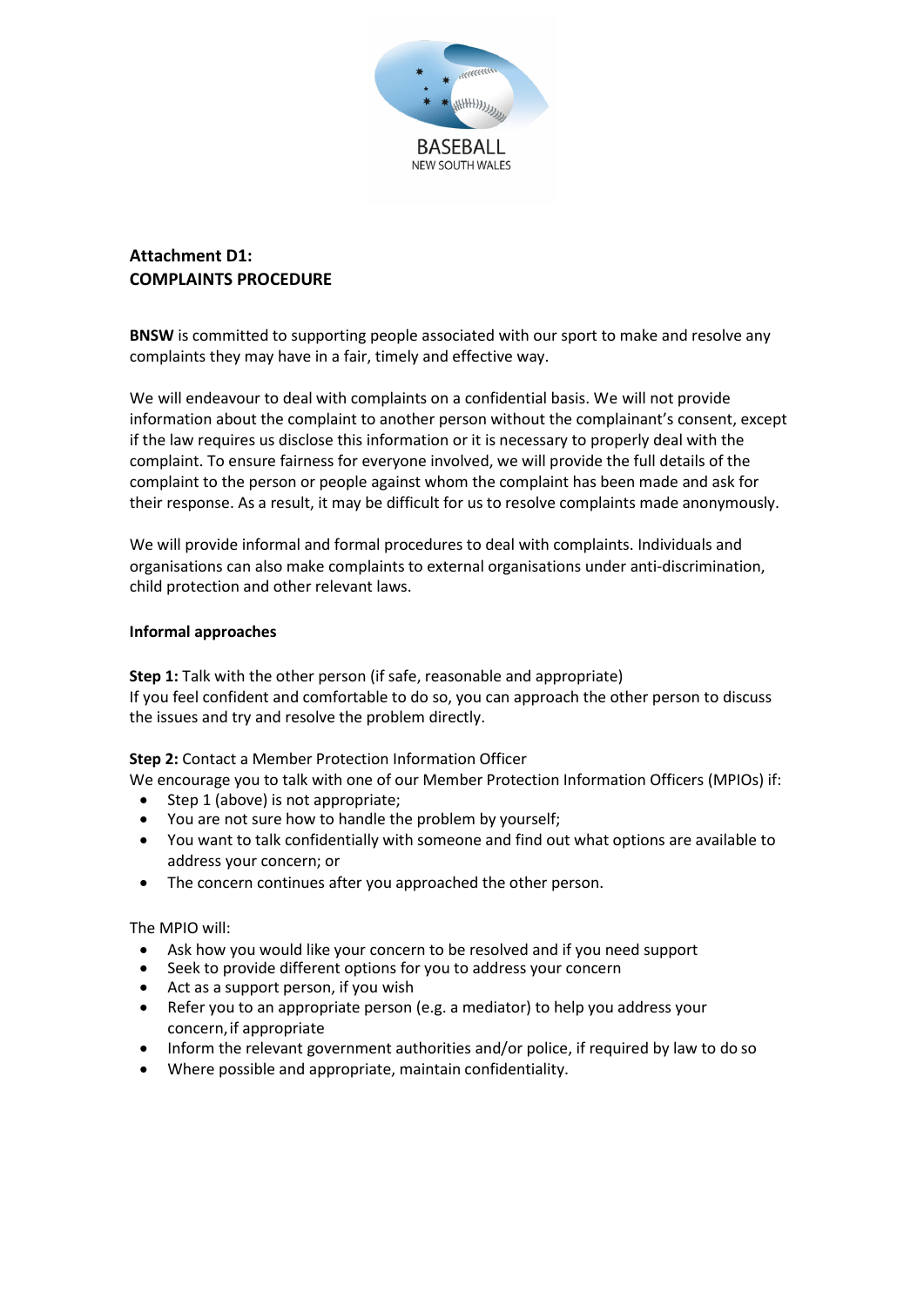

**Step 3:** Decide how to address your concern

After talking with the MPIO you may decide:

- There is no problem;
- The problem is minor and you do not wish to take the matter forward;
- To try and resolve the problem yourself, with or without a support person;
- To resolve the problem with the help of someone impartial, such as a mediator; or
- To resolve the matter through a formal process.

#### **Formal approaches**

#### **Step 4:** Making a formal complaint

If it is not possible or appropriate to resolve your complaint through an informal process, you may:

- Make a formal complaint in writing to the CEO, Or
- Approach a relevant external agency, such as an anti-discrimination or equal opportunity commission, for advice and assistance.

After receiving a formal complaint, and based on the material you provide, the CEO will decide whether:

- He or she is the most appropriate person to receive and handle the complaint;
- The nature and seriousness of the complaint requires a formal resolution procedure;
- To refer the complaint to mediation;
- To appoint a person to investigate the complaint;
- To refer the complaint to a tribunal hearing;
- To refer the matter to the police or other appropriate authority; and/or
- To implement any interim arrangements that will apply until the complaint process is completed.

In dealing with your formal complaint, the CEO will take into account:

- Whether he or she has had any personal involvement in the circumstances and if so, whetherit is appropriate someone else should handle the complaint;
- Your wishes, and the wishes of the respondent, regarding how the complaint should be handled:
- The relationship between you and the respondent (e.g. an actual or perceived powerimbalance between you and the respondent);
- Whether the facts of the complaint are in dispute; and
- The urgency of the complaint, including the possibility that you might face furtherunacceptable behaviour while the complaint process is underway.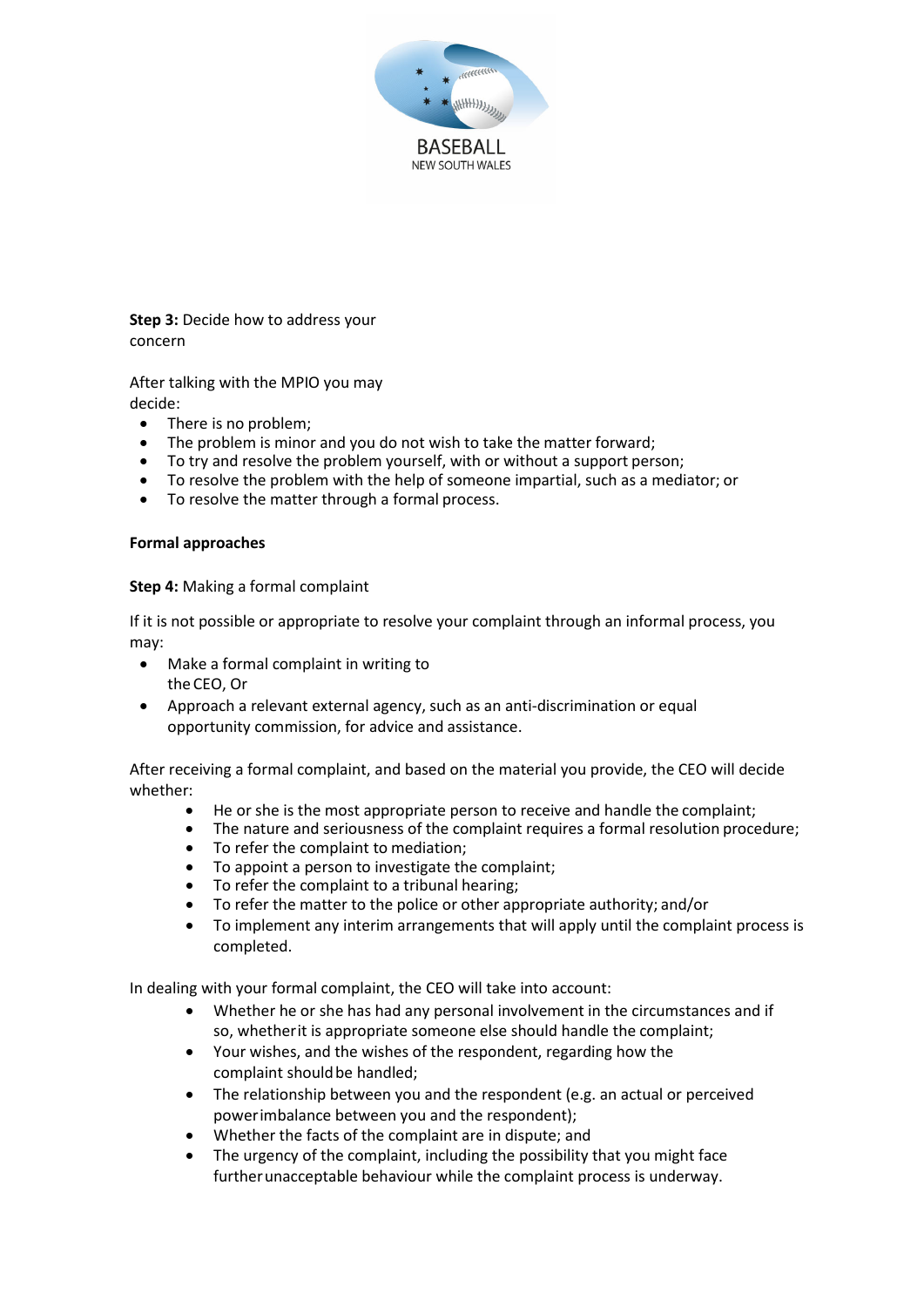

If the CEO is the appropriate person to handle the complaint, he or she will, where appropriate and/or necessary:

- Provide the information received from you to the other person(s) involved and ask fora response;
- Decide if there is enough information to determine whether the matter alleged in yourcomplaint did or did not occur; and/or
- Determine what, if any, further action to take, including referring the matter for investigationor disciplinary action in accordance with this policy.

#### **Step 5: Investigating the complaint**

In some cases, an investigation may be required to determine the facts surrounding the complaint. Our investigations procedure is outlined in [Attachment D3].

Following the investigation, a written report will be provided to Complaints Tribunal

- If the complaint is referred to mediation, we will follow the steps outlined in [Attachment D2]or as agreed by you, the respondent and the mediator.
- If the complaint is referred to a tribunal hearing, the hearing will be conducted according tothe steps outlined in [Attachment D4].
- If the complaint is referred to the police or another external agency, we will Endeavor to provide all reasonable assistance required by the police or the agency.

Any costs incurred by us relating to the complaint process set out in this policy (e.g. investigation, mediation and/or a tribunal hearing) are to be met by the complainant, unless otherwise stated.

**Step 6:** Reconsidering a complaint or appealing a decision If the matter is referred to mediation and is not resolved at mediation, you may request that CEO reconsider the complaint in accordance with Step 3.

In accordance with BNSW rules you or the respondent(s) may also appeal a decision made at a tribunal hearing. The grounds and process for appeals are set out in [Attachment D4].

#### **Step 7: Documenting the resolution**

The CEO will record the complaint, the steps taken to resolve it and the outcome. This information will be stored in a confidential and secure place. If the complaint was dealt with at the state/district level, the state association will store the information. If the matter is of a serious nature, or if it was dealt with at the national level, the information will be stored by **BNSW** and a copy stored by the state association.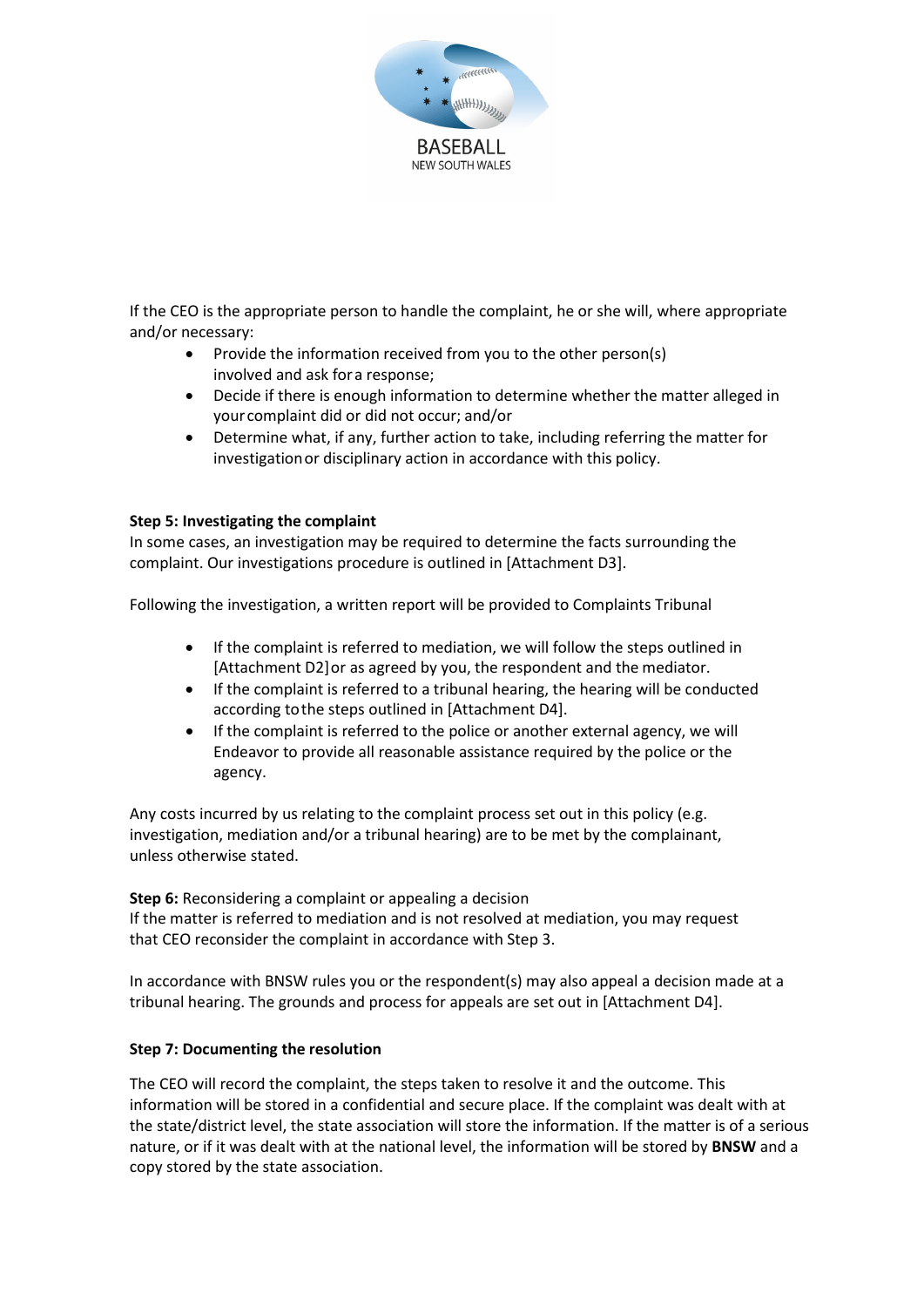

#### **Approaching external organisations**

If you feel that you have been harassed or discriminated against, you can seek advice from your state or territory anti-discrimination or equal opportunity commission. There is no obligation to make a formal complaint. However, if the commission advises you that the issues appear to be within its jurisdiction, you may choose to lodge a formal complaint with the commission.

The commission may investigate your complaint. The commission may also attempt to conciliate the complaint on a confidential basis. If this fails, or if it is not appropriate, the complaint may go to a formal hearing. The tribunal will make a finding and decide what action, if any, will be taken.

If you do lodge a complaint with the commission, an appropriate person from our organisation (e.g. an MPIO) will be available to support you during the process. You may also wish to have a legal representation, particularly if the complaint goes to a formal hearing.

Contact details for the state and territory anti-discrimination and equal opportunity commissions are available on the Play by the Rules website: [http://www.playbytherules.net.au/resources/quick-reference-guide.](http://www.playbytherules.net.au/resources/quick-reference-guide) Serious incidents, such as assault or sexual assault, should be reported to the police.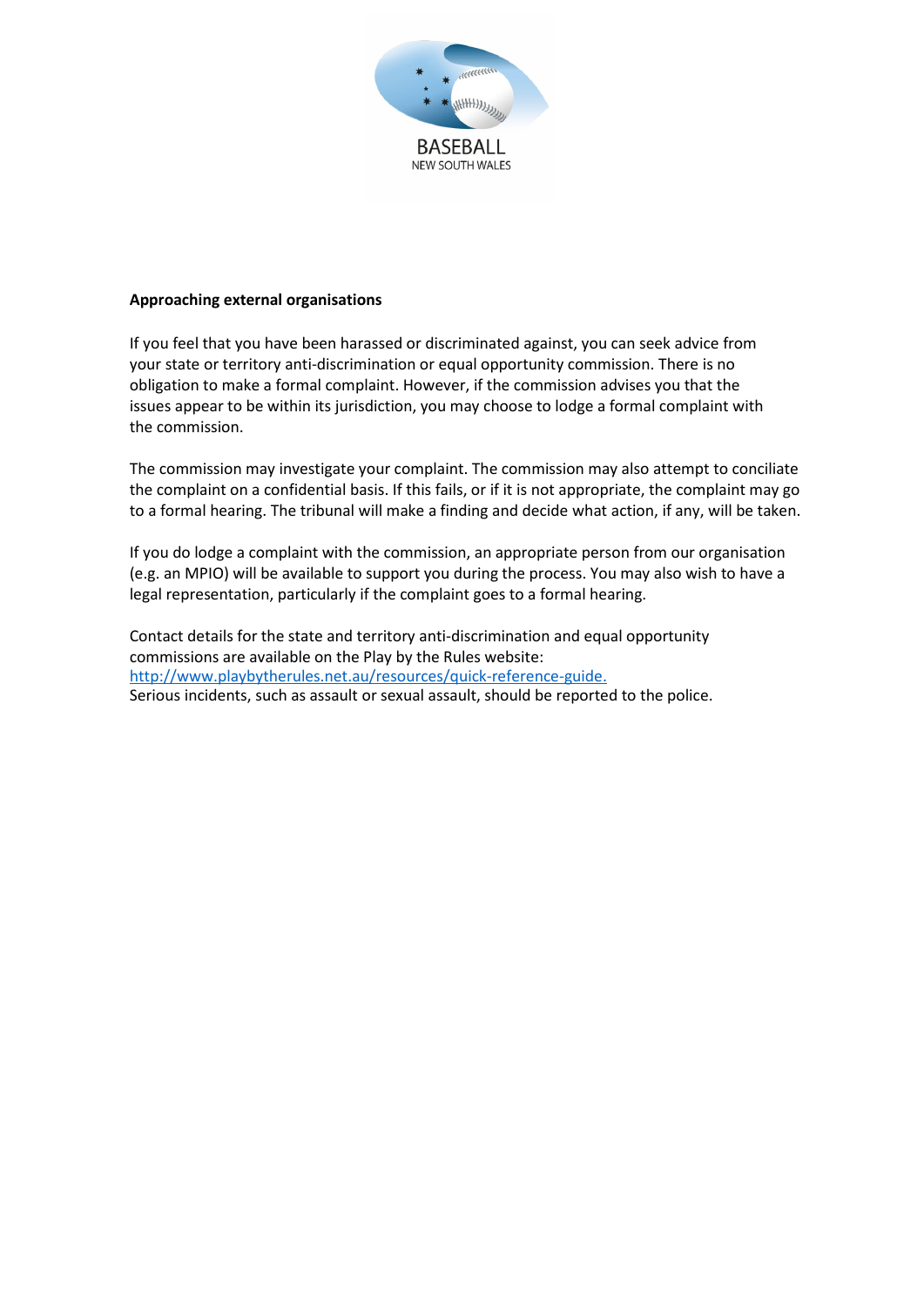

# **Attachment D2: MEDIATION**

Mediation is a process that seeks to resolve complaints with the assistance of an impartial person – the mediator.

The mediator does not decide who is right or wrong and does not tell either side what they must do. Instead, he or she helps those involved to discuss the issues and seeks to facilitate a mutually agreeable solution.

Our approach to mediation follows the steps set out below.

- 1. The MPIO will appoint an appropriate mediator to help resolve the complaint. This will be done under the direction of BNSW and in consultation with the complainant and the respondent(s). The mediator will be an independent person in the context of the complaint, however this does not preclude a person with an association with BNSW acting as mediator.
- 2. The mediator will talk with the complainant and respondent(s) about how the mediation will take place and who will participate. At a minimum, the mediator will prepare an agenda of issues tobe discussed.
- 3. All issues raised during mediation will be treated confidentially. We also respect the rights of the complainant and the respondent(s) to pursue an alternative process if the complaint is notresolved.
- 4. If the complaint is resolved by mediation, where appropriate the mediator may seek to ensure the parties execute a document that sets out the agreement that has been reached. Thecomplainant and the respondent(s) will sign this agreement. We expect the parties involved to respect and comply with the terms of the agreement.
- 5. If the complaint is not resolved by mediation, the complainant may:
	- write to CEO to request that the CEO reconsider the complaint; and
	- Approach any relevant external agency, such as an anti-discrimination or equal opportunity commission, to resolve the matter.

We recognise that there are some situations where mediation may not be appropriate, including:

- When the people involved have completely different versions of the incident;
- When one or both parties are unwilling to attempt mediation;
- When there is a real or perceived power imbalance between the people involved;
- Matters that involve serious allegations.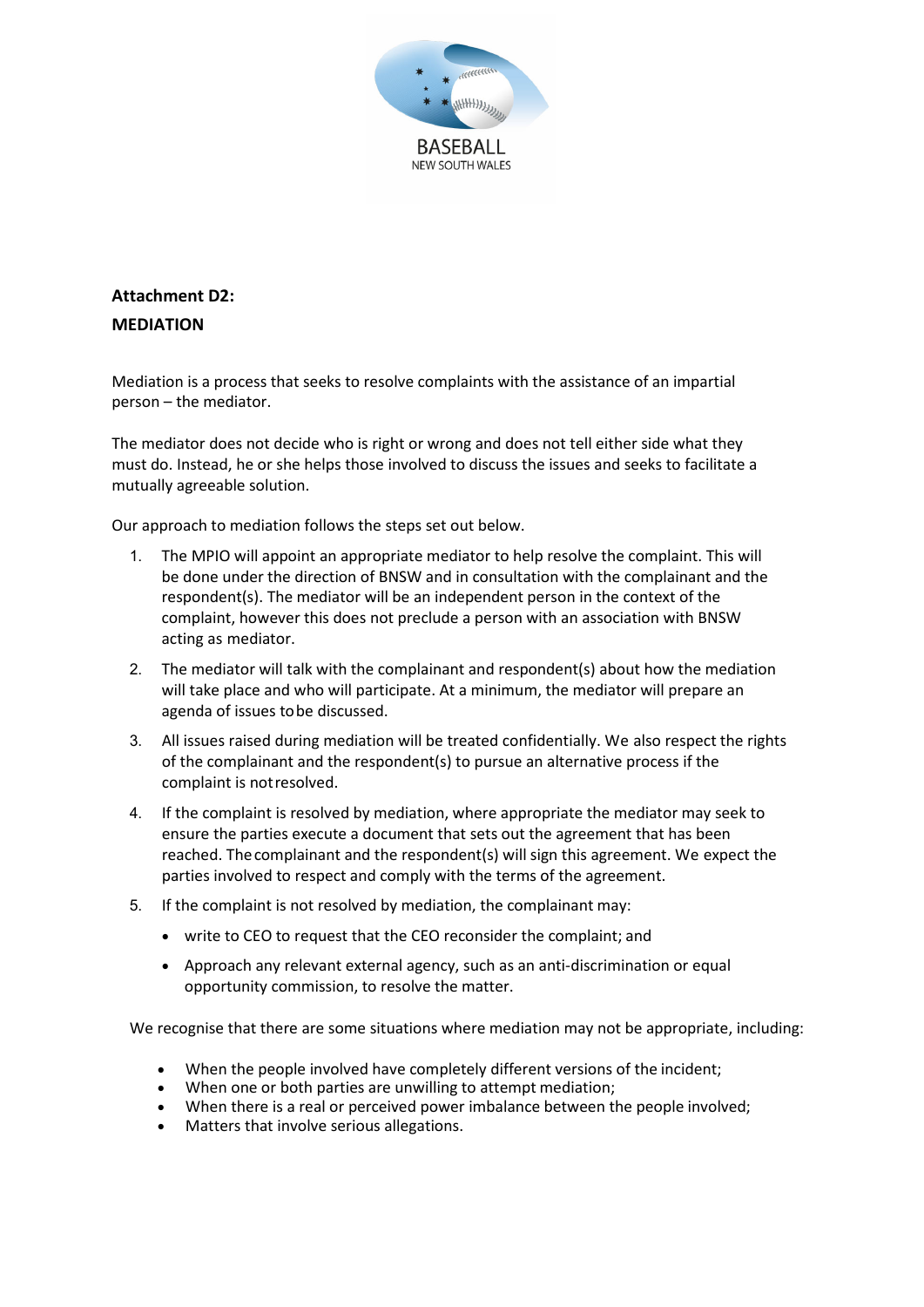

# **Attachment D3: INVESTIGATION PROCESS**

There will be times when a complaint will need to be investigated and information gathered.

An investigation helps determine the facts relating to the incident, if requested, recommendations as to possible findings and next steps.

Any investigation we conduct will be fair to all people involved. An unbiased person will undertake the investigation process.

If we decide that a complaint should be investigated, we will follow the steps outlined below.

- 1. We will provide a written brief to the investigator that sets out the terms of engagement and hisor her roles and responsibilities.
- 2. The investigator may:
	- Interview the complainant and record the interview in writing;
	- Provide full details of the complaint to the respondent(s) so that they can respond
	- Interview the respondent(s) to allow them to answer the complaint and record the interviewin writing;
	- Obtain statements from witnesses and collect other relevant evidence;
	- Make a finding as to whether the complaint is:
		- Substantiated (there is sufficient evidence to support the complaint)
		- **Inconclusive (there is insufficient evidence either way);**
		- Unsubstantiated (there is sufficient evidence to show that the complaint is unfounded);
		- Mischievous, vexatious or knowingly untrue.
	- Provide a report to Complaints Tribunal documenting the complaint, the investigationprocess, the evidence,) and, if requested, any findings and recommendations.
- 3. We will provide a report to the complainant and the respondent(s) documenting the complaint,the investigation process and summarizing key points from the investigation.
- 4. The complainant and the respondent(s) will be entitled to support throughout this process fromtheir chosen support person or adviser (e.g. MPIO).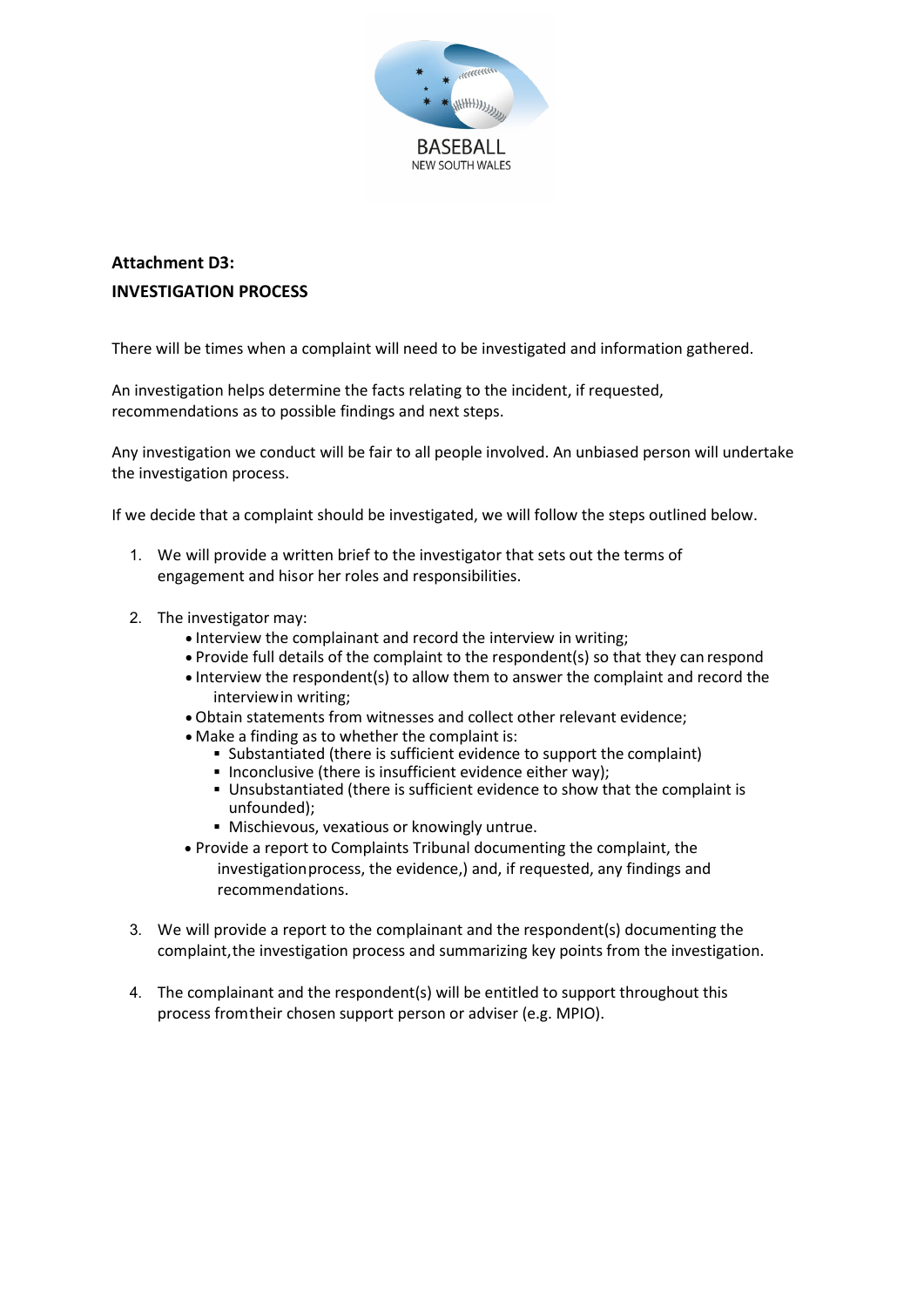

# **Attachment D4: TRIBUNAL PROCEDURES for BNSW MPP follow - By-law 15.4**

The League or Tribunal will follow the steps set out below to hear formal complaints made to the League alleging acts, omissions, facts, matters or circumstances that may constitute a breach of these By-laws, the Constitution, the Official Rules of Baseball, the League's Member Protection Policy or a failure by any Member to comply in full with the terms of a sanction previously imposed by the League or a Tribunal or in the event of the League becoming aware by any means of any such acts, omissions, facts, matters or circumstances or in the event that the Board receives a report from the Audit Committee pursuant to By-Law 2.2.1 hereof.

### **Preparing for a Tribunal hearing**

- 1. The League may, sitting as a Board, or, by creating a Tribunal by the appointment of such Members as it deems appropriate, hear and determine alleged breaches of these By-laws, the Constitution, the Official Rules of Baseball, the League's Member Protection Policy or a failure by any Member to comply in full with the terms of a sanction previously imposed by the League or a Tribunal (Alleged Breach).
- 2. For the purposes of this By-Law a formal complaint may be made to the League by a report given by any person to any Board member, the CEO or a Complaints Manager or a Complaints Officer appointed by the League or CEO for that purpose or the League may of its own volitiondetermine that conduct of which it has become aware by any means ought to be investigated or the Board may receive a report from the Audit Committee pursuant to By-Law 2.2.1 hereof.
- 3. In the event that the Board, the CEO, the Complaints Manager or a Complaints Officer as the case may be determines that a breach notice should be issued in respect of an Alleged Breach, anotice in the form prescribed in sub-rule 8 below shall be sent to the relevant Member (charged Member) and a Tribunal shall be appointed to hear and determine the disciplinary proceedings. The minimum number of Tribunal panel members required to be present throughout the hearing will be three (3).
- 4. For the purposes of these By-Laws, a notice under sub-rule 3 above shall be served by any ofthe following methods:
	- 3.1 sending it by prepaid mail to the charged Member's last known address notified to the League;
	- 3.2 sending it by email to the charged Member's email address last notified to the League;
	- 3.3 personally handing it to the charged Member.

A notice served by prepaid mail shall be deemed to have been served on the third business day after posting. A notice served by email shall be deemed to have been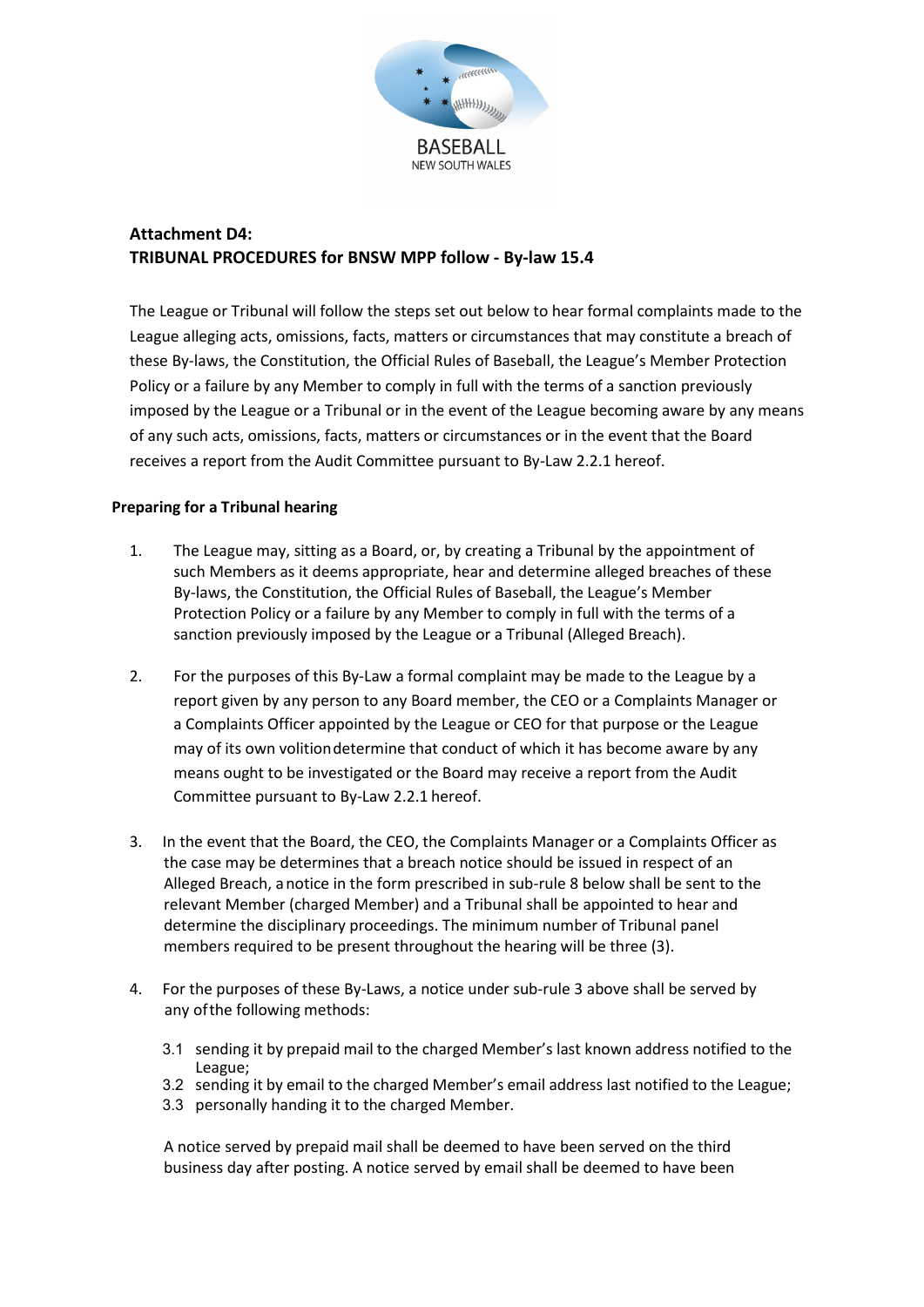

served at the time the email is sent excepting in the event that the sender receives a notice that transmission of the email has failed.

- 5. The Tribunal panel members will be provided with a copy of all the relevant correspondence, reports or information received and sent by or on behalf of the League to the chargedMember.
- 6. The Tribunal hearing will be held as soon as practicable. However, adequate time mustbe provided for the charged Member to prepare for the hearing.
- 7. The Tribunal panel will not include any person who has any actual or perceived conflict ofinterest or bias regarding the Alleged Breach.
- 8. The League shall cause the charged Member to be notified in writing that a Tribunal hearingwill take place. The notice (Hearing Notice) will contain the following information:
	- 8.1 The right of the charged Member to appear at the Tribunal hearing to defendthe Alleged Breach;
	- 8.2 the details of the Alleged Breach, as well as any clause of the Constitution, the By- Laws or any policy or rule that has allegedly been breached;
	- 6.3 the date, time and venue of the Tribunal hearing;
	- 6.4 that either verbal or written submissions can be presented at the Tribunal hearing;
	- 6.5 that witnesses may attend the Tribunal hearing to support the position of thecharged Member (statutory declarations of witnesses not available to attend and from character witnesses may also be provided to the Tribunal hearing);
	- 6.6 an outline of any possible penalties that may be imposed if the complaint is found to be true;
	- 6.7 that legal representation will not be allowed;
	- 6.8 that cross examination of the complainant will not be allowed except with leave ofthe Tribunal. Such leave will not in the ordinary course be given.
- 9. If the charged Member is a minor, he or she should have a parent or guardian present. A copy of any information/documents that have been given to the Tribunal panel (e.g.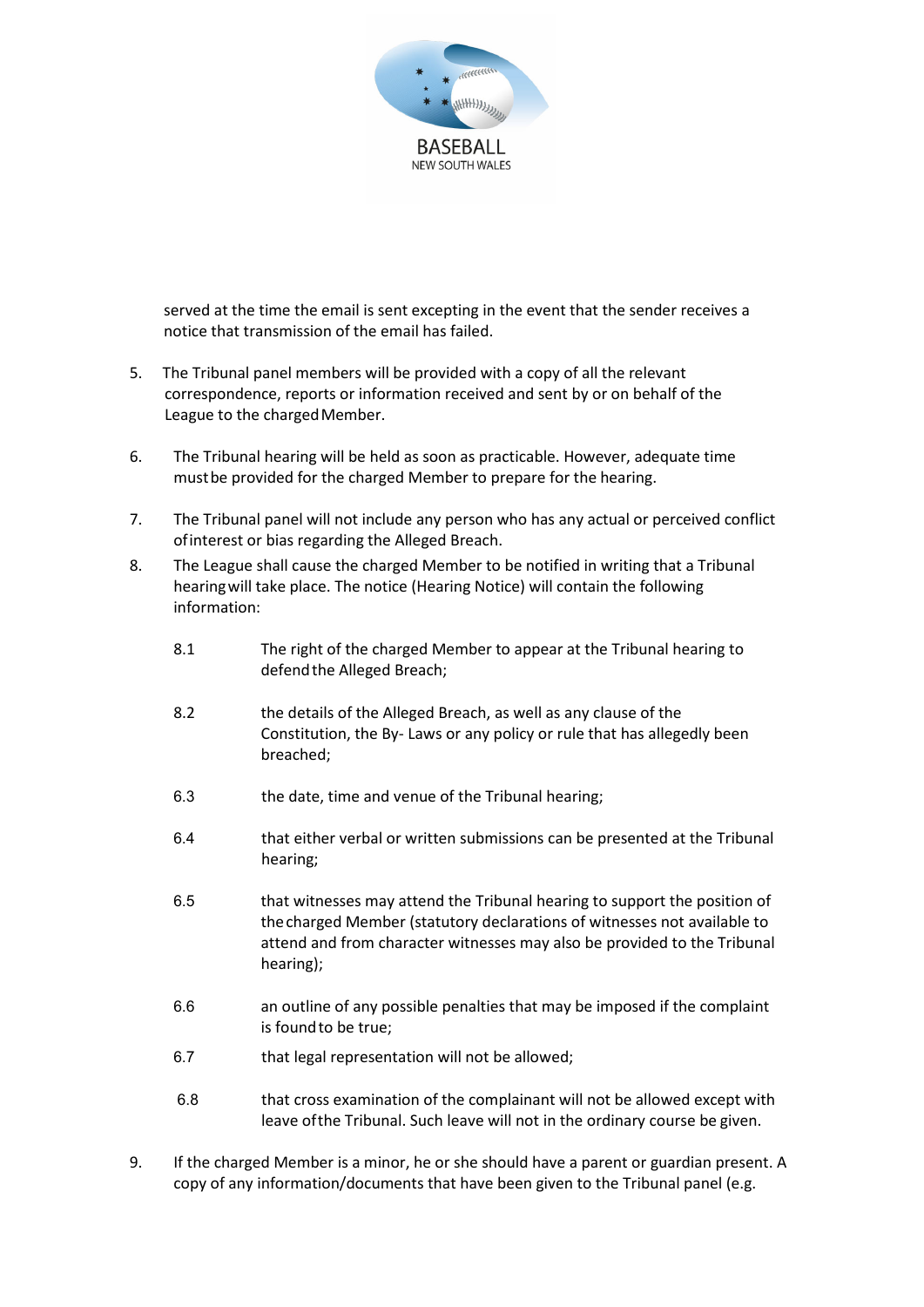

investigation report findings) will be provided to the charged Member. The charged Member will not be allowed to participate in all Baseball NSW activities and events, unless the League upon receipt of an application from the charged Member, grants permission for the Member to participate in all or some Baseball NSW activities pending the decision of the Tribunal, including any availableappeal process.

- 10. The League shall cause a copy of the Hearing Notice to be sent to the complainant. For the purposes of any Hearing Notice issued as a result of the League's own enquiries or a report issued by the Audit Committee, the complainant will be the person issuing the HearingNotice.
- 11. If the complainant believes any details set out in the Hearing Notice are incorrect or insufficient, he or she should inform the League as soon as possible so that the charged Member and members of the Tribunal panel can be properly informed of the details of the Alleged Breach.
- 12. If possible, the Tribunal panel should include at least one person with knowledge or experience of the relevant laws/rules (e.g. anti-discrimination).

# **Tribunal hearing procedure for BNSW MPP follow (BNSW By-Law 15.5)**

- 13. The following people will be allowed to attend the Tribunal hearing
	- *Tribunal panel members;*
	- the charged Member or Members;
	- the complainant;
	- any witnesses called by the charged Member;
	- any witnesses called by the complainant;
	- any parent/guardian or support person required to support the charged Member or the complainant
- 14. If the Charged Member(s) is not present at the set hearing time and the Tribunal chairperson considers that no valid reason has been presented for this absence, the Tribunal hearing will continue subject to the chairperson being satisfied that all Tribunal notification requirementshave been met.
- 15. If the Tribunal chairperson considers that there is a valid reason for the nonattendance of the charged Member (s), or the chairperson does not believe the Tribunal notificationrequirements have been met, then the Tribunal hearing will be rescheduled to a later date.
- 16. The Tribunal chairperson will inform the League of the need to reschedule the hearing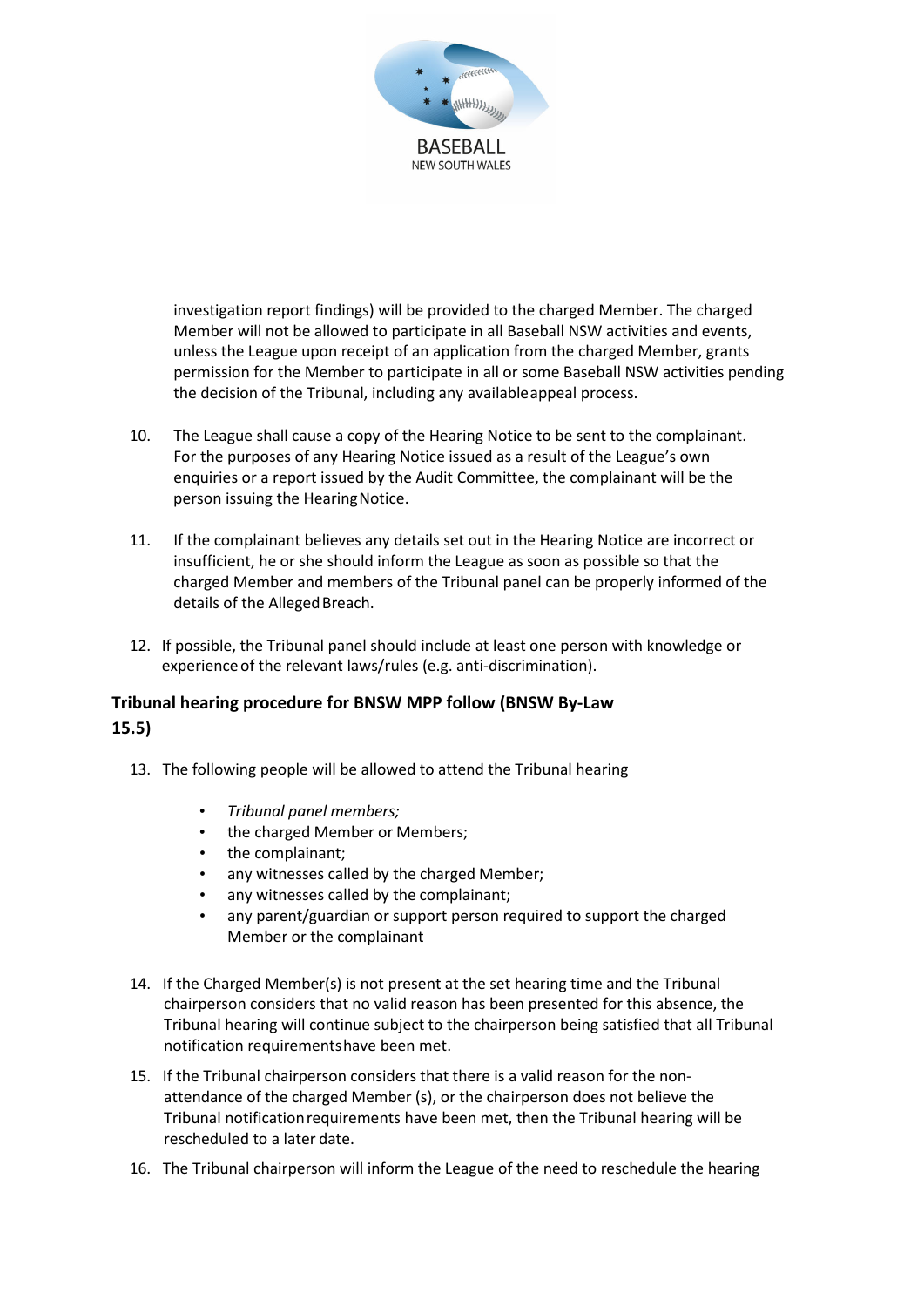

and the League will arrange for the Tribunal to be reconvened and will send to the charged Member an amended Hearing Notice that sets out the newly appointed hearing time and date and any other amendments directed by the Tribunal.

- 17. The Tribunal chairperson will read out the Alleged Breach, ask each charged Member if he orshe understands the Alleged Breach and if he or she pleads guilty or not guilty to the Alleged Breach.
- 18. If the charged Member pleads guilty to the Alleged Breach, he or she will be asked to provide any evidence or witnesses that should be considered by the Tribunal when determining anydisciplinary measures or penalties.
- 19. If the charged Member pleads not guilty to the Alleged Breach, the complainant will be asked to provide details of all acts, omissions, facts, matters or circumstances in support of the Alleged Breach. This may be done by way of written or oral presentation. The complainant may call witnesses or tender any written, photographic, pictorial or other evidence supportive of theAlleged Breach. The charged Member may question the complainant and any witnesses only with the leave of the Tribunal. The rules of evidence will not apply at the hearing.
- 20. The charged Member will then be asked to respond to the Alleged Breach. This may be done by way of written or oral presentation. The charged Member may call witnesses or tender any written, photographic, pictorial or other evidence contrary to the Alleged Breach. The complainant mayask questions of the charged Member and any witnesses only with the leave of the Tribunal.
- 21. The complainant and charged Member (s) may be present when evidence is presented to the Tribunal hearing. Witnesses may be asked to wait outside the hearing until they arerequired.

The Tribunal may:

- consider any evidence, and in any form, that it deems relevant;
- question any person giving evidence;
- limit the number of witnesses presented to those who provide new evidence;
- reject any written, photographic, pictorial or other evidence submitted by eitherthe complainant or the charged Member without having to state reasons for sodoing;
- require (to the extent it has power to do so) the attendance of any witness itdeems relevant;
- act in an inquisitorial manner in order to establish the truth of the issue/compliant before it.
- 22. Video evidence, if available, may be presented. Arrangements must be made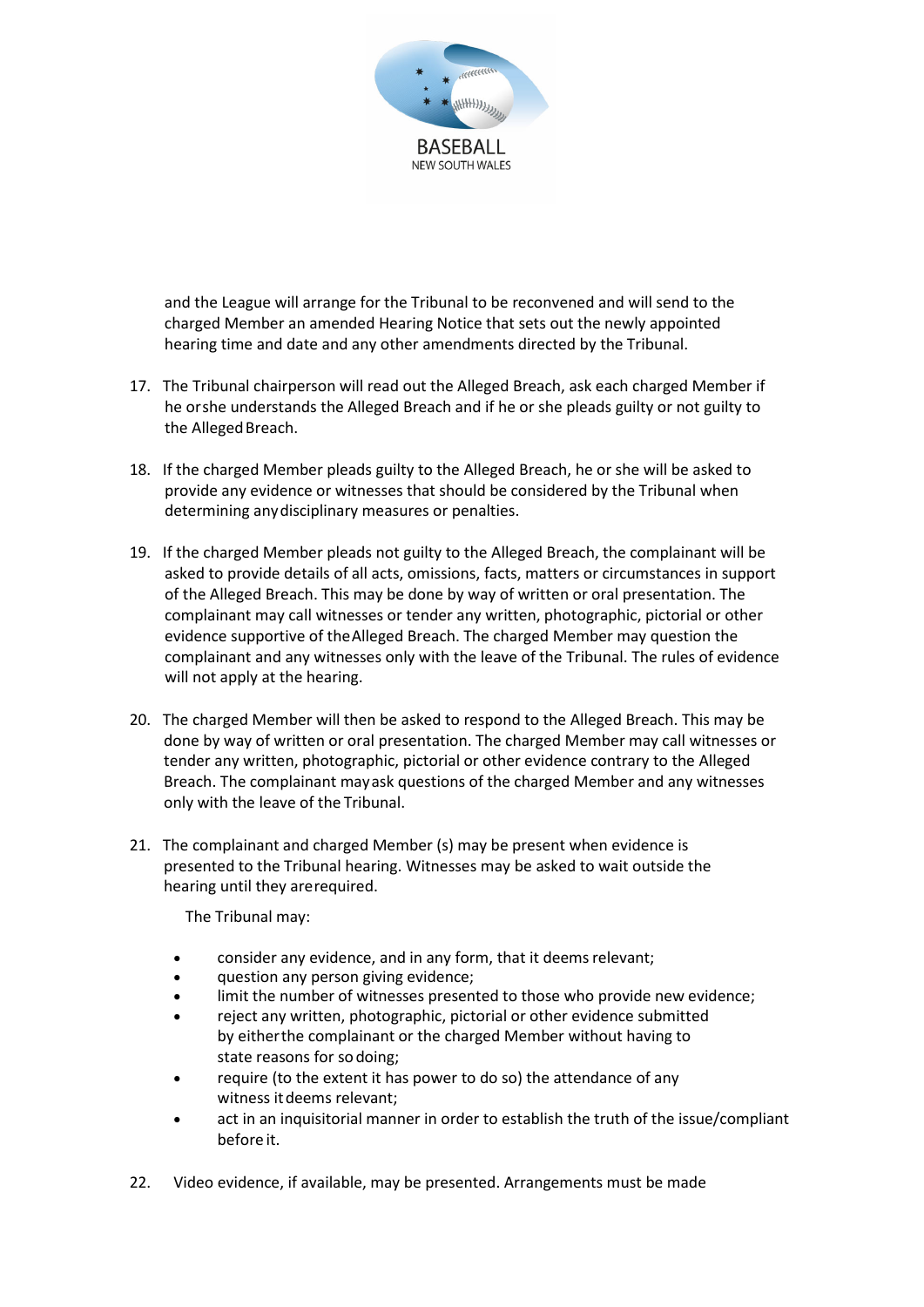

entirely bythe person(s) wishing to offer this type of evidence.

- 23. If the Tribunal panel considers that at any time during the hearing there is any unreasonableor intimidatory behaviour from anyone, the Tribunal chairperson may deny further involvement of that person in the hearing.
- 24. At the conclusion of the hearing, the Tribunal will deliberate in private in order to determinewhether or not the Alleged Breach has, on the balance of probabilities, been substantiated. As the seriousness of the Alleged Breach increases, so too must the level of satisfaction of the Tribunal that the Alleged Breach has been substantiated. The Tribunal may deliver it decision in this regard at the conclusion of the giving of evidence by both the complainant and the charged Member or reserve such decision until a time and date to be notified to the complainant and charged Member.
- 25. If the Tribunal determines that the Alleged Breach has been substantiated, the complainant andthe charged Member(s) will be given an opportunity to address the Tribunal in relation to possible penalties that may be imposed by the Tribunal. Any penalties imposed must be reasonable in the circumstances. In the event of a reserved decision, the Tribunal shall when notifying the complainant and the charged Member of its decision appoint a time and date for the hearing of evidence in relation to penalty (if the Alleged Breach has been substantiated).
- 26. All Tribunal decisions, whether as to guilt or penalty, will be by majority vote.
- 27. At the conclusion of a hearing as to penalty, the Tribunal chairperson may announce the decisionat that time or may advise those present that the decision is reserved and will be handed down in written form at a later time.
- 28. Within 48 hours of the conclusion of the hearing process, the Tribunal chairperson will:
	- forward a notice of the Tribunal's decision to the League including, if relevant,any disciplinary measures imposed;
	- forward a letter confirming the Tribunal's decision to the charged Member(s), including, if relevant, any disciplinary measures imposed. The letter shall, if relevant, also outline the process
	- and grounds for an appeal as provided in By-Law 16.
- 29. The Tribunal does not need to provide reasons for its decision.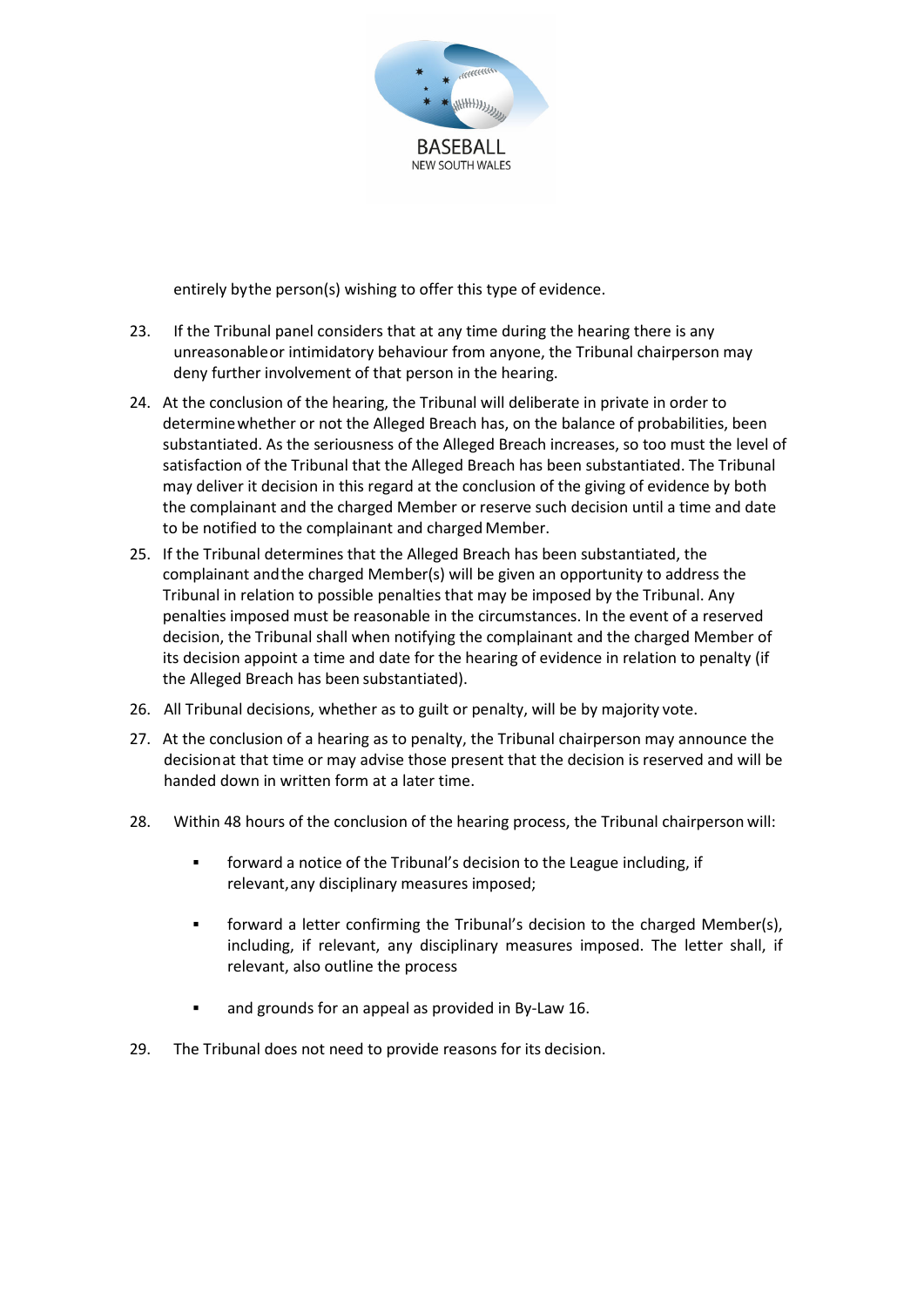

## **Right of Appeals procedure for BNSW MPP will follow By-Laws 16.0**

- 30. The League, sitting as the Board or, by appointment of such Members as it deems appropriate, may create an Appeal Tribunal Committee (Appeals Tribunal) to hear and determine appeals from determinations of the League or a Tribunal made under By-Law 15 hereof.
	- 30.1 that a denial of procedural fairness has occurred;
	- 30.2 that the sanction imposed are unjust and/or unreasonable;
	- 30.3 that the decision was not supported by the information/evidence provided atthe Tribunal Hearing;
- 31. An Appellant must lodge a letter setting out the grounds for their appeal (Appeal Notice) with the CEO within twenty-one (21) days of the decision being made together with a statement setting out in summary form the reasons why the appeal should be allowed and the evidence to be relied upon in the appeal hearing including the names of all witnesses the Appellant intends to call to give evidence at the appeal hearing (Appeal Statement). No new evidence may be introduced at the hearing of the appeal except with the leave of the Appeals Tribunal. Anappeal fee of \$350.00 shall be included with the Appeal Notice in the event of an appeal by a charged Member.
- 32. If the Appeal Notice, the Appeal Statement and the appeal fee, if applicable, are not all received by the CEO within this time, the right of appeal will lapse.
- 33. Upon receipt of a valid Appeal Notice, Appeal Statement and payment of the appeal fee,if applicable, in accordance with these By-Laws the League shall cause to be appointed an Appeals Tribunal for determining the appeal.
- 34. The Appeal Notice, Appeal Statement and the notice of the Tribunal's decision will be forwarded to the Appeals Tribunal which will examine the material lodged by the Appellant in order to determine whether there is, in the unfettered discretion of the Appeals Tribunal, a prima facie case in favour of the appeal succeeding in respect of one or more of the grounds set out in the Appeal Notice. In making such determination, the Appeals Tribunal shall take into account the material filed by the Appellant and may invite the Appellant and any witnesses nominated by the Appellant in the Appeal Statement to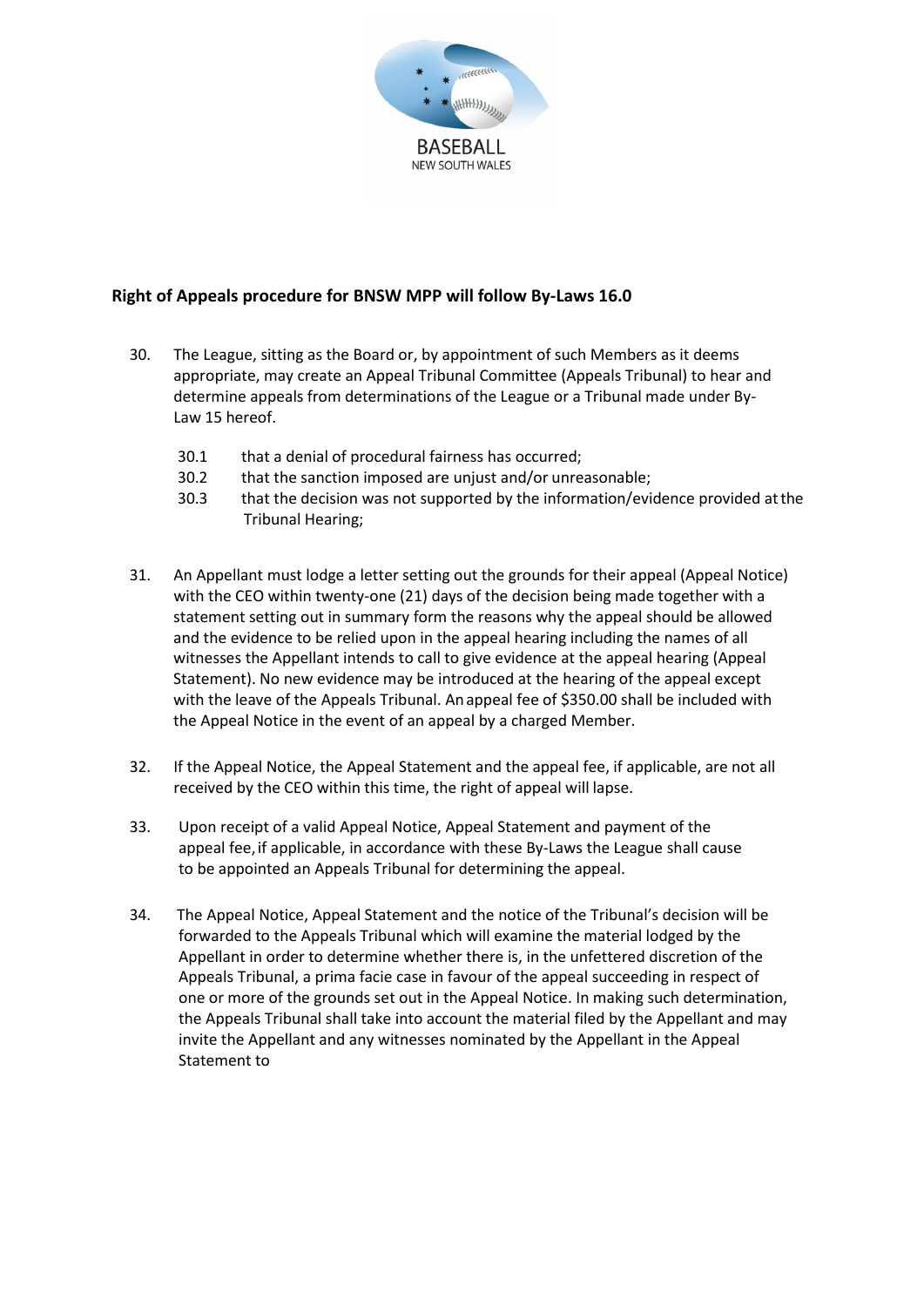

- 35. give evidence in support of the appeal. Such evidence may be given in person or by telephone or in written form as determined by the Appeals Tribunal inits unfettered discretion and may be given to one or more members of the Appeals Tribunal as determined by the Appeals Tribunal.
- 36. If the Appeals Tribunal determines that a prima facie case in favour of the appeal has not been established, then the appeal will be rejected and the appeal fee forfeited. The Appellant willbe notified in writing of this determination and the Appeals Tribunal will not be required to give reasons for its decision.
- 37. If the Appeals Tribunal determines that a prima facie case has been made out in respect of one or more of the grounds of appeal as set out in the Appeal Notice, it will appoint a hearing datein respect of any such grounds and the appeal fee will be refunded. The hearing of the appeal will be in the form of a new hearing and will be limited to the grounds of appeal in respect of which the Appeals Tribunal has found a prima facie case exists. New evidence cannot be introduced to the appeal hearing except with the leave of the Appeals Tribunal.
- 38. The Tribunal hearing procedure set out in By-Law 15 shall be followed in respect of all appeal hearings conducted by the Appeals Tribunal to the extent that those hearing procedures are capable of so applying.
- 39. The decision of the Appeals Tribunal will be final.
- 40. The Appeals Tribunal does not need to provide reasons for its decisions.

### **41.** *RECORD OF DISCLIPINARY FINDINGS* **for BNSW MPP will follow By-Laws 17.0**

- 41.1 The League will keep a record of all disciplinary hearings and their outcomes including details of any penalties imposed ("the Disciplinary Hearings Register").
- 41.2 The League and any Tribunal including any Appeals Tribunal will be entitled to accessthe Disciplinary Hearings Register during the course of any disciplinary hearing orappeal.
- 41.3 The League and any Tribunal including any Appeals Tribunal will be entitled to take intoaccount when determining penalty any previous findings made in relation to a Member appearing before it.
- 41.4 The Disciplinary Hearings Register will be made available to Members on the League's website subject to the unfettered discretion of the League to not include the determinations of particular disciplinary hearings or appeal hearings when it considers that the right to privacy or the welfare of the Member concerned is paramount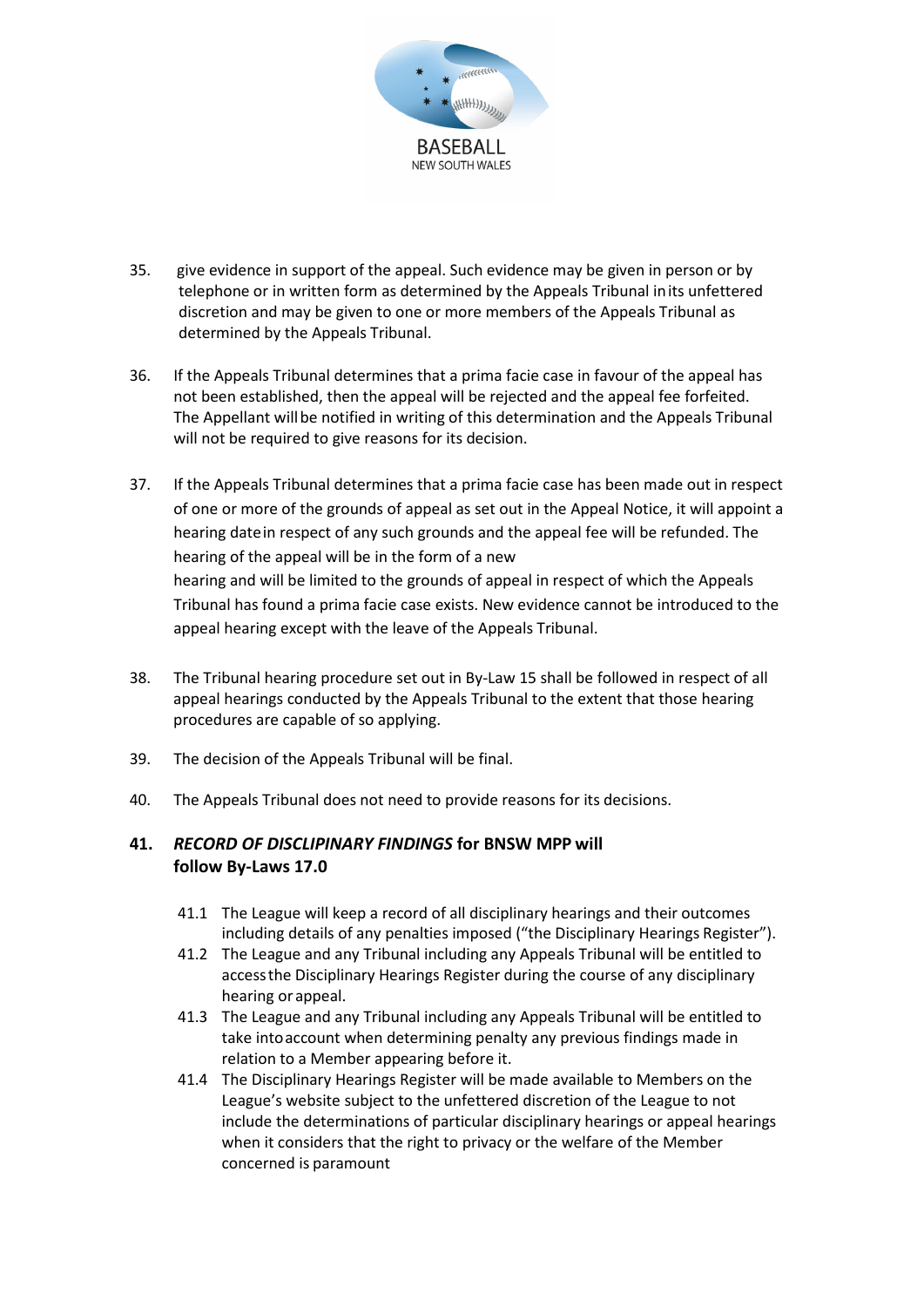

### **PART E: REPORTING REQUIREMENTS AND DOCUMENTS/FORMS**

We will ensure that all the complaints we receive, both formal and informal, are properly documented. This includes recording how the complaint was resolved and the outcome of the complaint.

This information, and any additional records and notes, will be treated confidentially (subject to disclosure required by law or permitted under this policy) and stored in a secure place.

We will treat any allegation of child abuse or neglect promptly, seriously and with a high degree of sensitivity.

We will ensure that everyone who works with our organisation in a paid or unpaid capacity understands how to appropriately receive and record allegations of child abuse and neglect and how to report those allegations to the relevant authorities in their state or territory.

#### **ATTACHMENTS**

- Attachment E1: Record of informal complaint
- Attachment E2: Record of formal complaint
- Attachment E3: Handling an allegation of child abuse
- Attachment E4: Confidential record of child abuse allegation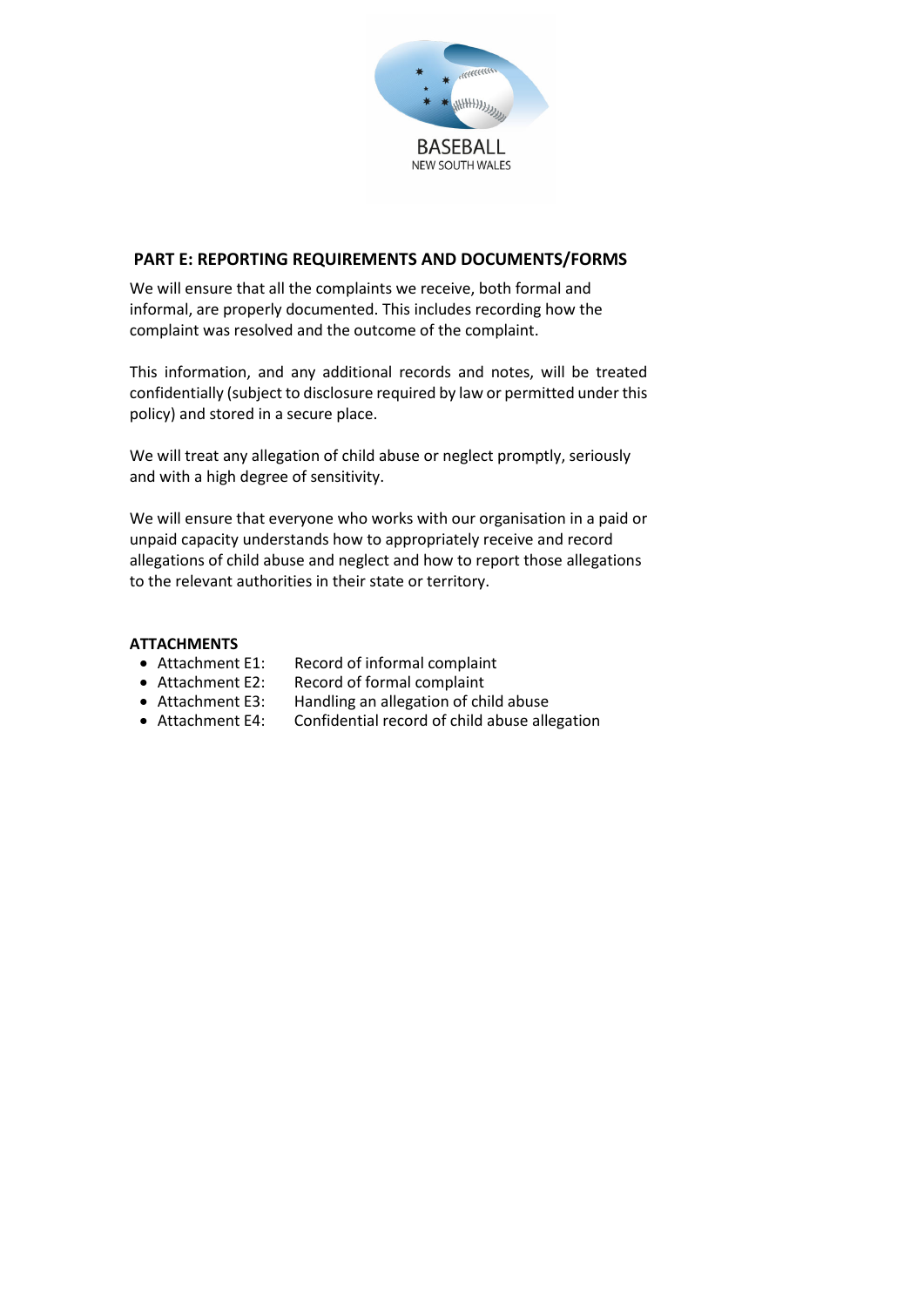

# **Attachment E1: RECORD OF INFORMAL COMPLAINT**

| Name of person receiving<br>complaint                                        |                                                                                                                                      |                                                                |                                                                | Date:                                                    | $\prime$ | $\prime$ |
|------------------------------------------------------------------------------|--------------------------------------------------------------------------------------------------------------------------------------|----------------------------------------------------------------|----------------------------------------------------------------|----------------------------------------------------------|----------|----------|
| Complainant's Name                                                           |                                                                                                                                      |                                                                |                                                                |                                                          |          |          |
|                                                                              | Over 18<br>T                                                                                                                         |                                                                | □ Under 18                                                     |                                                          |          |          |
| Role/status                                                                  | Administrator (volunteer)<br>T<br>Athlete/player<br>Coach/Assistant Coach<br>$\overline{\phantom{a}}$<br>Employee (paid)<br>Official |                                                                | $\Box$ Parent<br>□ Spectator<br>□ Support Personnel<br>□ Other |                                                          |          |          |
| When/where did the<br>incident take place?                                   |                                                                                                                                      |                                                                |                                                                |                                                          |          |          |
| What are the facts relating<br>to the incident, as stated by<br>complainant? |                                                                                                                                      |                                                                |                                                                |                                                          |          |          |
| What is the nature of the<br>complaint?<br>(category/basis/grounds)          | Harassment<br>or<br>Sexual/sexist<br>T<br>Sexuality                                                                                  | □ Discrimination<br>□ Selection dispute<br>□ Personality clash |                                                                | □ Coaching methods<br>□ Verbal abuse                     |          |          |
| Tick more than one box if<br>necessary                                       | Race<br>Religion<br>Pregnancy<br>Other                                                                                               | <b>Bullying</b><br>Disability<br>□ Child Abuse                 |                                                                | □ Physical abuse<br>□ Victimisation<br>□ Unfair decision |          |          |
| What does the complainant<br>want to happen to resolve<br>the issue?         |                                                                                                                                      |                                                                |                                                                |                                                          |          |          |
| What other information has<br>the complainant provided?                      |                                                                                                                                      |                                                                |                                                                |                                                          |          |          |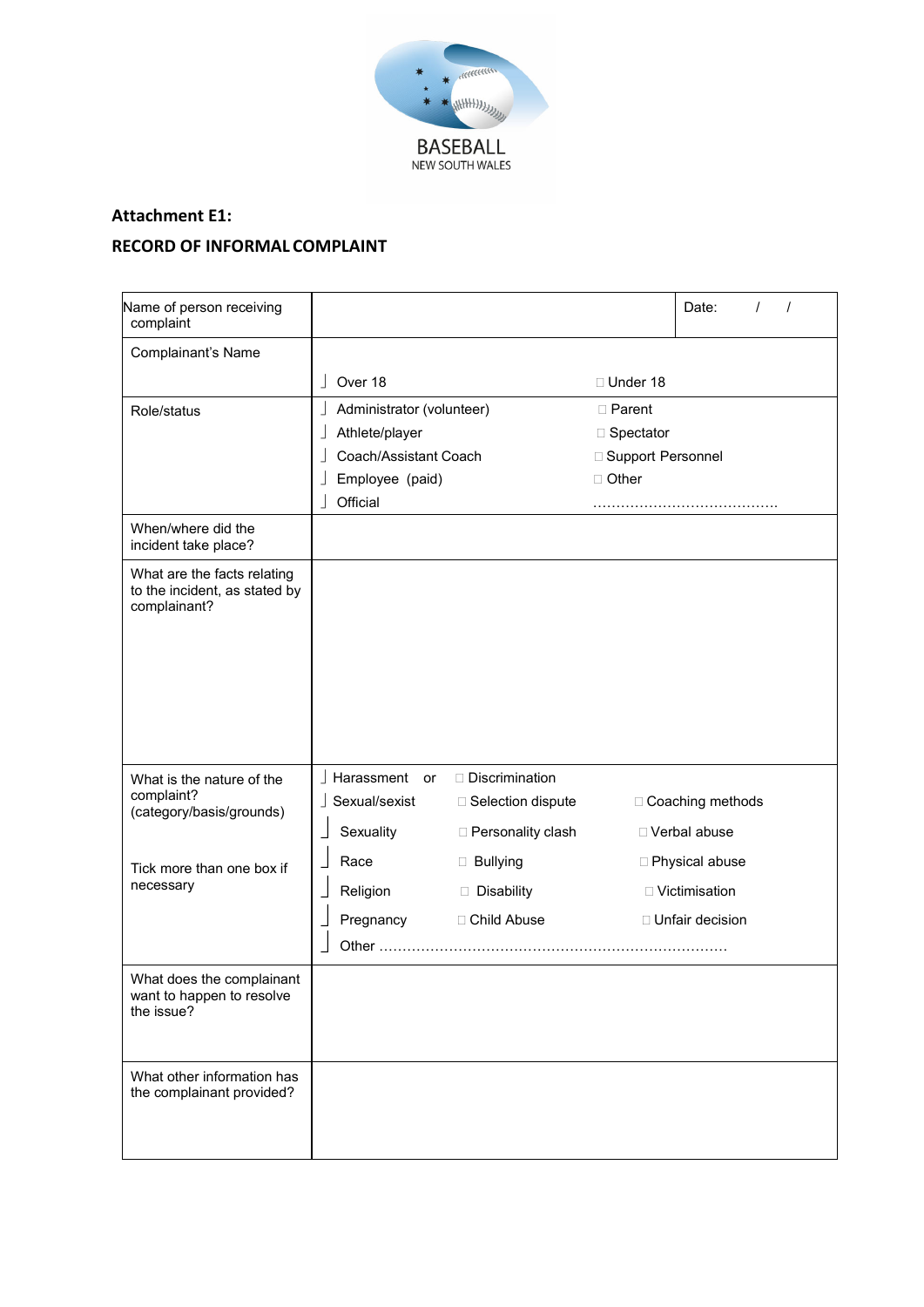

| What is the complainant<br>going to do now? |  |  |  |
|---------------------------------------------|--|--|--|
|                                             |  |  |  |

**This record and any notes must be kept confidential and secure.** If the issue becomes a formal complaint, this record is to be given to *the CEO*

# **Attachment E2: RECORD OF FORMAL COMPLAINT**

| Complainant's Name                    |                           |             | Date Formal Complaint |
|---------------------------------------|---------------------------|-------------|-----------------------|
|                                       | Over 18                   | □ Under 18  | Received:<br>$\prime$ |
| Complainant's contact                 | Phone:                    |             |                       |
| details                               | Email:                    |             |                       |
| Complainant's                         | Administrator (volunteer) | □ Parent    |                       |
| role/position                         | Athlete/player            | □ Spectator |                       |
|                                       | Coach/Assistant Coach     |             | □ Support Personnel   |
|                                       | Employee (paid)           | □ Other     |                       |
|                                       | Official                  |             |                       |
| Name of person                        |                           |             |                       |
| complained about<br>(respondent)      | Over 18                   | □ Under 18  |                       |
| Respondent's                          | Administrator (volunteer) | □ Parent    |                       |
| role/position                         | Athlete/player            | □ Spectator |                       |
|                                       | Coach/Assistant Coach     |             | □ Support Personnel   |
|                                       | Employee (paid)           | □ Other     |                       |
|                                       | Official                  |             |                       |
| Location/event of alleged<br>incident |                           |             |                       |
| Description of alleged<br>incident    |                           |             |                       |
|                                       |                           |             |                       |
|                                       |                           |             |                       |
|                                       |                           |             |                       |
|                                       |                           |             |                       |
|                                       |                           |             |                       |
|                                       |                           |             |                       |
|                                       |                           |             |                       |
|                                       |                           |             |                       |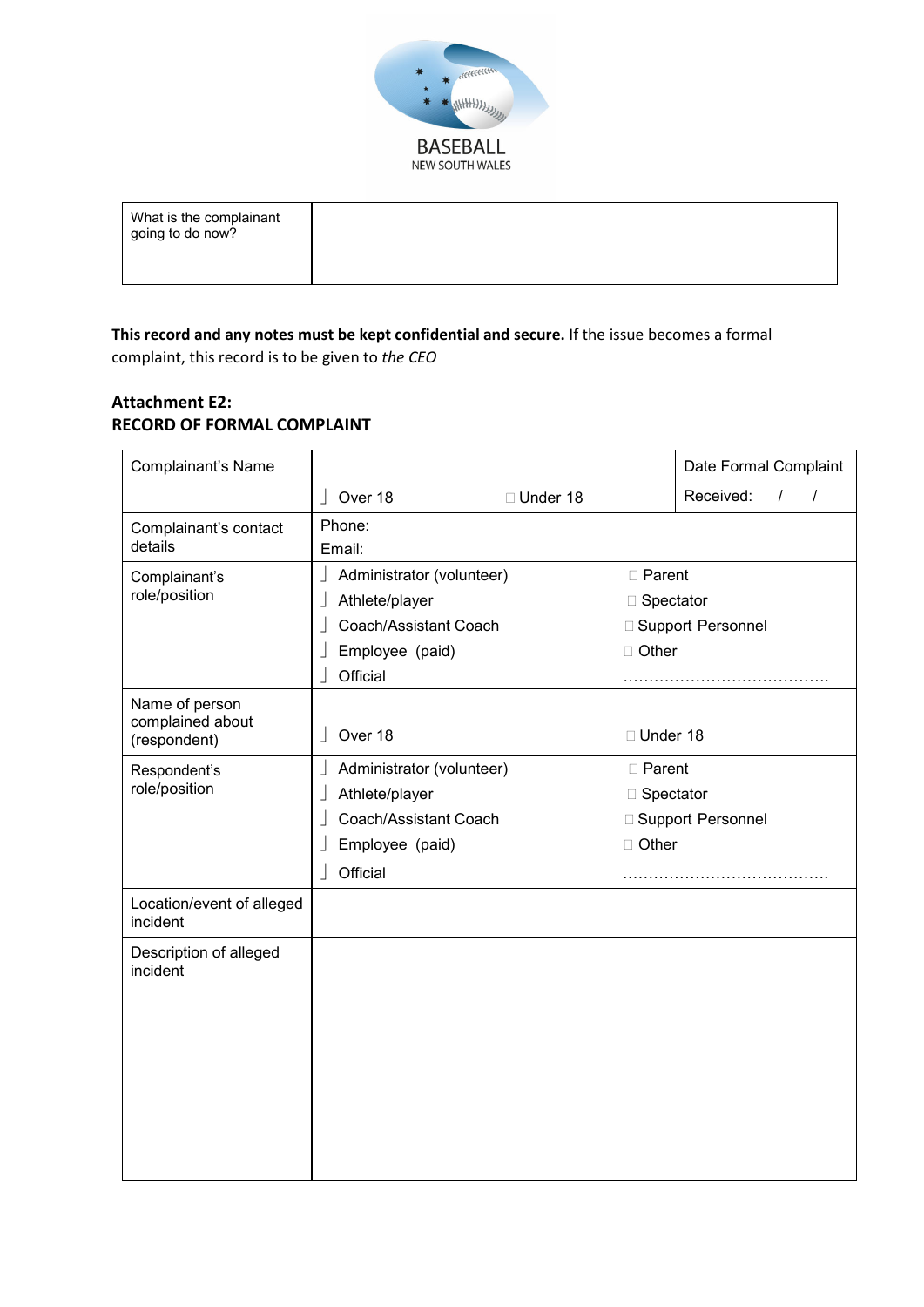

| Nature of complaint                                     | Harassment<br>□ Discrimination<br>$\perp$<br>or |                    |
|---------------------------------------------------------|-------------------------------------------------|--------------------|
| (category/basis/grounds)                                | Sexual/sexist<br>□ Selection dispute            | □ Coaching methods |
|                                                         | Sexuality<br>□ Personality clash                | □ Verbal abuse     |
| Tick more than one box<br>if necessary                  | Race<br><b>D</b> Bullying                       | □ Physical abuse   |
|                                                         | Religion<br>Disability                          | □ Victimisation    |
|                                                         | Pregnancy<br>□ Child Abuse                      | □ Unfair decision  |
|                                                         |                                                 |                    |
| Methods (if any) of<br>attempted informal<br>resolution |                                                 |                    |
|                                                         |                                                 |                    |
| Formal resolution<br>procedures followed                |                                                 |                    |
| (outline)                                               |                                                 |                    |
|                                                         |                                                 |                    |
|                                                         |                                                 |                    |
| If investigated:                                        | Finding                                         |                    |
|                                                         |                                                 |                    |
| If heard by Tribunal:                                   | Decision                                        |                    |
|                                                         |                                                 |                    |
|                                                         | Action recommended                              |                    |
|                                                         |                                                 |                    |
| If mediated:                                            | Date of mediation:                              |                    |
|                                                         | Both/all parties present                        |                    |
|                                                         | Agreement                                       |                    |
|                                                         |                                                 |                    |
|                                                         | Any other action taken                          |                    |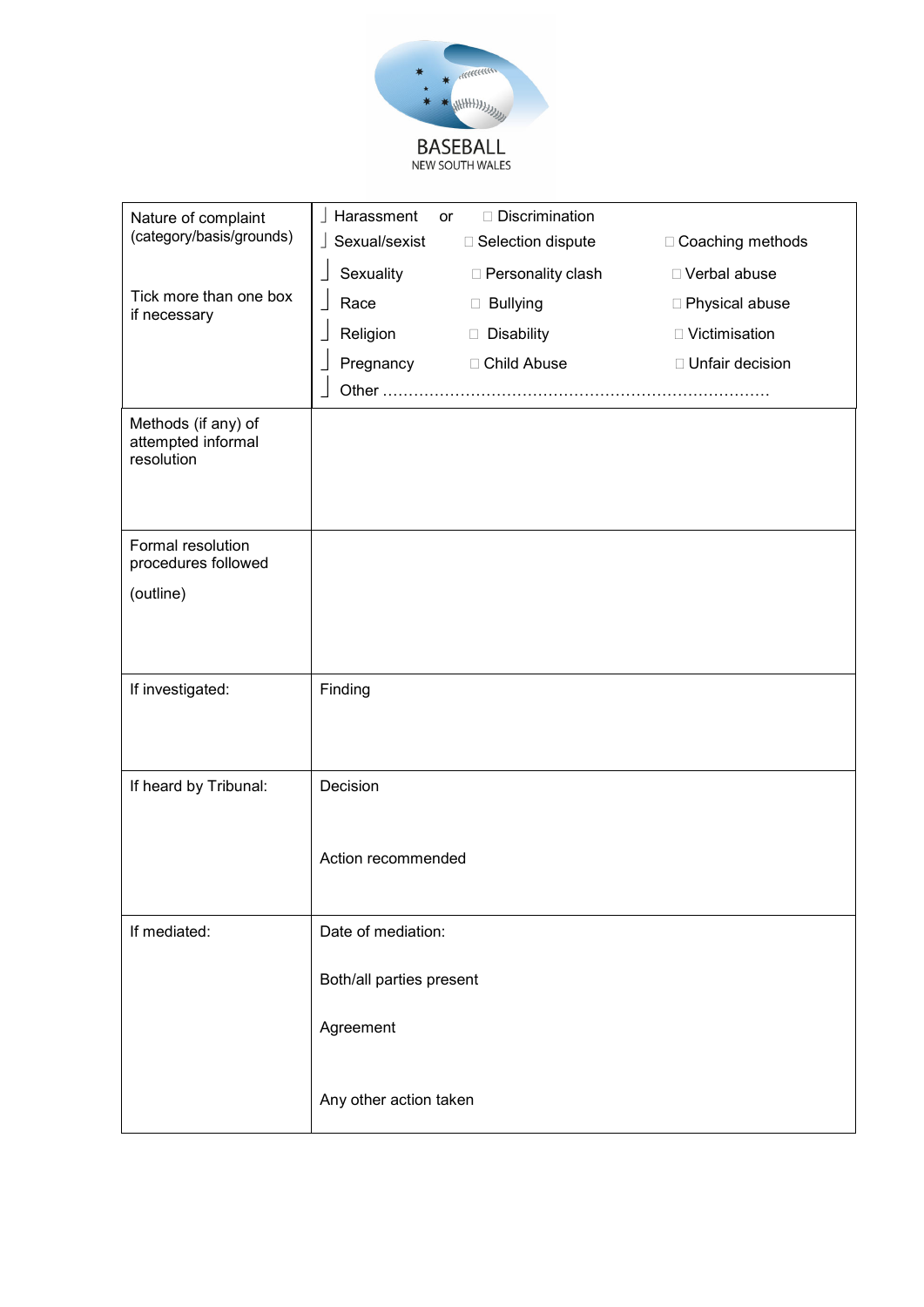

| If decision was appealed | Decision                          |      |
|--------------------------|-----------------------------------|------|
|                          | Action recommended                |      |
| Resolution               | Less than 3 months to resolve     |      |
|                          | Between $3 - 8$ months to resolve |      |
|                          | More than 8 months to resolve     |      |
| Completed by             | Name:<br>Position:                |      |
|                          | Signature:                        | Date |
| Signed by:               | Complainant:                      |      |
|                          | Respondent:                       |      |

**This record and any notes must be kept confidential and secure.** If the complaint is of a serious nature, or if it is taken to and/or dealt with at the national level, the original record must be provided to BNSW and a copy kept with the organisation where the complaint was first made.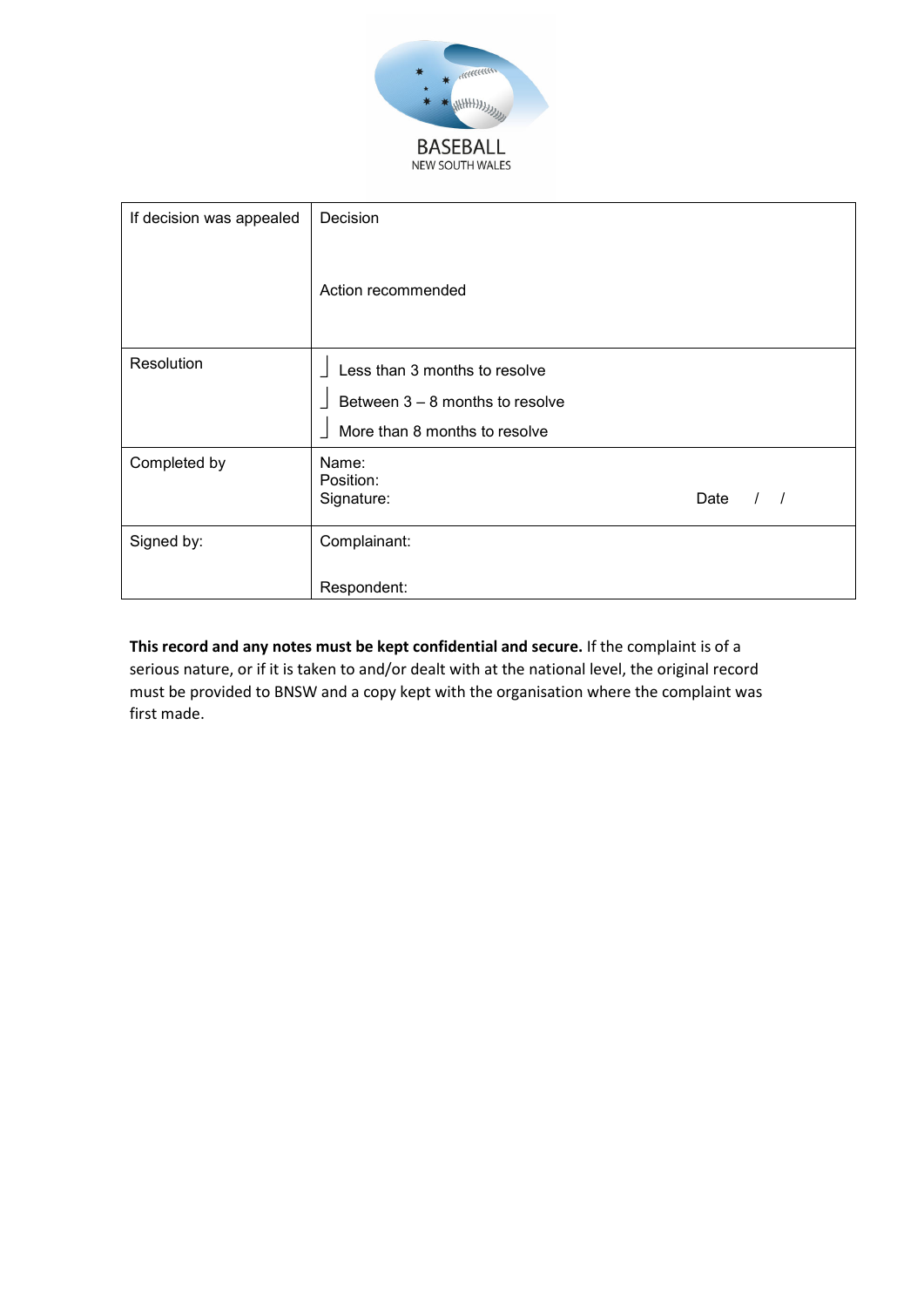

**Attachment E3:**

Ī

#### **PROCEDURE FOR HANDLING ALLEGATIONS OF CHILD ABUSE**

**If you believe a child is in immediate danger or a life-threatening situation**, **contact the Police immediately on 000**.

Fact sheets on reporting allegations of child abuse in different states and territories are

*We will treat any allegation of child abuse or neglect promptly, seriously and with a high degree of sensitivity.*

All people working with BNSW in a paid or unpaid capacity have a duty to report any concerns to the appropriate authorities, following the steps outlined below.

#### **Step 1: Receive the allegation**

If a child or young person rises with you an allegation of child abuse or neglect that relates to them or to another child, it is important that you listen, stay calm and be supportive.

| Do                                               | Don't                                         |
|--------------------------------------------------|-----------------------------------------------|
| Make sure you are clear about what the child     | Do not challenge or undermine the child       |
| has told you                                     |                                               |
| Reassure the child that what has occurred is not | Do not seek detailed information, ask leading |
| his or her fault                                 | questions or offer an opinion.                |
|                                                  |                                               |
| Explain that other people may need to be         | Do not discuss the details with any person    |
| told in order to stop what is happening.         | other than those detailed in these            |
|                                                  | procedures.                                   |
| Promptly and accurately record the               | Do not contact the alleged offender.          |
| discussion in writing.                           |                                               |
|                                                  |                                               |

#### **Step 2: Report the allegation**

- Immediately report any allegation of child abuse or neglect, or any situation involving a child at risk of harm, to the police and/or the relevant child protection agency. You may need to make a report to both.
- Contact the relevant child protection agency or police for advice if there is **any** doubt about whether the allegation should be reported.
- If the allegation involves a person to whom this policy applies, then also report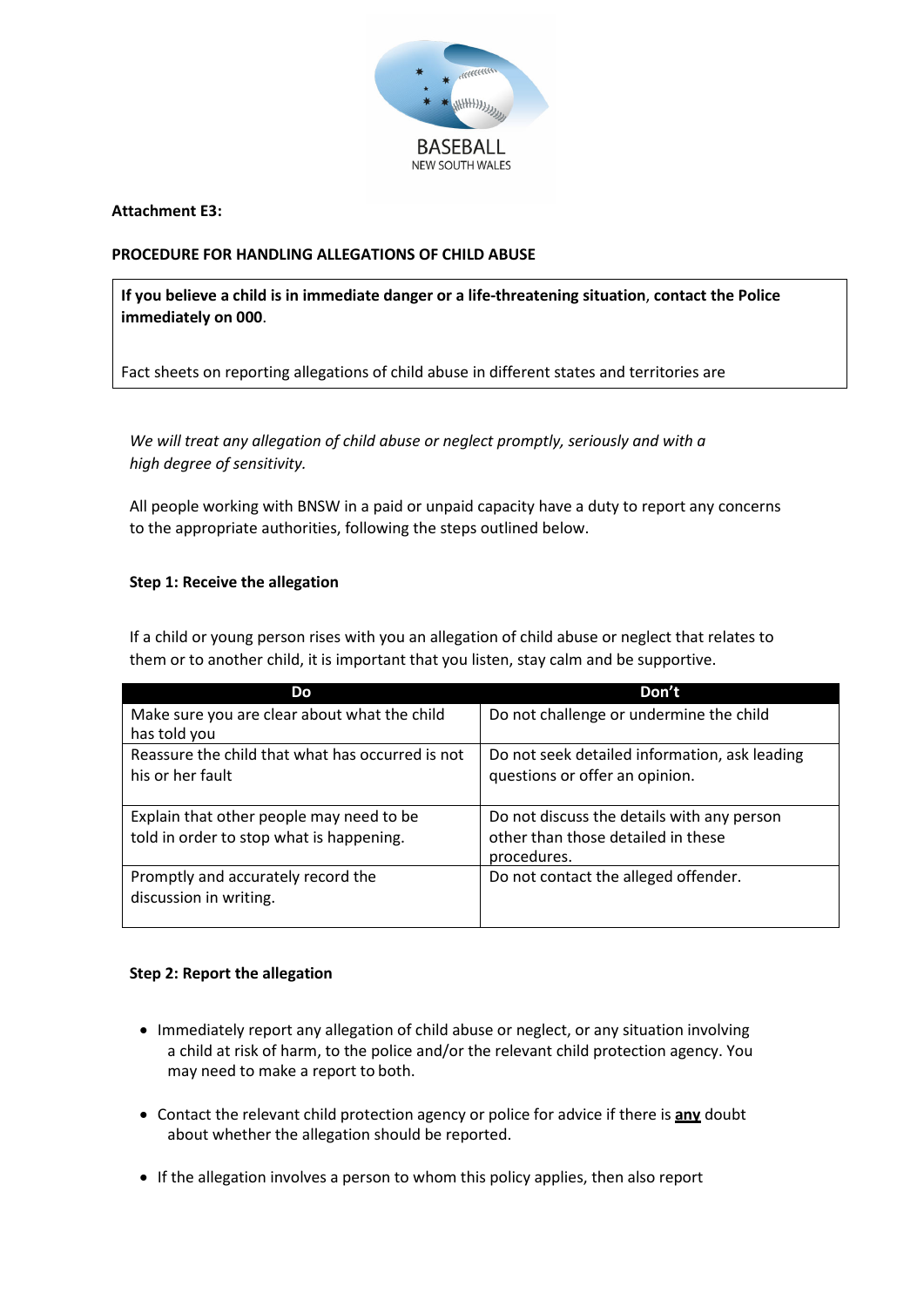

the allegation to the CEO of BNSW so that he or she can manage the situation.

### **Step 3: Protect the child and manage the situation**

- The *CEO* will assess the immediate risks to the child and take interim steps to ensure the child's safety and the safety of any other children. This may include redeploying the alleged offender to a position where there is no unsupervised contact with children, supervising the alleged offender or removing/suspending him or her until anyinvestigations have been concluded. Legal advice should be sought before any interim steps are made if the person is an employee of BNSW.
- The *CEO* will consider what services may be most appropriate to support the child and his or her parent/s.
- The *CEO* will consider what support services may be appropriate for the alleged offender.
- The *CEO* will seek to put in place measures to protect the child and the alleged offender from possible victimisation and gossip.

### **Step 4: Take internal action**

- At least three different investigations could be undertaken to examine allegations that are made against a person to whom this policy applies, including:
	- •A criminal investigation (conducted by the police)
	- •A child protection investigation (conducted by the relevant child protection agency)
	- •A disciplinary or misconduct inquiry/investigation (conducted by BNSW).
- BNSW will assess the allegations and determine what action should be taken in the circumstances. Depending on the situation, action may include considering whether the alleged offender should return to his or her position, be dismissed, banned or suspended or face other disciplinary action.
- If disciplinary action is undertaken, we will follow the procedures set out in *Clause 9* of our Member Protection Policy.
- Where required we will provide the relevant government agency with a report of any disciplinary action we take.
- **Contact details for advice or to report an allegation of child abuse**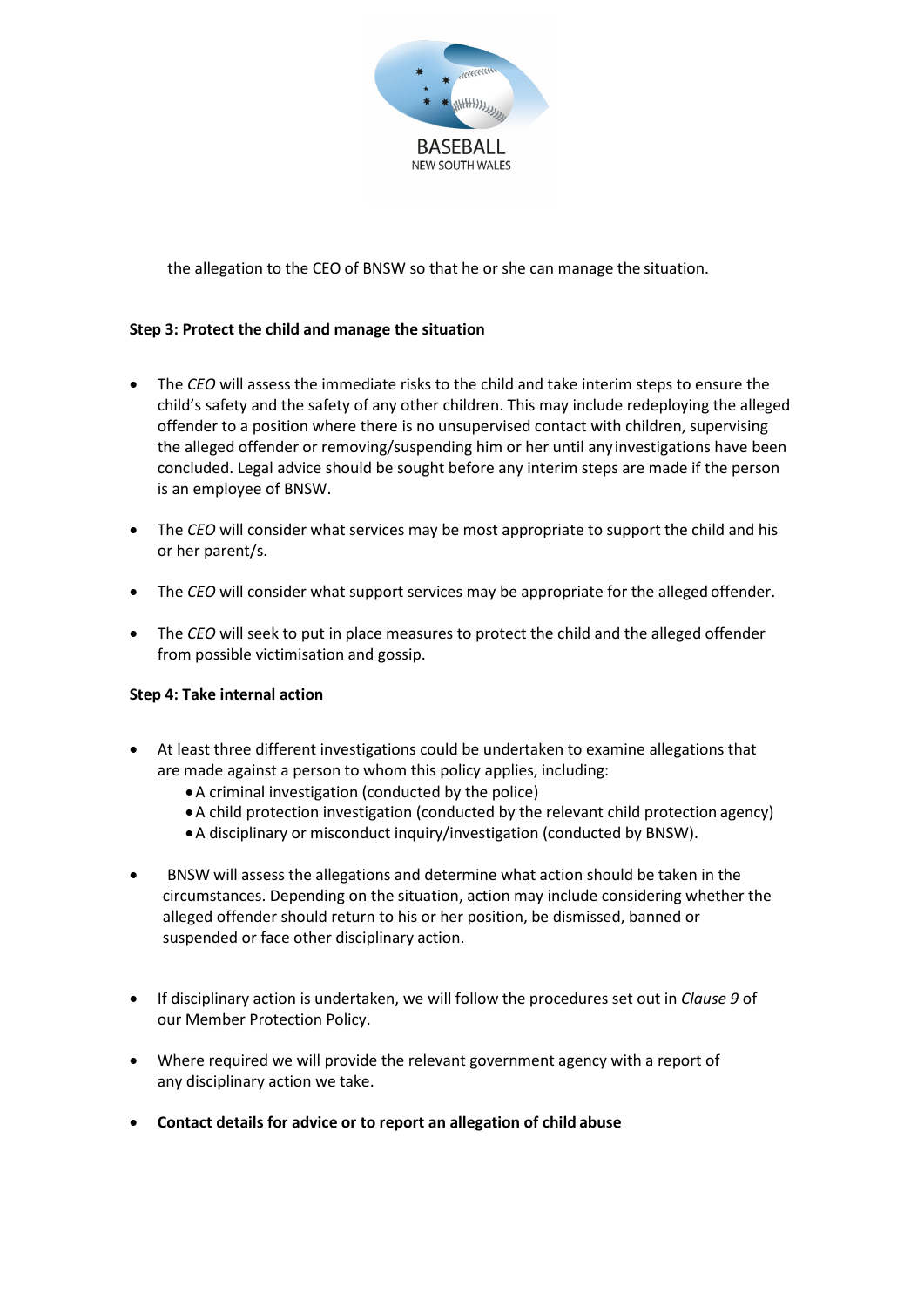

| <b>Australian Capital Territory</b>                    |                                                                 |
|--------------------------------------------------------|-----------------------------------------------------------------|
| <b>ACT Police</b>                                      | Office for Children, Youth and Family Services                  |
| Non-urgent police assistance Ph: 131                   | www.dhcs.act.gov.au/ocyfs/services/care_and_protection Ph:      |
| 444                                                    | 1300 556 729                                                    |
| www.afp.gov.au                                         |                                                                 |
|                                                        |                                                                 |
| <b>New South Wales</b>                                 |                                                                 |
| New South Wales Police Non-urgent                      | Department of Family and Community Services                     |
| police assistance Ph: 131 444<br>www.police.nsw.gov.au | www.community.nsw.gov.au<br>Ph: 132 111                         |
|                                                        |                                                                 |
|                                                        |                                                                 |
| <b>Northern Territory</b>                              |                                                                 |
| Northern Territory Police Non-urgent                   | Department of Children and Families                             |
| police assistance                                      | www.childrenandfamilies.nt.gov.au                               |
| Ph: 131 444                                            | Ph: 1800 700 250                                                |
| www.pfes.nt.gov.au                                     |                                                                 |
| Queensland                                             |                                                                 |
| Queensland Police                                      | Department of Communities, Child Safety and Disability Services |
| Non-urgent police assistance Ph: 131                   | www.communities.gld.gov.au/childsafety Ph:                      |
| 444                                                    | 1800 811 810                                                    |
| www.police.qld.gov.au                                  |                                                                 |
|                                                        |                                                                 |
| <b>South Australia</b>                                 |                                                                 |
| South Australia Police                                 | Department for Education and Child Development                  |
| Non-urgent police assistance Ph: 131<br>444            | www.families.sa.gov.au/childsafe<br>Ph: 131 478                 |
| www.sapolice.sa.gov.au                                 |                                                                 |
|                                                        |                                                                 |
| <b>Tasmania</b>                                        |                                                                 |
| <b>Tasmania Police</b>                                 | Department of Health and Human Services                         |
| Non-urgent police assistance Ph: 131                   | www.dhhs.tas.gov.au/children                                    |
| 444                                                    | Ph: 1300 737 639                                                |
| www.police.tas.gov.au                                  |                                                                 |
|                                                        |                                                                 |
| <b>Victoria</b><br><b>Victoria Police</b>              | Department of Human Services www.dhs.vic.gov.au                 |
| Non-urgent police assistance Ph: (03)                  | Ph: 131 278                                                     |
| 9247 6666                                              |                                                                 |
| www.police.vic.gov.au                                  |                                                                 |
|                                                        |                                                                 |
| <b>Western Australia</b>                               |                                                                 |
| Western Australia Police Non-urgent                    | Department for Child Protection and Family Support              |
|                                                        |                                                                 |
| police assistance Ph: 131 444                          | www.dcp.wa.gov.au                                               |
| www.police.wa.gov.au                                   | Ph: (08) 9222 2555 or 1800 622 258                              |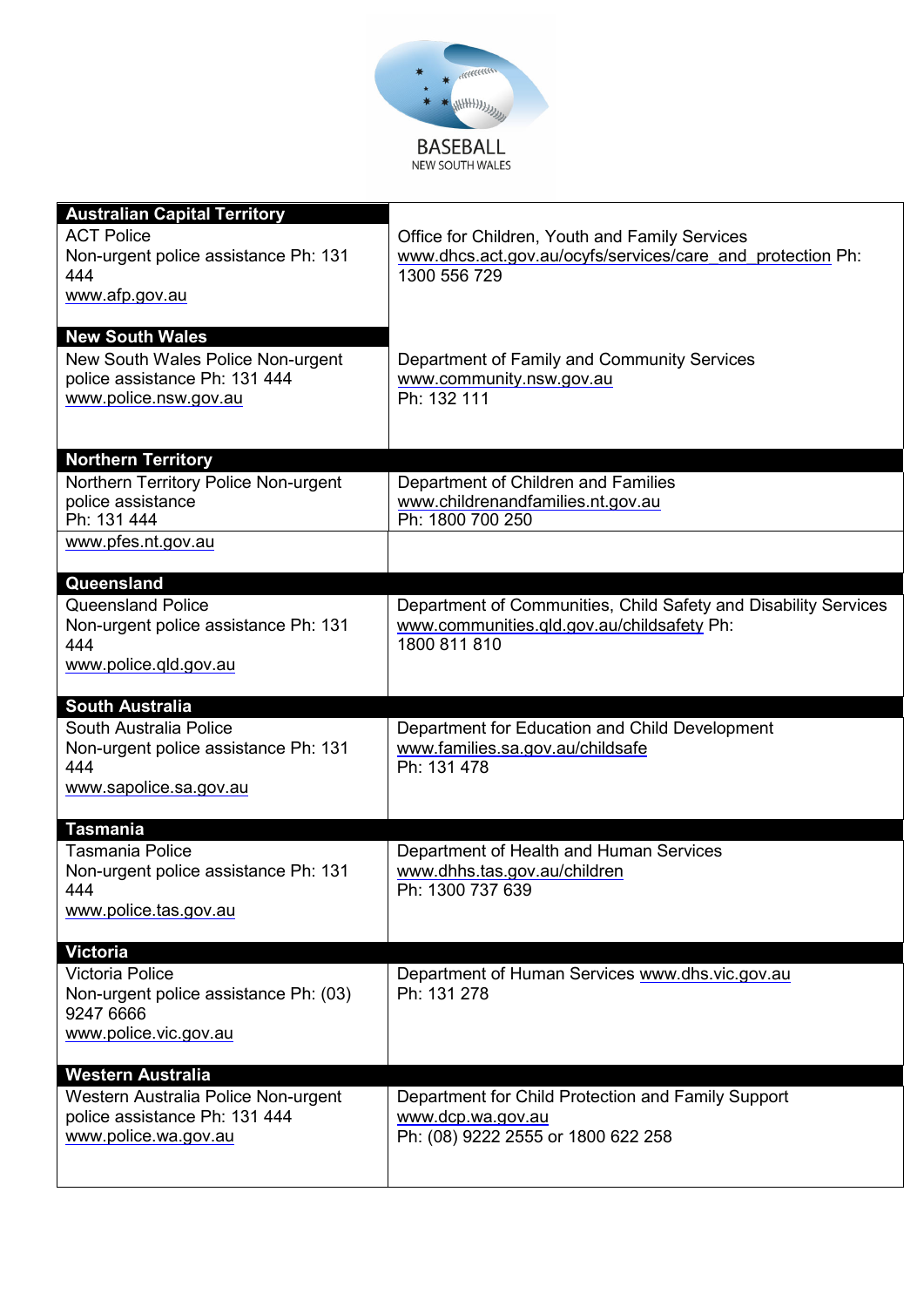

### **Attachment E1:**

# **CONFIDENTIAL RECORD OF CHILD ABUSE ALLEGATION**

Before completing, ensure the procedures outlined in *Procedure for Handling Allegations of Child Abuse* have been followed and advice has been sought from the relevant government agency and/or police.

| Complainant's Name (if<br>other than the child)                                                                         |                                | Date Formal Complaint<br>Received:<br>$\prime$<br>$\prime$ |
|-------------------------------------------------------------------------------------------------------------------------|--------------------------------|------------------------------------------------------------|
| Role/status in sport                                                                                                    |                                |                                                            |
| Child's name                                                                                                            |                                | Age:                                                       |
| Child's address                                                                                                         |                                |                                                            |
| Person's reason for<br>suspecting abuse                                                                                 |                                |                                                            |
| (e.g. observation, injury,<br>disclosure)                                                                               |                                |                                                            |
| Name of person<br>complained about                                                                                      |                                |                                                            |
| Role/status in sport                                                                                                    | Administrator (volunteer)<br>┘ | $\Box$ Parent                                              |
|                                                                                                                         | Athlete/player                 | Spectator                                                  |
|                                                                                                                         | Coach/Assistant Coach          | <b>Support Personnel</b>                                   |
|                                                                                                                         | Employee (paid)                | Other                                                      |
|                                                                                                                         | Official                       |                                                            |
| Witnesses                                                                                                               | Name (1):                      |                                                            |
| (if more than 3                                                                                                         | Contact details:               |                                                            |
| witnesses, attach details<br>to this form)                                                                              | Name $(2)$ :                   |                                                            |
|                                                                                                                         | Contact details:               |                                                            |
|                                                                                                                         | Name (3):                      |                                                            |
|                                                                                                                         | Contact details:               |                                                            |
| Interim action (if any)<br>taken (to ensure child's<br>safety and/or to support<br>needs of person<br>complained about) |                                |                                                            |